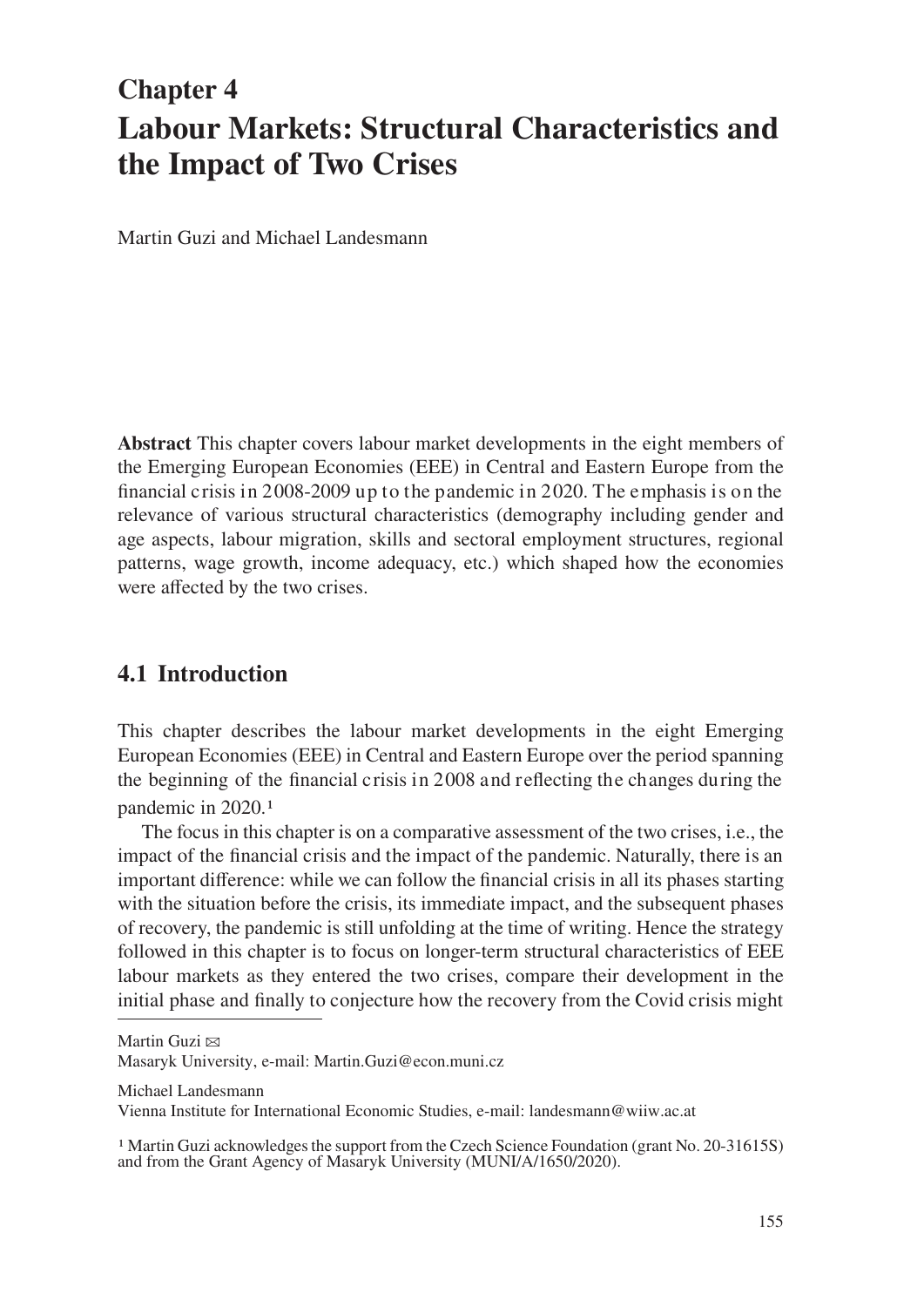evolve. We highlight differences between the two crises in their starting positions, as well as in their qualitative characteristics. Finally, we evaluate the policy challenges the recovery from the current pandemic will pose.

Throughout this chapter we check on heterogeneity across the EEE as regards possible differences in structural characteristics and policy interventions, plus - at times - show comparisons with selected EU economies (Austria, Germany and Italy), as well as the entire EU. Before starting the analysis, we sketch the five structural characteristics that we cover in this chapter:

First, *demographic developments* are a defining feature of EEE, including a strong change in the age composition of their population. The transition from a planned to a market economy after the fall of the Iron Curtain in 1989 was marked by rapid political and societal changes. The economic hardship of the transition played a role in making people more sensitive to economic risk, and also increased demand for government protection, particularly in times of economic recession (Sirovátka, Guzi & Saxonberg, 2019). The population born in the late 1970s shifted childbearing to later years, which dramatically reduced fertility rates in the late 1990s (see Chapter 9). In addition to a 'shock' to the birth rate, the waves of net emigration also had a strong impact on population sizes and age structure (as migration is biased towards younger cohorts) in the EEE. Naturally, changes in population growth and in the population's age composition influence the 'potential labour force' and dependency ratios, both of which are relevant for this chapter.

Second, *labour market participation*, i.e., the sections of the population that are active participants in the labour market. There are several aspects relevant here: retirement rates (Chapter 9), disparity in labour market prospects by educational attainment, and - particularly important - gender differences in participation over the life cycle.

Third, *skills and educational attainment*. It is well-known that labour market outcomes (both activity rates and employment rates) are strongly dependent on skills availability (measured traditionally by educational attainment levels). Tertiary attainment and digital skills among young cohorts in the EEE are high relative to older populations (Chapters 10 and 11). Hence, another dimension of the structural characteristics of the labour market that will be analysed refers to the skills composition of the labour force and how the groups of different skills fared in the economies during the different phases of the crises and the recovery.

Fourth, and related to the previous point, are longer-term changes in the *demand for different skills*, which are a function of technological change (digitisation, automation, etc.) and linked with it in work-organisation (e.g., the move towards tele-working) plus changes in final demand structures (such as increased demand for health and social care services, or for leisure activities; but also the impact of lock-downs on shopping and restaurants during the recent epidemic). Hence, there are both continuous and crisis-induced changes in the sectoral and occupational structures of economies that characterise labour market dynamics.

Fifth, there is the intra-country *regional dimension*: in general, there is spatial differentiation in the location and structure of economic activity within a country. In the case of the EEE, there are some specific features that we intend to emphasise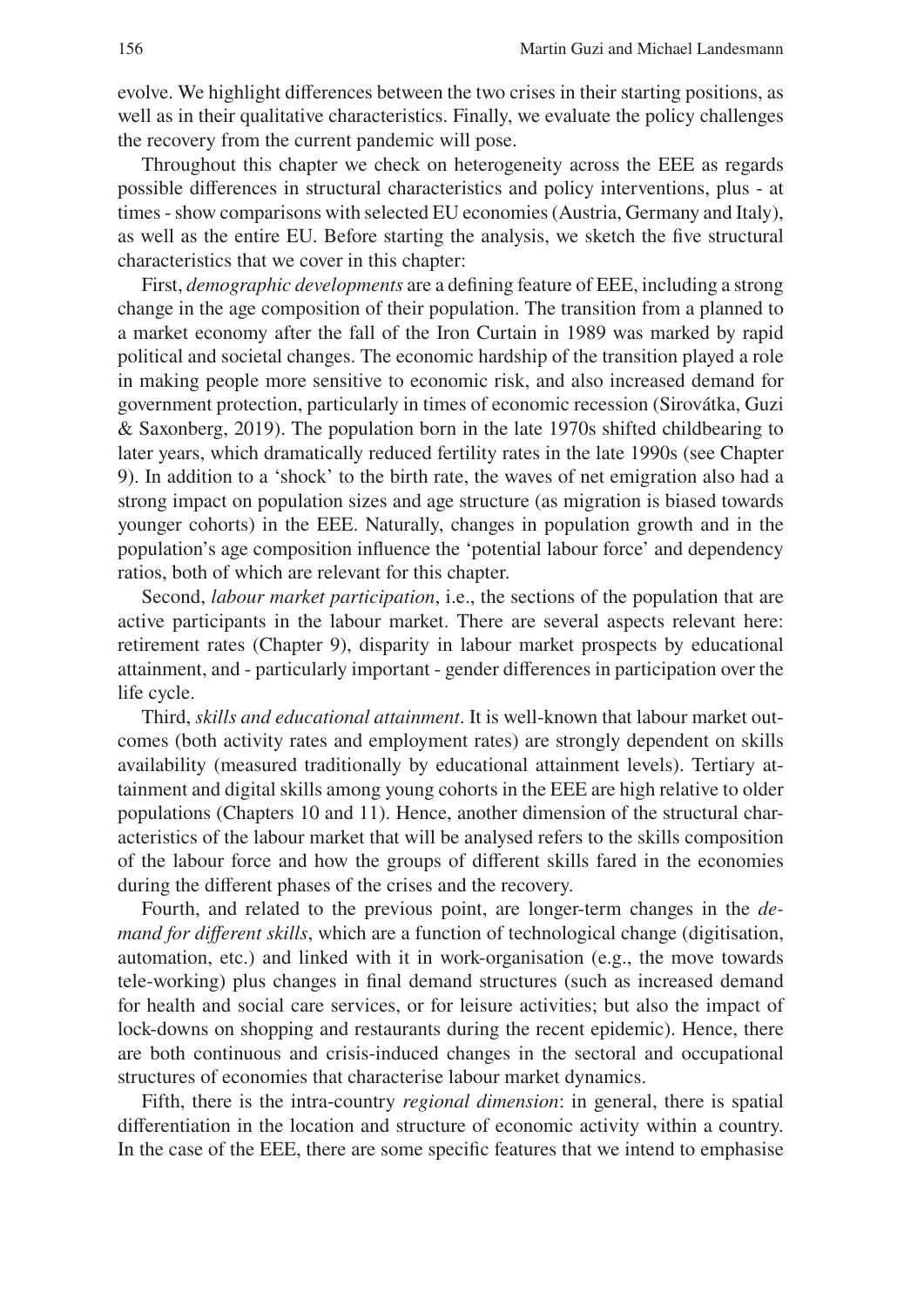here: one is that the fall of the Iron Curtain in 1989 led to a significant geographic reorganisation of the economies, with a strong development of trade and other linkages with Western European economies. Another relevant feature is strong agglomeration processes in some economies where foreign direct investment (FDI) supported the development of clusters of manufacturing (such as the car and supplier industries). There is also the clustering of administrative, educational and business services in bigger cities (in particular, in capital cities), or of tourism in other regions.

In summary, we shall demonstrate in this chapter how these various structural features of the EEE were exposed to the impact of the two crises. We also bring the policy dimension into discussion, i.e., the longer-term policy frameworks that were/are in place in the different economies, the way they adjusted, and the discretionary measures used at different points of the crises to impact labour market developments.

#### **4.2 Demography and Migration**

Prior to 1989, any movement of citizens across borders in post-communist countries was severely restricted. The collapse of communism also resulted in a substantial population movement and triggered a wave of East-West migration from Eastern Europe. Migration was driven by economic, political, and ethnic reasons. The reform progress during the transformation period generated positive effects on economic growth, job prospects and returns to education in the long-run and diminished incentives for emigration from the EEE (Guzi & Mikula, 2021).

Emigration from the EEE again intensified after EU enlargements in 2004 and 2007. Large economic disparities between countries triggered new waves of East-West and East-South migration (Kahanec, Pytlikova & Zimmermann, 2016; Kahanec & Pytliková, 2017). For example in 2004, Poland's GDP per capita was \$5,632, that is seven times lower than GDP in the United Kingdom (\$38,813) and nine times lower than GDP in Ireland (\$49,678), which are two of the main destinations for Polish workers. Similarly, in 2007 Romania's GDP per capita of \$8,061 was below the levels in Spain (\$32,460) and Italy (\$38,237), the main migration destinations for Romanians (Guzi, Kahanec & Ulceluse, 2021). The higher economic growth in the EEE relative to Western economies positively contributed to wage convergence between East and West, and hence somewhat reduced the benefits of work migration.

Demographic development in the EEE significantly impacts the size of workforce. The population is younger relative to the EU average but population ageing in some EEE is faster than in the EU as a whole (Chapter 9). The low number of births throughout the late 1990s and early 2000s reduced the inflows of 20-year-olds to the labour market seen over the last decade (Figure 4.1). Throughout the EEE the outflow of workers over the age of 64 exceeds the number of 20-year-olds entering the labour market (Lichner, Miklošovič, Radvanský  $\&$  Štefánik, 2018). Before 2030, it is only in Hungary and Romania that the inflow of 20-year-olds is projected to outnumber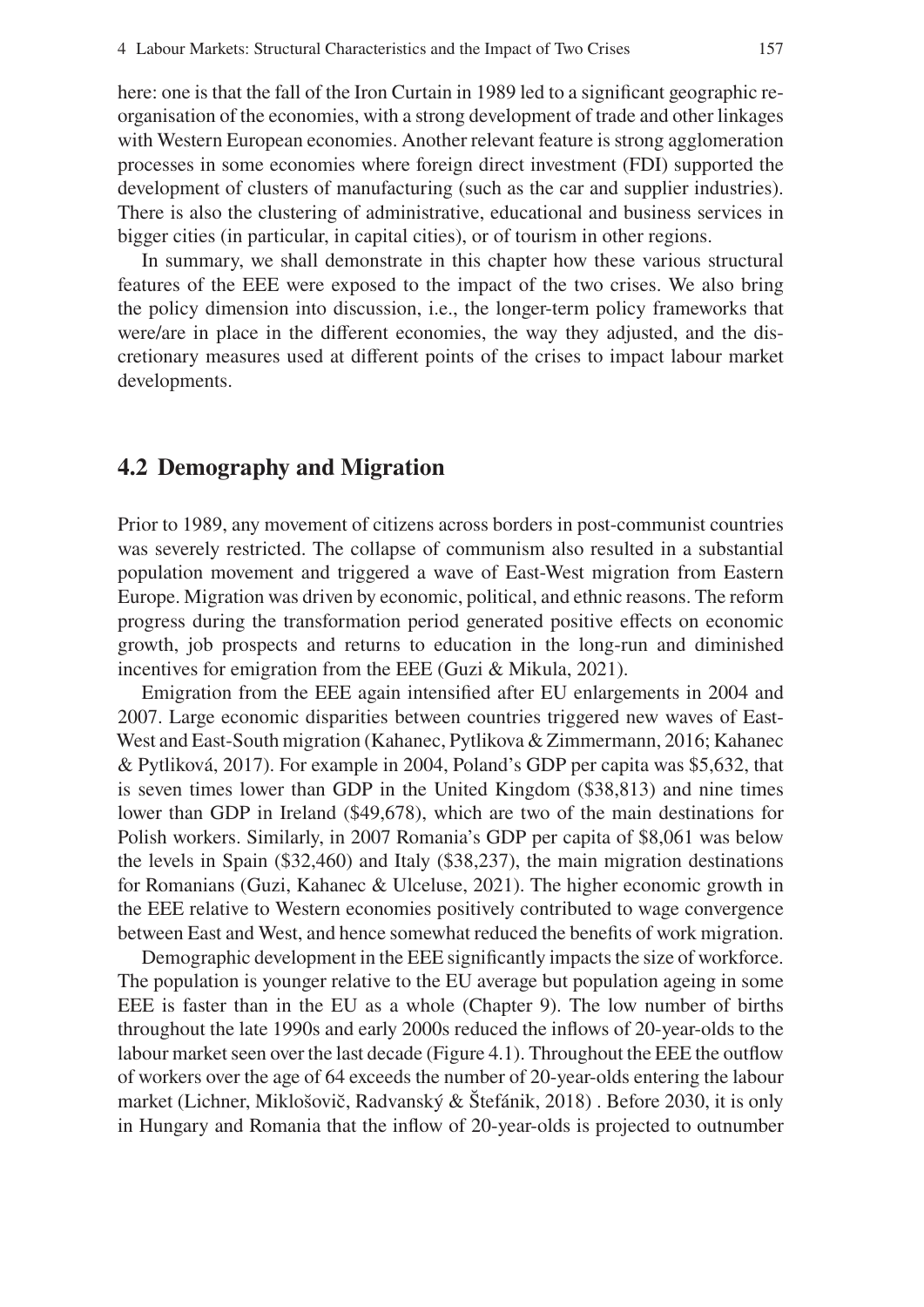the outflow of 64-year-olds. The shrinking labour force will therefore contribute to the labour shortages in the coming years.

Fig. 4.1: Projection of labour supply in the labour market until 2030 (in thousands) Data: Eurostat (2021h)

Note: Baseline population projections are assumed.



A well-designed immigration policy may be used as a tool to solve specific labour market shortages (Kahanec & Guzi, 2017; Guzi, Kahanec & Kureková, 2018). The inflow of foreign populations to the EEE, however, remained low in the years following the financial crisis and accelerated only in the economically successful years before the pandemic. For example, in Czechia the number of legally residing immigrants reached a historic high of nearly 600,000 in 2019 (5.6% of the Czech population). Immigrants are perceived to be highly entrepreneurial, contributing to economic growth and innovation. The Czech labour market in 2019 was characterized by low unemployment (the lowest in the EU for several years in a row) and a recordhigh number of job vacancies. The inflow of the migrant workforce therefore helped companies to fill open vacancies and boost economic activity (Guzi, Macková & Čech Valentová, 2021). In 2019, Czechia, Romania and Slovenia received more than ten immigrants per 1000 inhabitants, which is above EU levels (see Figure 4.2). In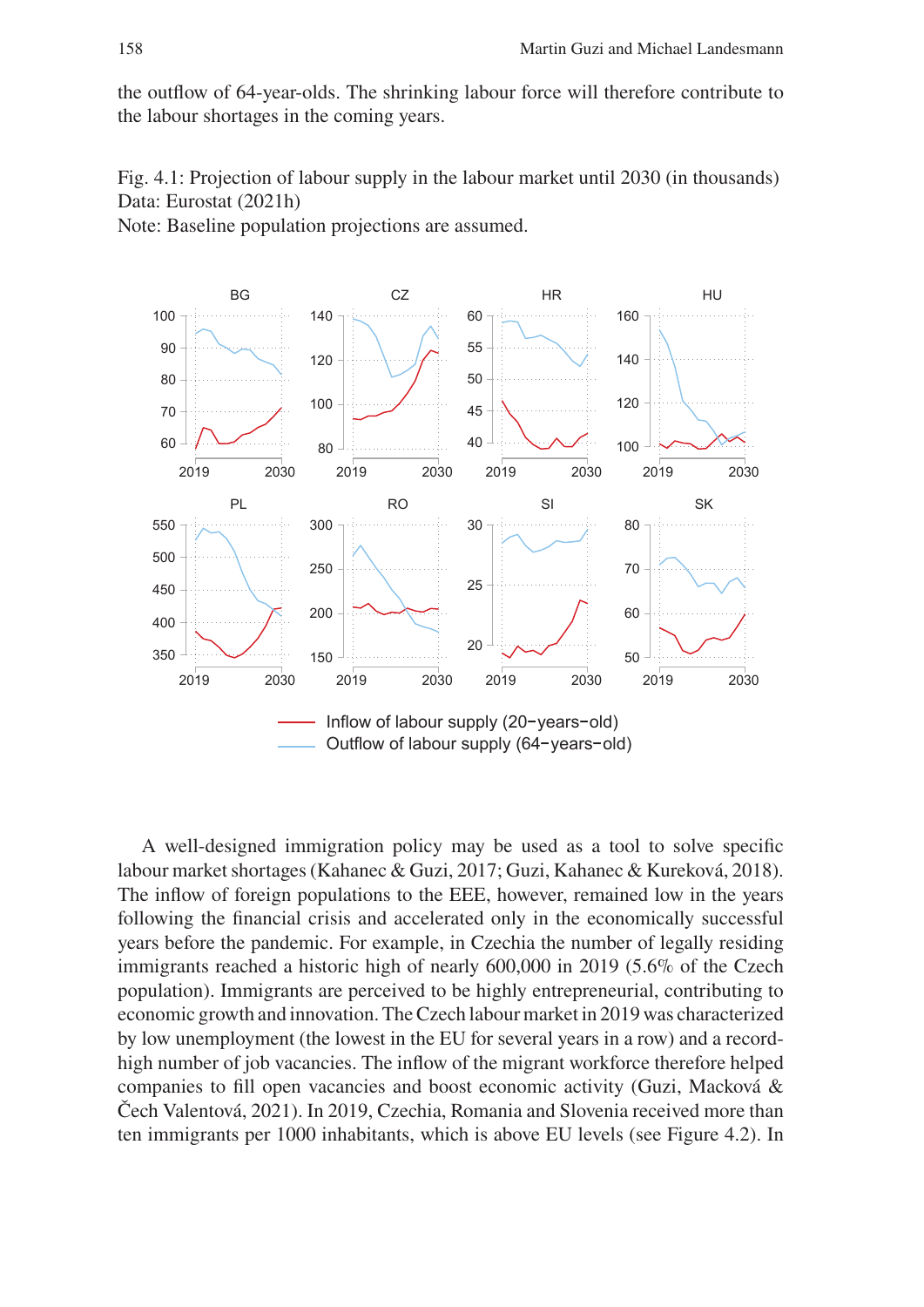contrast, the inflow to Slovakia remains the lowest among the EEE, staying below 1.5 immigrants per 1000 inhabitants over the last decade (Guzi & Fabo, 2021).

Fig. 4.2: Migration inflow per 1000 inhabitants Data: Eurostat (2021c) Note: Definition of a migrant is based on the country of birth.



Most of the EEE countries are not typical destinations for immigrants, that is documented by the low number of foreigners per population compared to EU-27 levels (see Figure 4.3). Czechia and Slovenia host the most foreigners per population among the EEE, 55 and 75 foreigners per 1000 inhabitants, respectively. The migrant population in other countries is below 20 foreigners per 1000 inhabitants. At the same time, in 2015 the EEE were less affected by humanitarian migration flows relative to Austria or Germany.

One tool to solve specific labour market shortages is the Blue Card. This is an approved EU-wide program allowing highly qualified non-EU foreign nationals to immigrate into the EU. To qualify for the EU Blue Card, immigrants have to prove they have a university education, three years' professional experience, an employment contract for a minimum of one year, and a salary above a defined threshold, typically 150% of the average income in the industry of their employment. During 2012-2019, Germany was the most successful country as it attracted more than 80% of all EU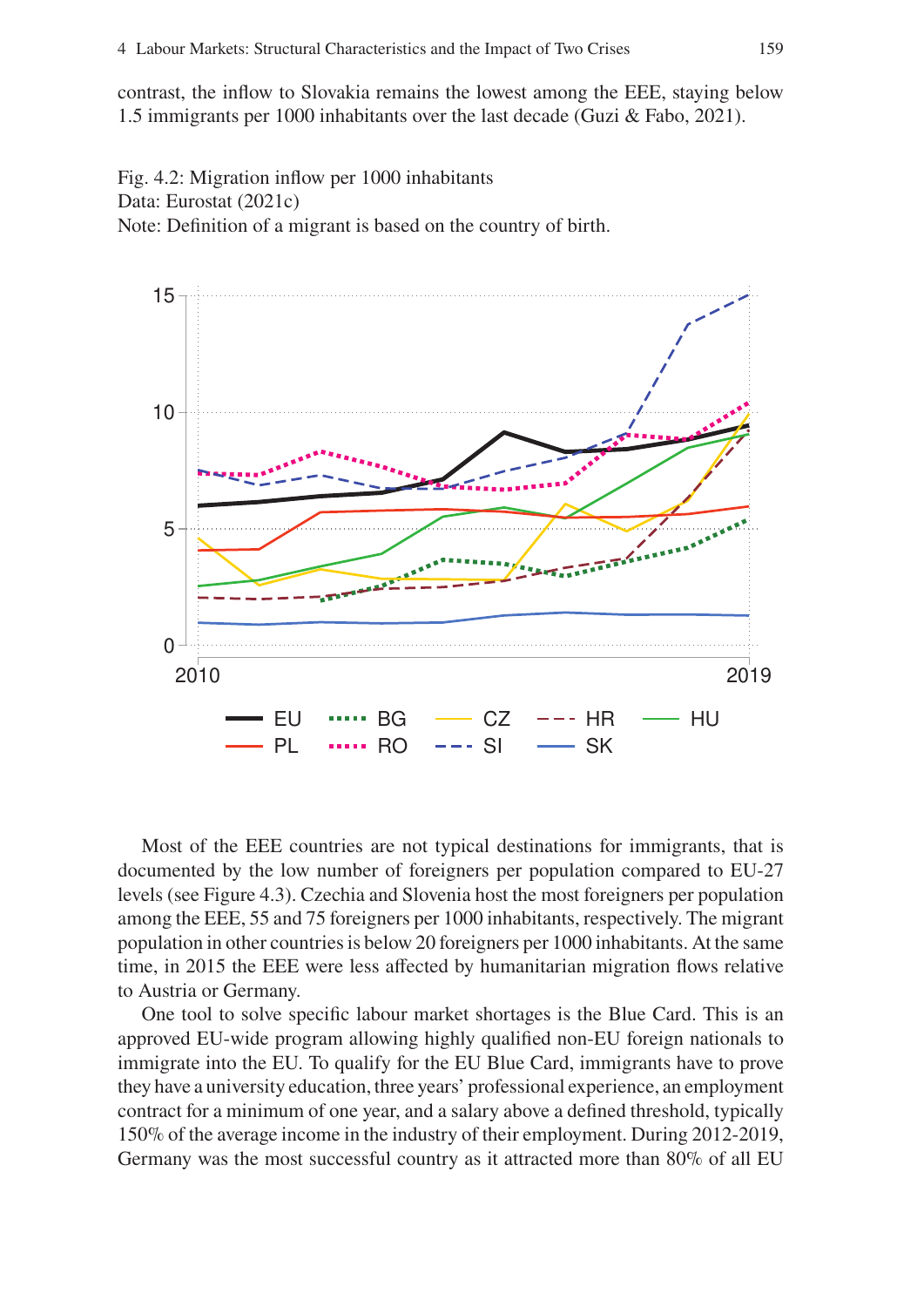Fig. 4.3: Migration stock per 1000 inhabitants

Data: Eurostat (2021g)

Note: Definition of a migrant is based on citizenship, i.e., migrants are not citizens of the country in which they reside, including persons of unknown citizenship and stateless persons.



Blue Card holders in the EU. Austria, Bulgaria, Czechia and Poland are among the top ten countries with most EU Blue Card holders per population (see Figure 4.4). The rates for Hungary and Slovakia are among the lowest in the EU (Guzi & Fabo, 2021).

Many countries report difficulties related to the collection of data on emigrants when migrants are not obliged to report their moves. For example, the number of Slovaks living abroad is estimated from Slovak health insurance administrative data. Rizman and Sacherová (2018) estimated that 300,000 residents (5.5 % of the population) left Slovakia between 2002 and 2012. The chances to leave Slovakia are higher among medical graduates, and people from the eastern regions where job opportunities for university graduates are scarce. Rizman and Sacherová (2018) find that about half of those who left returned back home by 2015 and after 2016 more Slovaks returned home than left the country in the same year. Many Slovaks return home for family reasons and the majority remain in Slovakia for the long term. Interestingly, the Covid pandemic reversed the migration patterns in other countries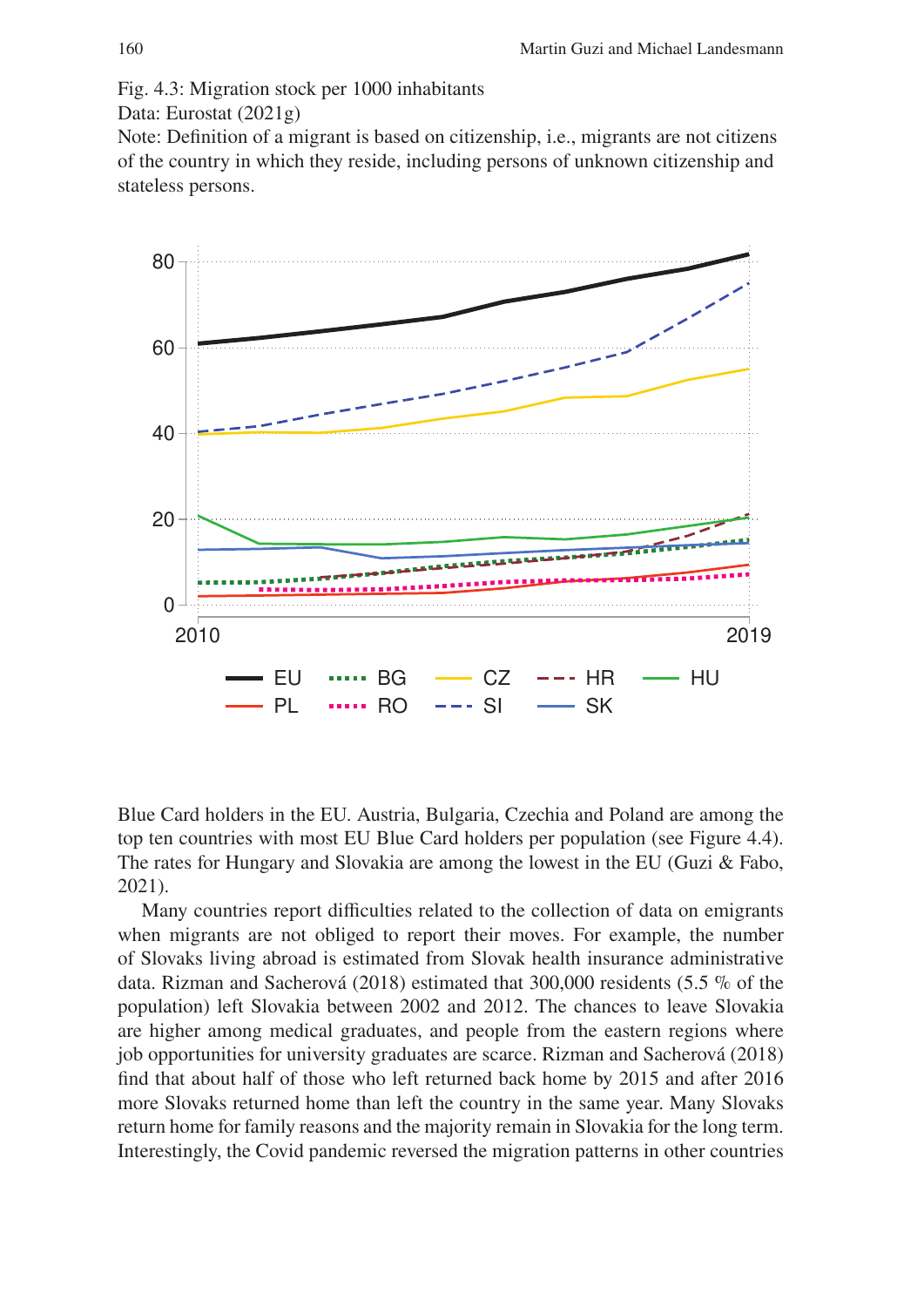Fig. 4.4: EU Blue Cards granted per million population, 2012-2019 Data: Eurostat (2021a) Note: \*For Germany, the figure shows the number of cards per 100,000 population.



as well. Bulgaria, Poland and Romania have seen large number of nationals coming back home in 2020 (Economist, 2021). Government schemes to facilitate the return of skilled nationals may be therefore effective.

The labour market prospects of migrant workers in the EEE are favourable. In general migrants are more educated relative to the native population in the EEE and their participation rates are relative to natives (see Table 4.1). Migrant workers from EU countries are typically more employed in the high-skilled occupations than native workers in the EEE. In Hungary and Slovakia migrants of non-EU origin have higher incidence of high-skilled occupations relative to native workers. Guzi and Fabo (2021) find that migrants from EU countries are typically older, while migrants from countries outside the EU are younger, that may explain the success of EU migrants. For example, in Slovakia young migrants (below 30 years old) earn more than young Slovaks. This is because many young Slovaks seek better paid jobs abroad and their positions are filled with young migrants from countries outside the EU (Guzi & Fabo, 2021). In Austria, Germany and Italy, the educational attainment and labour market participation of migrants are lower relative to natives. In contrast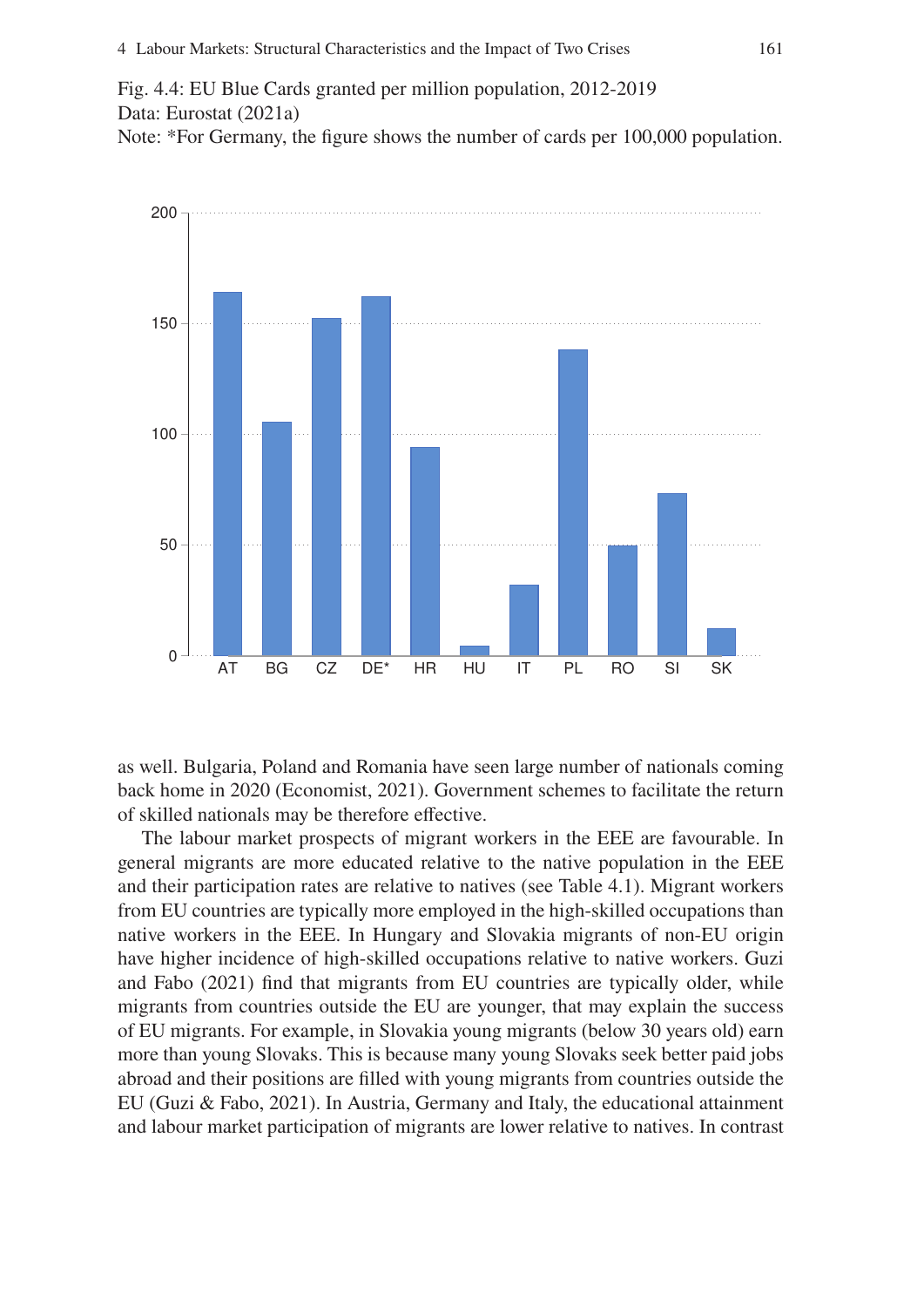to the EEE, migrants in Austria, Germany and Italy are less likely to have high-skilled occupations.

Table 4.1: Characteristics of migrants relative to natives, 2019 Data: Own elaboration based on Eurostat Labour Force Survey database Note: The ratio of tertiary education, participation rate and the incidence of high-skilled occupation respectively of immigrants of different origins relative to native population. The high-skilled occupation is defined by ISCO 1-3 classification. The migrant origin is defined by country of birth. Data do not provide reasonably reliable information about foreign-born populations in Bulgaria and Romania, which are not shown.

(the blue colour indicates the higher level for migrants, the green colour for natives and the white colour indicates only a narrow difference between natives and migrants)

| Country Tertiary Education Participation Rate High-skilled Occupation |      |          |      |          |      |        |
|-----------------------------------------------------------------------|------|----------|------|----------|------|--------|
|                                                                       | EU   | $non-EU$ | EU   | $non-EU$ | EU   | non-EU |
| CZ                                                                    | 1.26 | 1.57     | 1.02 | 0.97     | 1.08 | 0.89   |
| <b>HR</b>                                                             | 1.16 | 0.72     | 1.03 | 0.94     | 1.41 | 0.78   |
| HU                                                                    | 1.25 | 1.50     | 1.07 | 0.94     | 1.11 | 1.26   |
| PL                                                                    | 2.03 | 1.56     | 1.03 | 1.05     | 1.75 | 0.90   |
| <b>SI</b>                                                             | 0.94 | 0.31     | 0.98 | 0.92     | 1.00 | 0.36   |
| <b>SK</b>                                                             | 1.32 | 1.84     | 1.07 | 0.98     | 1.06 | 1.21   |
| AT                                                                    | 1.03 | 0.86     | 0.97 | 0.90     | 0.62 | 0.69   |
| DE                                                                    | 0.86 | 0.89     | 1.00 | 0.86     | 0.58 | 0.66   |
| <b>IT</b>                                                             | 0.50 | 0.70     | 1.03 | 1.00     | 0.31 | 0.33   |

## **4.3 Employment Situation**

The financial crisis reduced employment rates and increased unemployment in all EU countries. In most of the EEE, employment rates had been falling after 2008 and returned to pre-crisis levels by 2015 (see Figure 4.5). Employment grew strongly in the years before the pandemic, with employment rates in Bulgaria, Czechia, Hungary, and Slovenia climbing above EU-27 levels (68%). In 2019, employment rates in the EEE exceeded those in 2008. Overall, the general labour market situation was favourable before the Covid-19 pandemic.

In the EEE, workers with tertiary education coped better during the financial crisis, and their employment levels fell only minimally, while workers with lower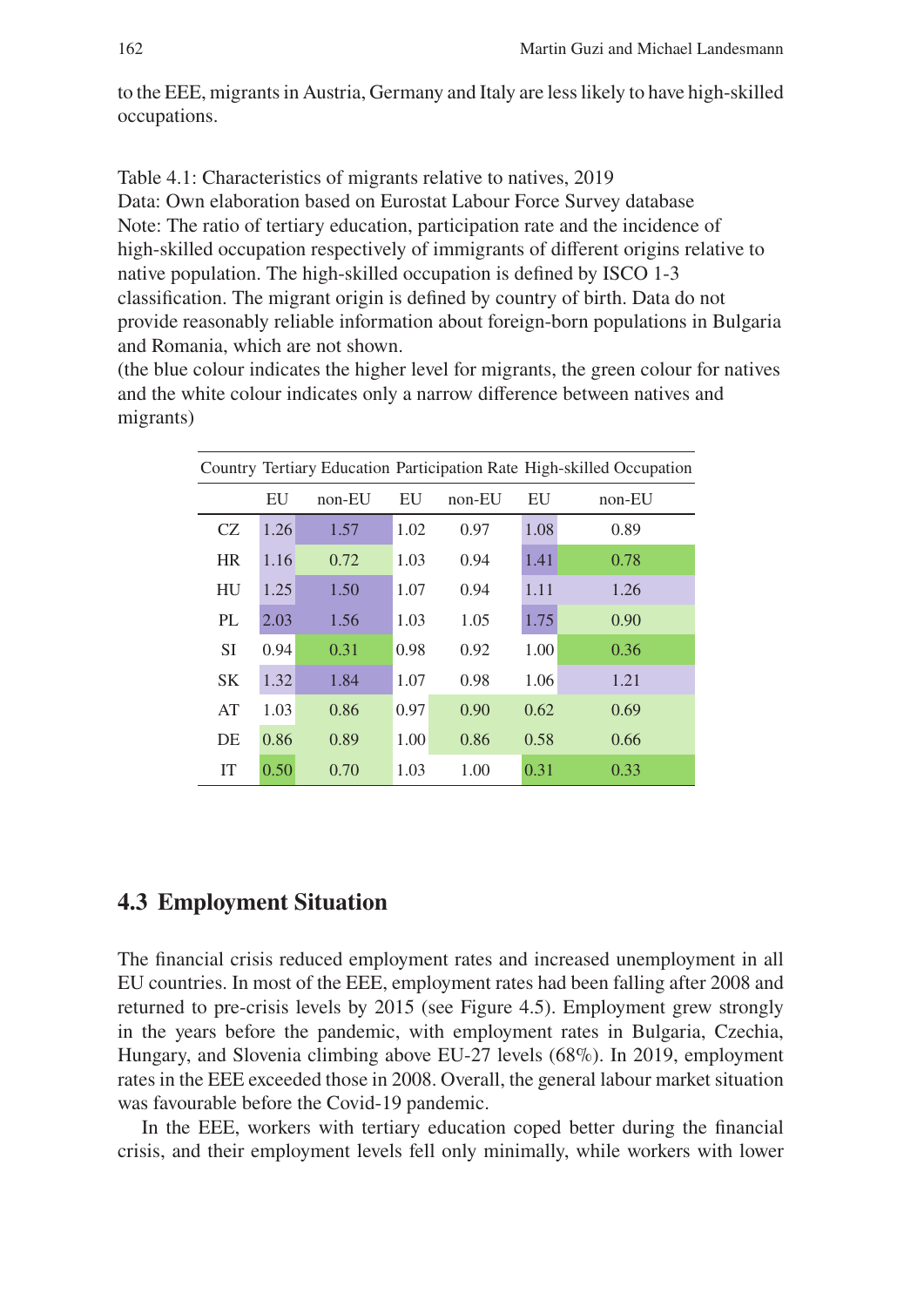education fared worse. This is in contrast to the situation in Austria, Germany or Italy, where employment rates remained fairly flat throughout the period (see Figure 4.6). In the EEE, the incidence of employment for both men and women varies with the educational attainment more than in the EU. In the EEE, low-educated women are at least twice less likely to be in employment than tertiary-educated women. In Italy as well, we see a similarly big difference in employment rates by education among women. The economically successful years before the pandemic pulled up the employment rates of the least educated, particularly in Bulgaria, Croatia, Czechia, and Hungary.

Fig. 4.5: The share of 15-64 year-olds in employment, 2008-2020 Data: Eurostat (2021e)



The financial crisis impacted workers in all countries, leading to higher unemployment, and many jobs have not recovered since. Unemployment in the EEE reached its peak around 2012 (see Figure 4.7). Workers with tertiary education were the least affected by the economic shock in 2008, with their unemployment rate remaining below 7%, except for Croatia where it rose to above 11%. The unemployment rate increased most for workers with lower than secondary education and reached levels of above 20% everywhere, while it remained below 10% in Romania. Interestingly, differences in unemployment rates are very small by education level in Romania (the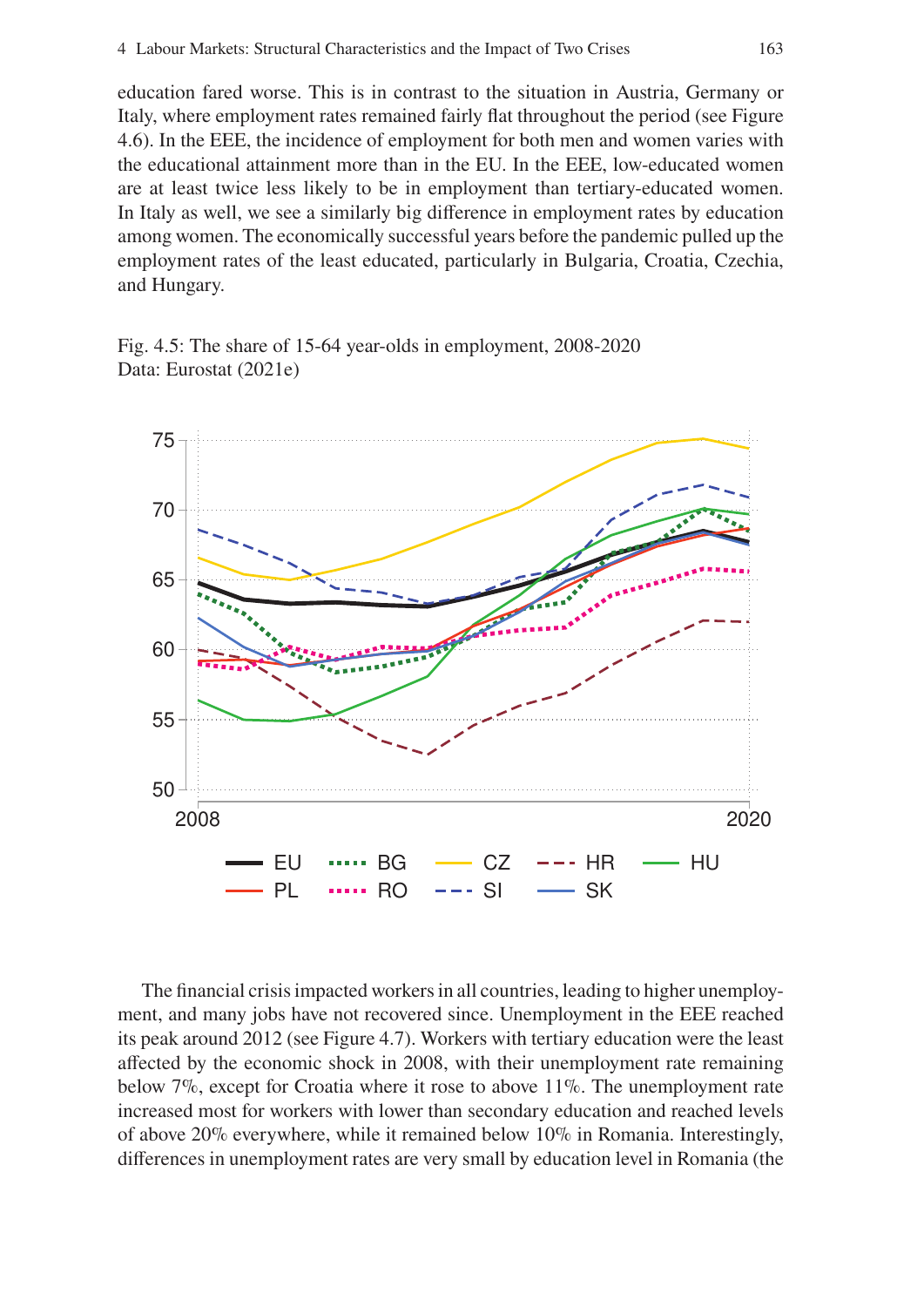Fig. 4.6: Employment rates of workers with tertiary education relative to employment rates of workers with lower or medium educational attainment by gender, 2008-2020

Data: Eurostat (2021e)

Note: Education categories: low (ISCED 0-2), medium (ISCED 3-4), and high (ISCED 5-6)



relatively large share of the rural population where official figures traditionally record low rates of unemployment might account for this). By 2015, the unemployment rate had moved back to pre-crisis levels in most countries, although this happened much later in Bulgaria, Czechia and Croatia, and in Slovenia unemployment remained above pre-crisis levels.

Structural problems in the labour market are illustrated by the rate of the young population (15-24 year-olds) not in employment, education, or training (NEET) in Figure 4.8, and the share of the active population unemployed for more than 12 months in Figure 4.9. Both indicators have followed an inverted U-shape pattern since 2008, indicating the worsening of the situation in the labour market after the financial crisis, and a full recovery in the years before the pandemic. The labour market situation in the EEE was more favourable in 2019 than in 2008, except in one case (Romania had higher NEET in 2019 than in 2008). Relative to the EU-27, the shares of the long-term unemployed were higher in several members of the EEE,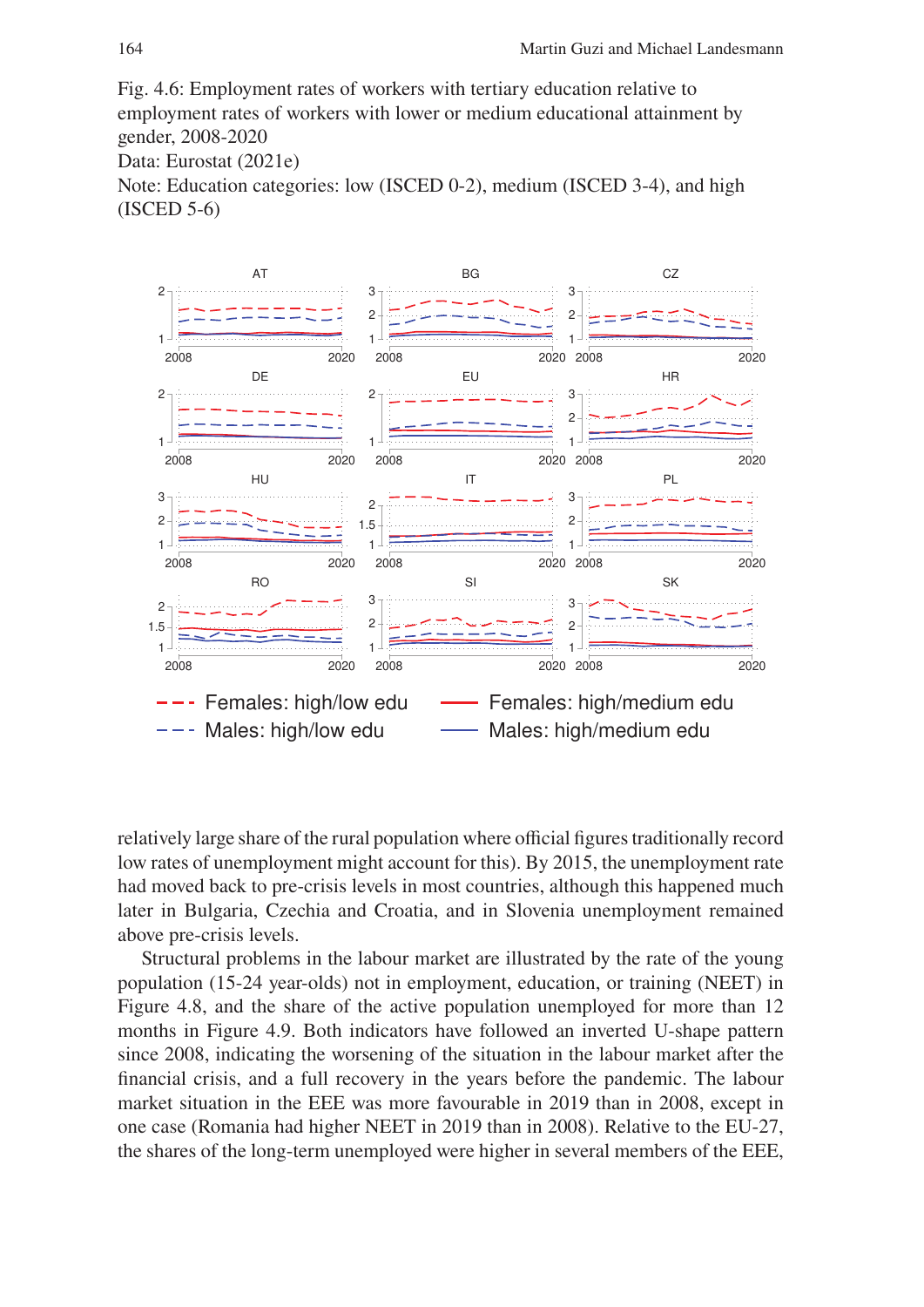



but by 2020 they had largely decreased and fallen below EU-27 levels (except for Slovakia).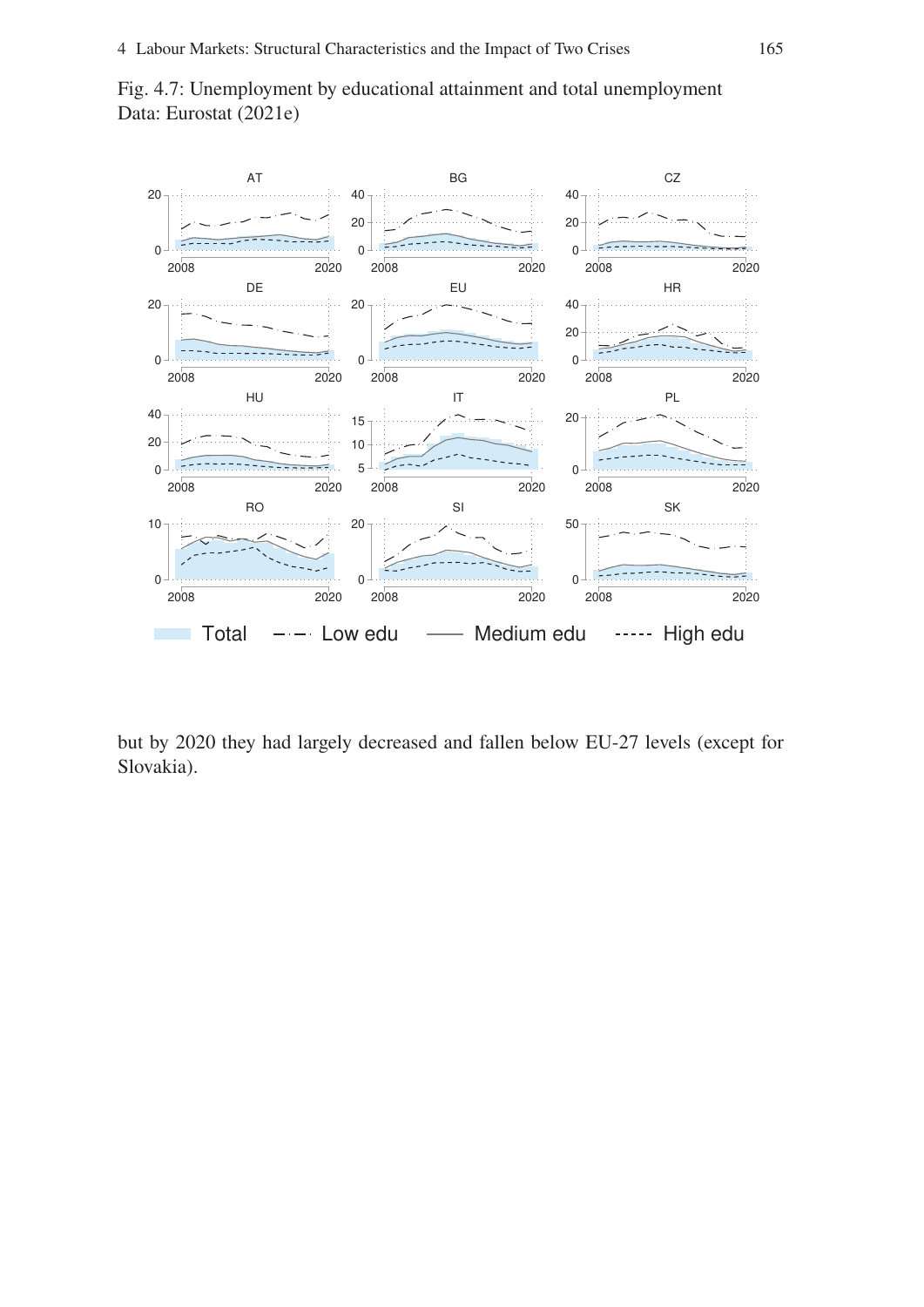Fig. 4.8: The share of young people (15-24 year-olds) neither in employment nor in education and training (NEET) Data: Eurostat (2021e)



Fig. 4.9: The share of persons (20-64 year-olds) unemployed for 12 months or more in the total active population in the labour market Data: Eurostat (2021e)



Unemployment statistics might underestimate the total unmet demand for employment, also called the 'labour market slack', which includes unemployed, discouraged, and underemployed workers. Discouraged workers (e.g., persons seeking work but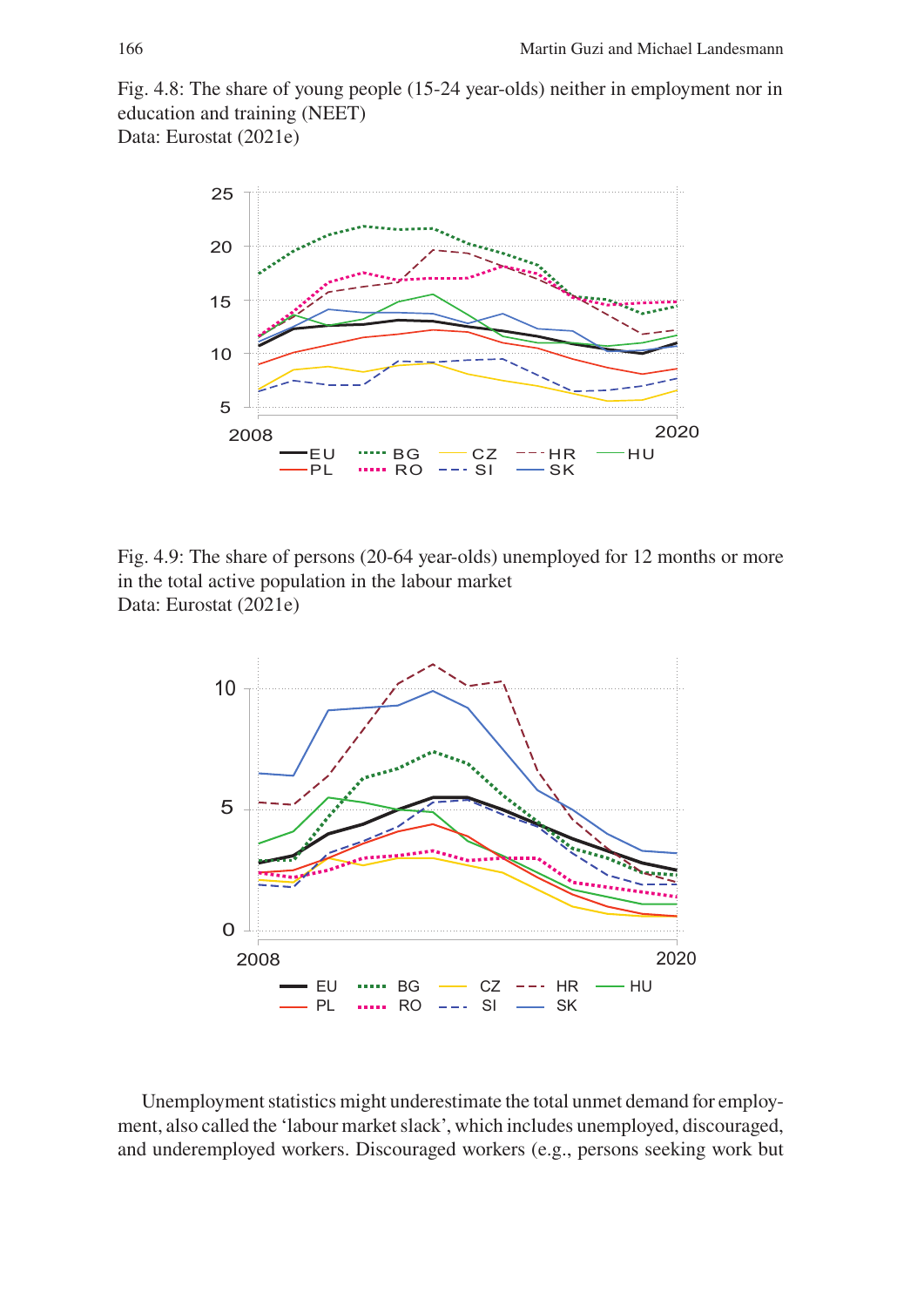not immediately available, or persons available but not seeking work) are close to unemployment but are not included in unemployment statistics. Underemployment includes involuntary part-time workers who wish to work more hours. Figure 4.10 confirms that the labour market slack decreased in the EEE between 2008 and 2019, and except for Croatia, the levels are below the EU-27 average. This confirms that labour markets in the EEE were in a better condition in 2019 than in 2008 also in comparison to Austria or Italy. Also gender differences in the labour market slack became narrower in 2019, although the slack remains higher for women, except in Bulgaria and Romania. In all countries, the slack attains highest levels among young people (15-24 year-olds). Czechia ranks as the country with the lowest unemployment rate and labour market slack, while Croatia has the highest values.

Fig. 4.10: Labour market slack (percentage of extended labour force) Data: Eurostat (2021e)

Note: The labour market slack is defined by discouragement and underemployment. Plotted are shares of 20-64 year-olds in the extended labour force.



Figure 4.11 contrasts the relative importance of discouraged and underemployed workers with the number of unemployed. First, it follows that the unemployed make up a larger share of the labour force than the other two groups, except in Croatia. Second, the number of discouraged workers is typically larger than the group of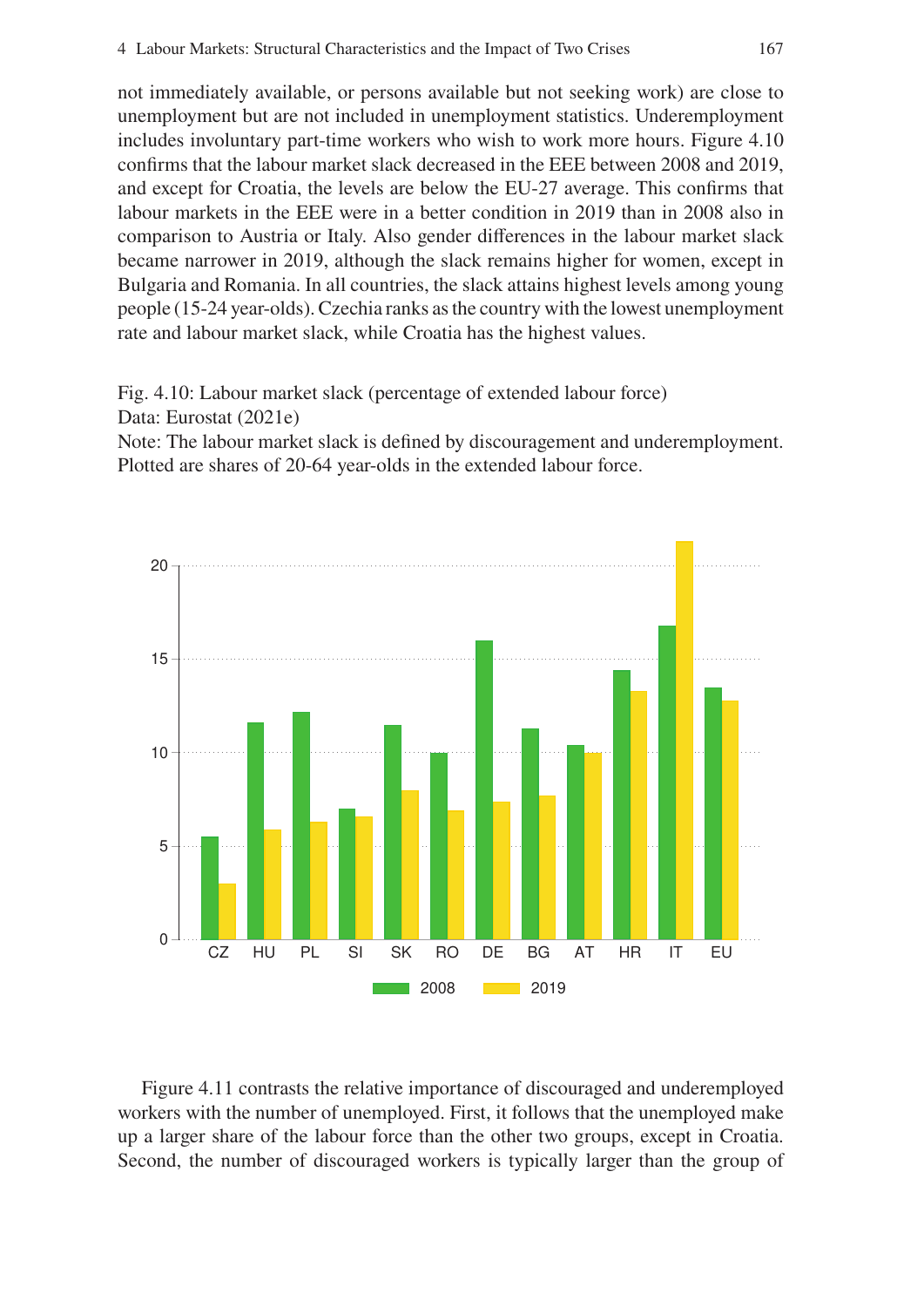involuntary part-time workers (underemployment), except for Romania and Slovenia. Third, except for Croatia, labour market slack in the EEE remains largely below the EU-27 average.

Fig. 4.11: Unemployment, discouragement, and underemployment (as a percentage of extended labour force), 2019 Data: Eurostat (2021e)



During a crisis, unemployment increases and job vacancies are scarce. The labour market thus becomes tighter, which is expressed by the number of jobs that firms are seeking to fill relative to the number of potential job applicants. The labour market tightness, defined as the ratio of vacancies to number of unemployed, illustrates the shortage of workers in the labour market. The statistics on the number of vacancies may underestimate the total demand for workers, since companies searching for more qualified employees may not approach the employment office. Figure 4.12 documents that since 2015 the number of posted vacancies has been sharply increasing in all countries. The rise was very steep in 2017 and 2018 throughout the EEE, and the labour market was tightest in Czechia (there were more than two vacancies for one job applicant).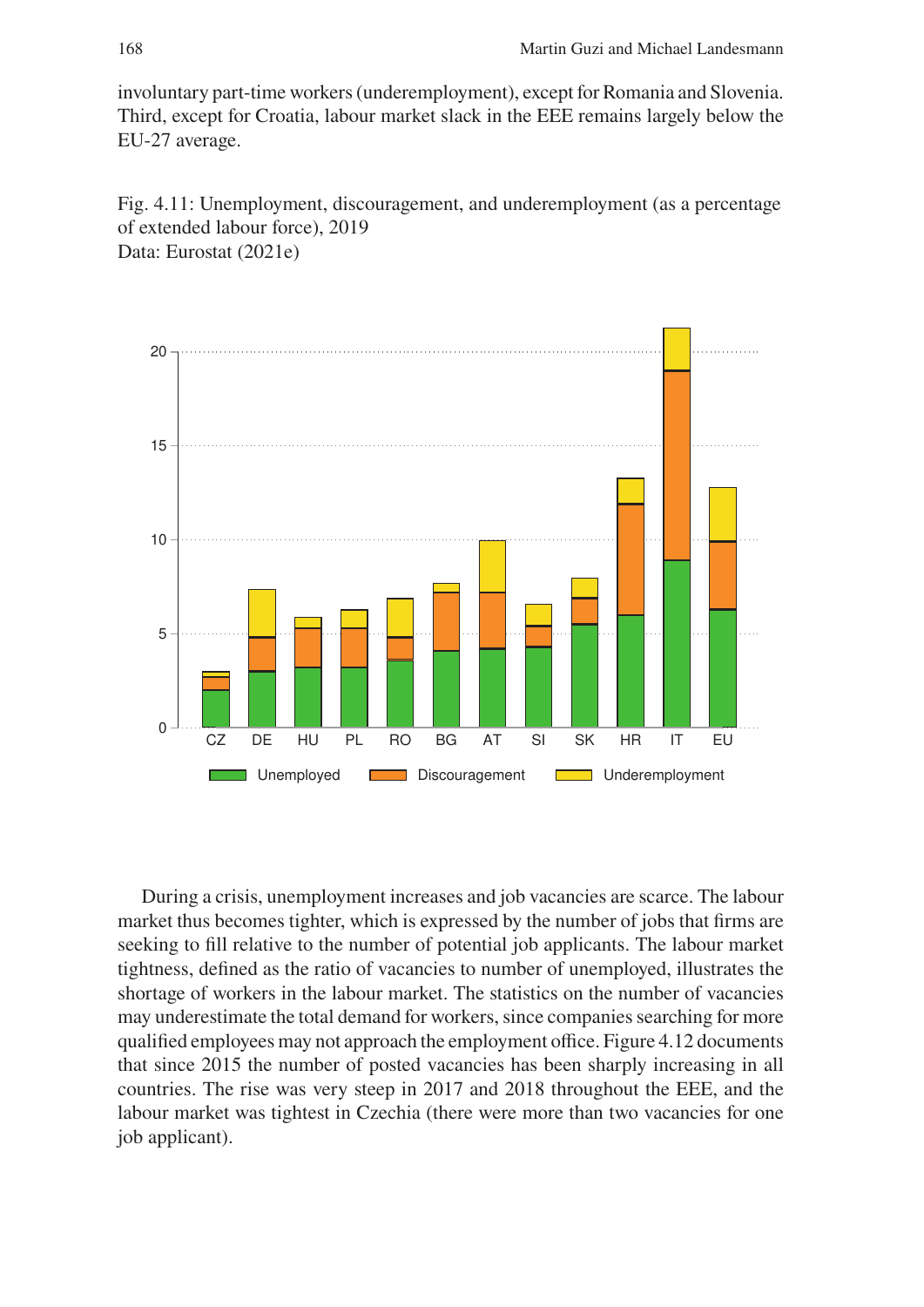Fig. 4.12: Labour market tightness, 2009-2021 Data: Eurostat (2021e, 2021d) Note: Labour market tightness is the ratio of vacancies to the number of unemployed.



In all EU member states, young women (25-34 year-olds) have higher tertiary attainment levels than young men. Female attachment to the labour force is lower at childbearing age but long career breaks contribute to a higher gender wage gap and have subsequent impacts on pension rights. Countries where a high share of women permanently withdraw from the labour force after childbirth have higher gender differences in the labour market (Bičáková, 2016).

The gender gap in employment opens at childbearing age the most in Czechia, Hungary, Poland and Slovakia (see Figure 4.13). Later, around the age of 50, the gender gap in employment almost closes in Bulgaria, Croatia, Czechia, Hungary, Poland, Slovakia and Slovenia. In addition, in Czechia and Slovakia, the maternal employment rate of tertiary educated women is among the lowest in the OECD (OECD, 2019). In comparison, a drop in female employment at childbearing age is much lower in Austria and Germany.

When skilled labour is in short supply, taking advantage of female labour may provide a considerable boost to the economy. This would require adjusting family policies and institutions that affect mothers' transition from maternity leave to work,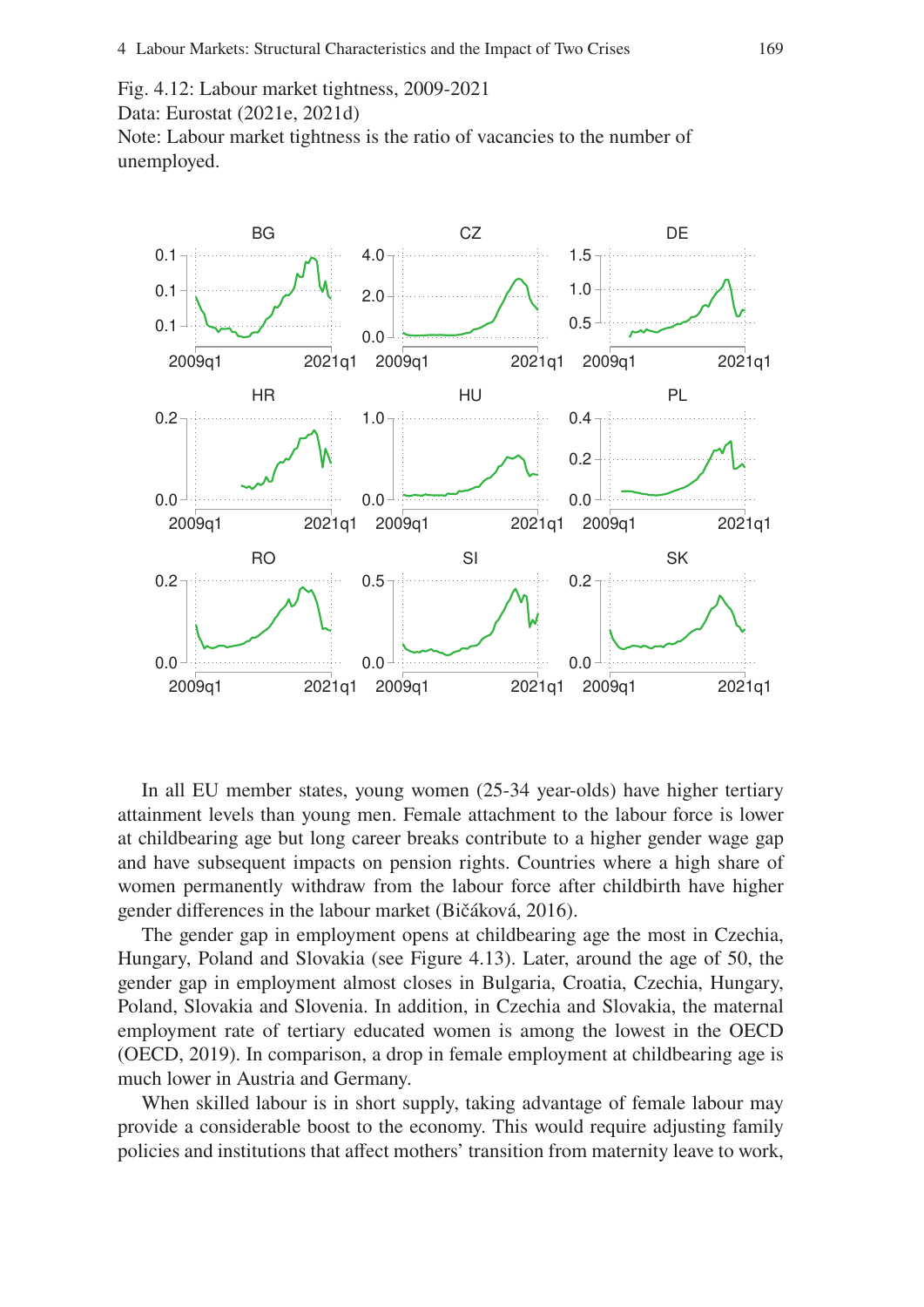and facilitating the family-work balance. For a start, reducing maximum parental leave, and expanding affordable and quality childcare may do the job in some of the EEE (OECD, 2019).



Fig. 4.13: Employment rates over the lifetime by gender, 2019 Data: Eurostat (2021e)

# **4.4 GDP and Employment Comparison**

A comparison of GDP and employment developments over the period 2005q1 to 2020q4, i.e., covering the two crises and the recovery period in between (see Figure 4.14), gives rise to the following five observations:

– Firstly, there are two groups of countries amongst the EEE that differ with respect to patterns of recovery. One group, comprising Croatia, Hungary and Slovenia, went through a protracted and difficult phase of recovery from the financial crisis in 2008-2009. Other countries, foremost amongst them Poland, which hardly experienced a dip at all after the financial crisis, had a strong recovery, lifting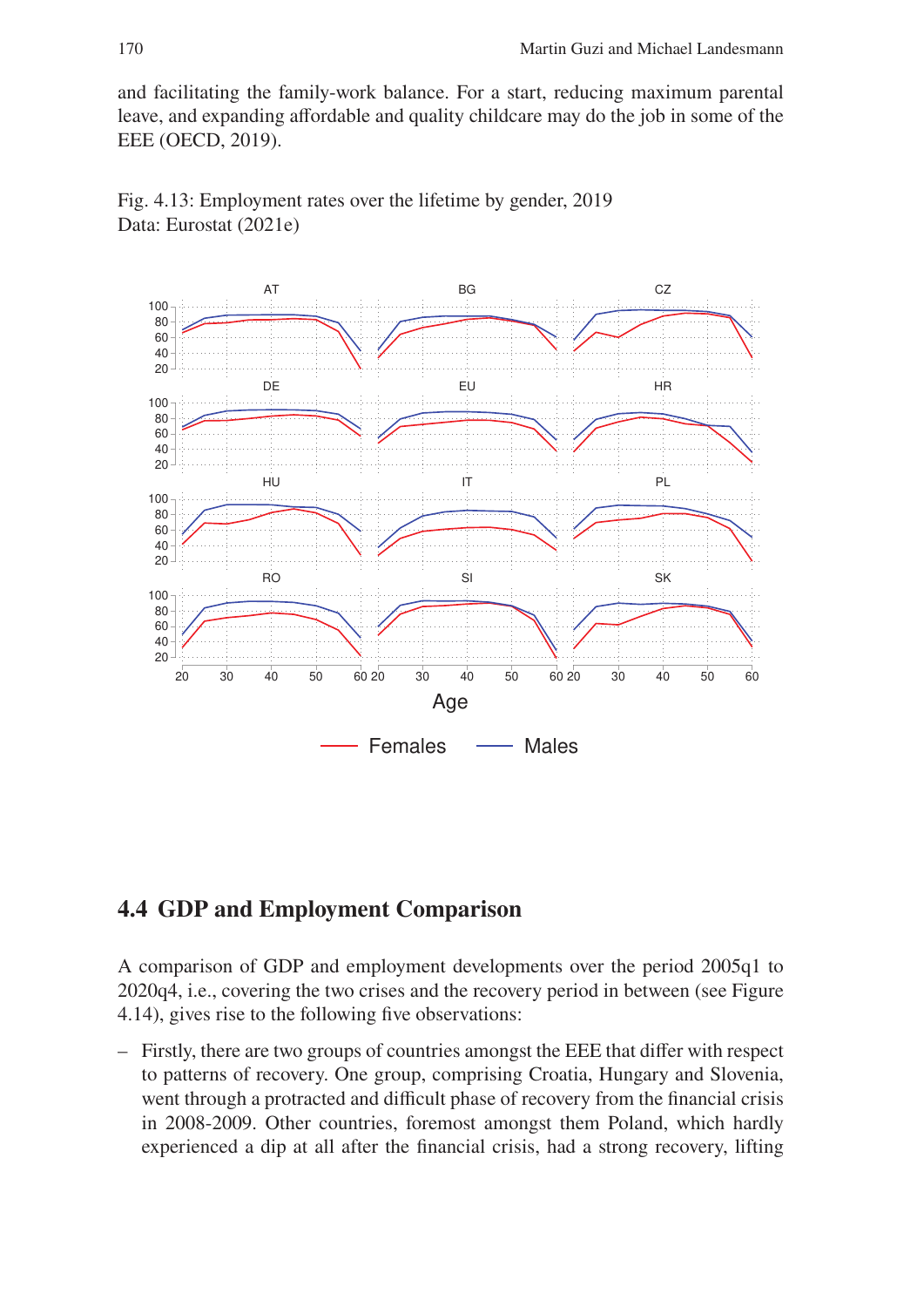their GDP levels in 2019 to between 40% up to close to 80% above the GDP levels of 2005 (reference year).

- Secondly, a distinct feature of the EEE in comparison to the EU is the rather large gap between GDP and employment developments (except Croatia, Hungary, and Slovenia), which reflects the relatively strong (labour) productivity catching-up – here shown at the aggregate level – of the EEE relative to the EU. The rather flat development of employment over a long period when the EEE experienced relatively high GDP growth could also be characterised as 'job-less growth'. In other words, growth in the EEE is characterised by low 'employment elasticity'.
- Thirdly, we see minimal differences between male and female employment trends in the EEE (exceptions are the better male-to-female employment developments in Poland and – more recently – in Croatia), while in the EU as a whole female employment levels showed a more positive trend than male employment over the period (a feature that has more recently also characterised Slovenia).
- Fourthly, the contraction in GDP during the recent pandemic is much stronger than in the initial phase of the financial crisis, which reflects the additional element of imposed 'lock-downs'; this is shared by both the EU as a whole and the EEE who also share the typical 'V-shaped' recovery typical for the pandemic experience.
- Fifthly, in line with developments in the EU (but, as we shall see later, even more markedly), there is a shallow employment response to the 'V-shaped' GDP pattern in the recent pandemic - this will be further explored in section 4.9 of this chapter.

# **4.5 Sectoral Employment Structures and the Impact of Economic Recessions**

In this section, firstly, we intend to point to important characteristics of sectoral employment structures in the EEE and, secondly, analyse the dynamic contributions of sector-level employment to aggregate employment developments during the phases of crises and recovery.

Figure 4.15 illustrates features of sectoral employment structures in the EEE. We singled out Germany as the comparator Western European country, because it is the dominant EU economy that the EEE has strong economic connections with, and it is also an example of a highly developed EU economy with a strong manufacturing sector.

A number of interesting features emerge from the comparison of employment structures in the EEE and Germany, which also reveals some distinct differences amongst the members of the EEE:

– Even in comparison with an economy which has a strong manufacturing sector, such as the German economy, a major sub-group of the EEE (Czechia, Hungary, Slovakia, and Slovenia) shows a higher share of employment in manufacturing. In these economies, manufacturing employment features very strongly,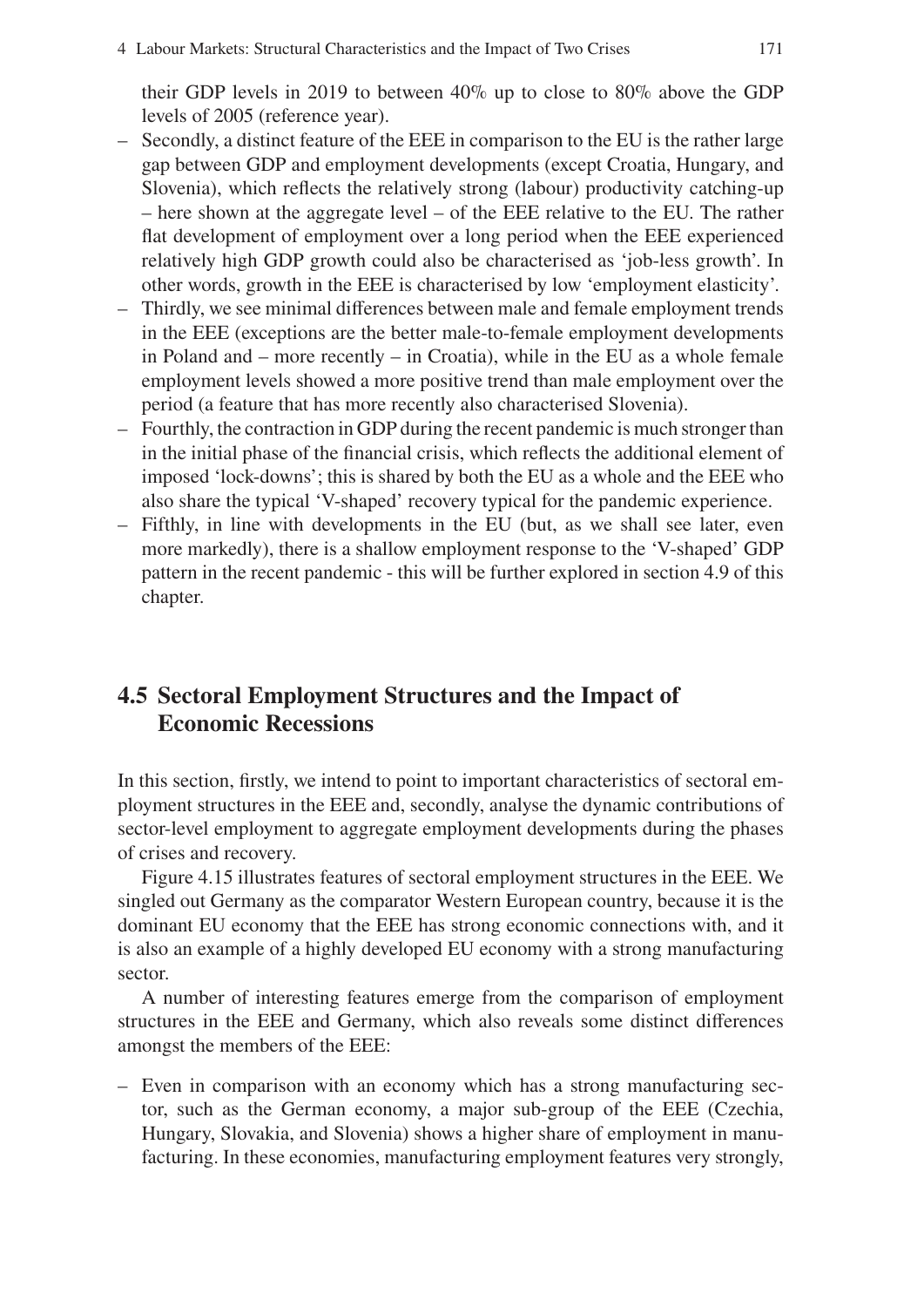



reflecting their strong position in European cross-border production networks (see Landesmann & Schröder, 2020). This is not, or much less, the case in the other group within the EEE, where the employment share in manufacturing is similar to that in Germany (Bulgaria, Poland, and Romania) or is below it (Croatia).

- As expected for lower income economies that still have a more significant rural sector, the share of persons employed in agriculture, forestry etc., is higher and, in some countries, significantly higher than in Germany (see particularly Bulgaria, Hungary, Poland, and Romania), although the share difference has narrowed over time in some of them (Croatia, Poland, Romania, and Slovenia).
- Further, given the past history during the Communist period when the services sector was particularly underdeveloped, in many of the EEE, the share of employment in a variety of services sectors is below that of Germany, although there are significant differences across these economies:
- In general, there is a stronger deficiency (compared to Germany) of employment in non-tradable services than in tradable services (in fact, Croatia, Czechia, and Slovenia are not dissimilar to Germany in the tradable sectors). Given the importance of tourism in Bulgaria and Croatia, we see large shares of 'non-tradable' service sector employment (accommodation, recreation, food services are in our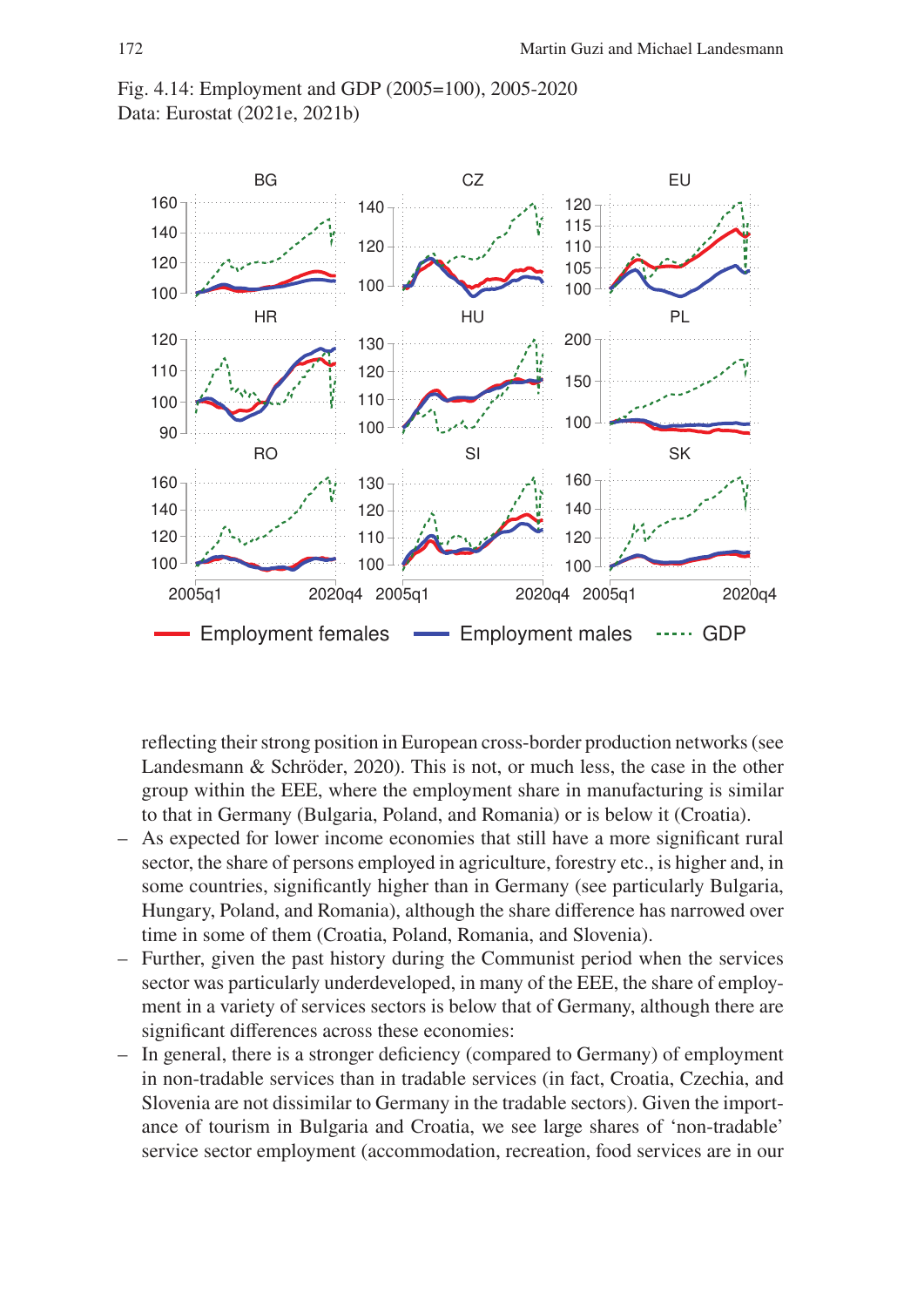Fig. 4.15: Employment shares by sectors in the EEE relative to Germany, in percentage points

Data: own calculations based on WIIW (2021),

Note: The categories correspond to the following industry standard classification (NACE) Agriculture: A; Manufacturing: C; Construction: F: Tradable Services: H+J+K+M; Non-tradable Services: G+I+L+N+R+S+T; Non-market Services:  $O+P+O$ 



classification included in non-tradables, although the expenditure by tourists falls into this category and this contributes positively to the balance of payments; however, these activities also cater to the domestic population).

– It is interesting that there are large gaps of employment shares in non-market services (comprising public administration, education, and health) in all the EEE economies compared to Germany; moreover, in some these gaps have been growing over time.

Figure 4.16 looks at the same breakdown of employment across sectors, but focuses on employment developments in three phases: the 2009-2013 period immediately following the impact of the financial crisis, the 2014-2019 recovery period, and in 2020, when the Covid-19 pandemic hit. The figure shows the contributions to overall employment growth (or contraction) in the three periods in the different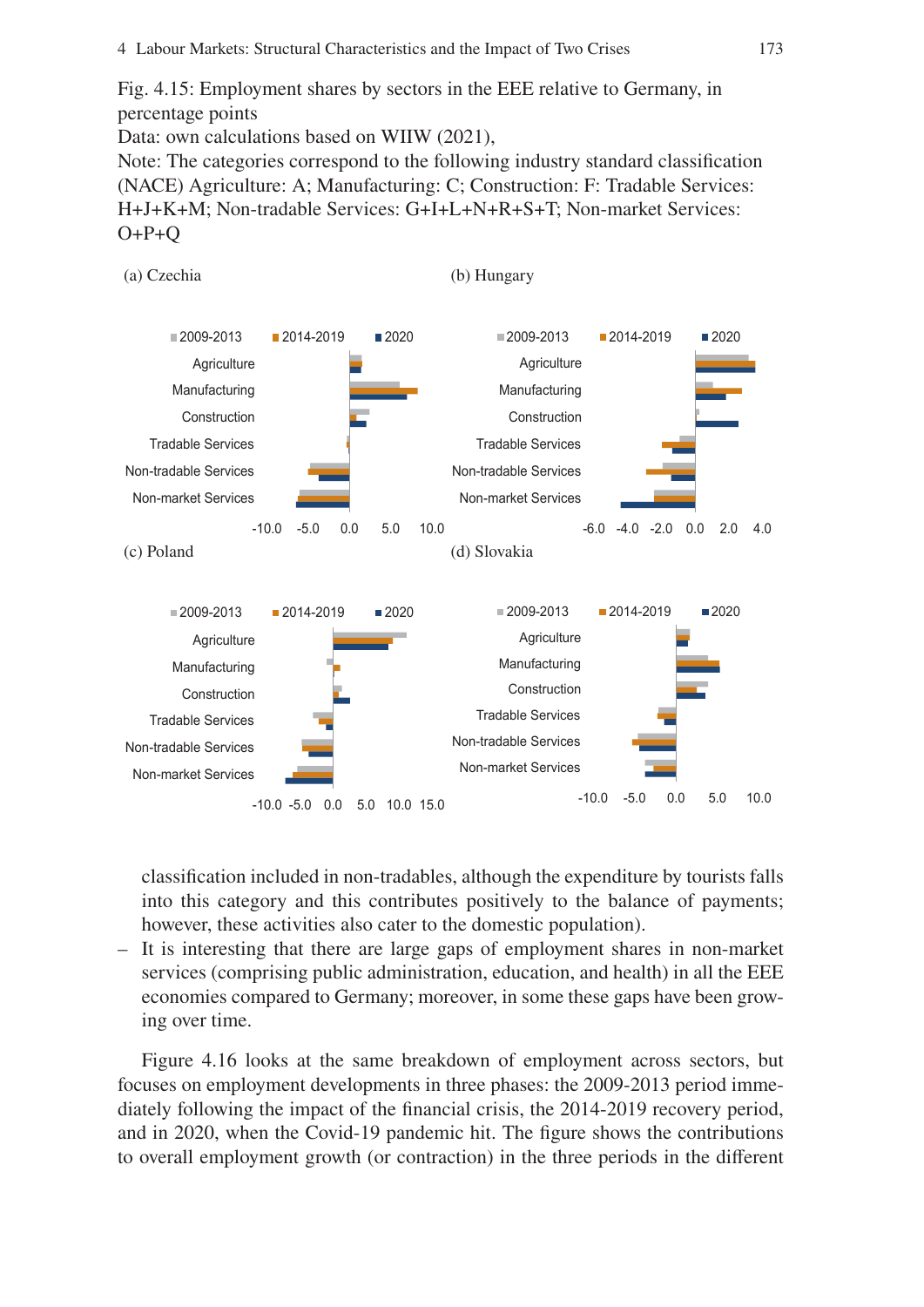Fig. 4.15: Cont. Employment shares by sectors in the EEE relative to Germany, in percentage points

Data: own calculations based on WIIW (2021)



sectors (contributions to overall employment growth were calculated as percentage changes in employment multiplied/weighted by the share of that sector in overall employment). The following interesting features emerge:

- In a major sub-group of economies, we can see the great importance of the contribution of the manufacturing sector to overall employment in the recovery period; this is particularly true for Czechia, Hungary, Poland, Slovakia, and Slovenia, and much less for Bulgaria and Romania.
- There is an interesting differentiation in the contribution of the manufacturing sector to employment between the two crisis phases (2009-2013 and 2019-2020): in many members of the EEE, employment in manufacturing experienced a strong contraction during the phase following the financial crisis, which had a strong negative impact on overall employment. This was particularly true for some of the countries with a strong manufacturing sector (Czechia, Slovakia, and Slovenia), but also for those with a weaker manufacturing sector (Bulgaria, Croatia, and Romania).
- The pattern during the pandemic crisis repeats the negative contribution to total employment of the manufacturing sector in Bulgaria, Czechia, Hungary, Poland,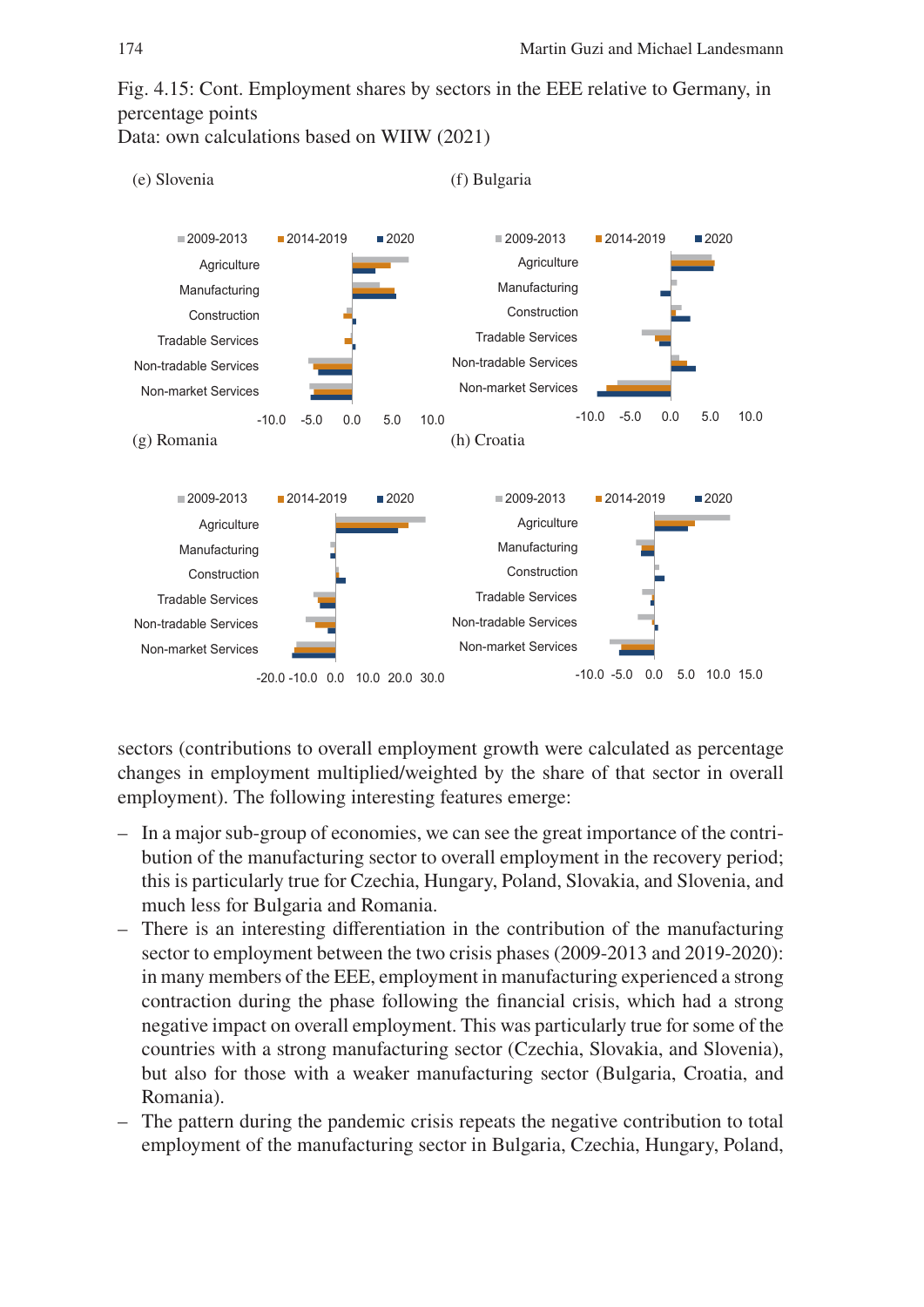Fig. 4.16: Contributions to employment growth by sectors in the EEE relative to Germany, in percentage points

Data: own calculations based on WIIW (2021),

Note: The categories correspond to the following industry standard classification (NACE) Agriculture: A; Manufacturing: C; Construction: F: Tradable Services: H+J+K+M; Non-tradable Services: G+I+L+N+R+S+T; Non-market Services:  $O+P+O$ 



and Romania; but interestingly, much less so in Slovakia, which seems to have largely maintained employment levels in manufacturing in the first year of the pandemic.

- As regards employment developments in the service sectors during the different phases (crisis and recovery), we see the following:
	- The marked difference between the Covid-19 crisis in 2020 and the previous episodes is clearly reflected in Figure 4.16 in that non-market services (that comprise amongst others wholesale and retail, recreation and food services) had a strongly negative impact on employment developments in all the economies (except for Romania), and this reflects the impact of the pandemic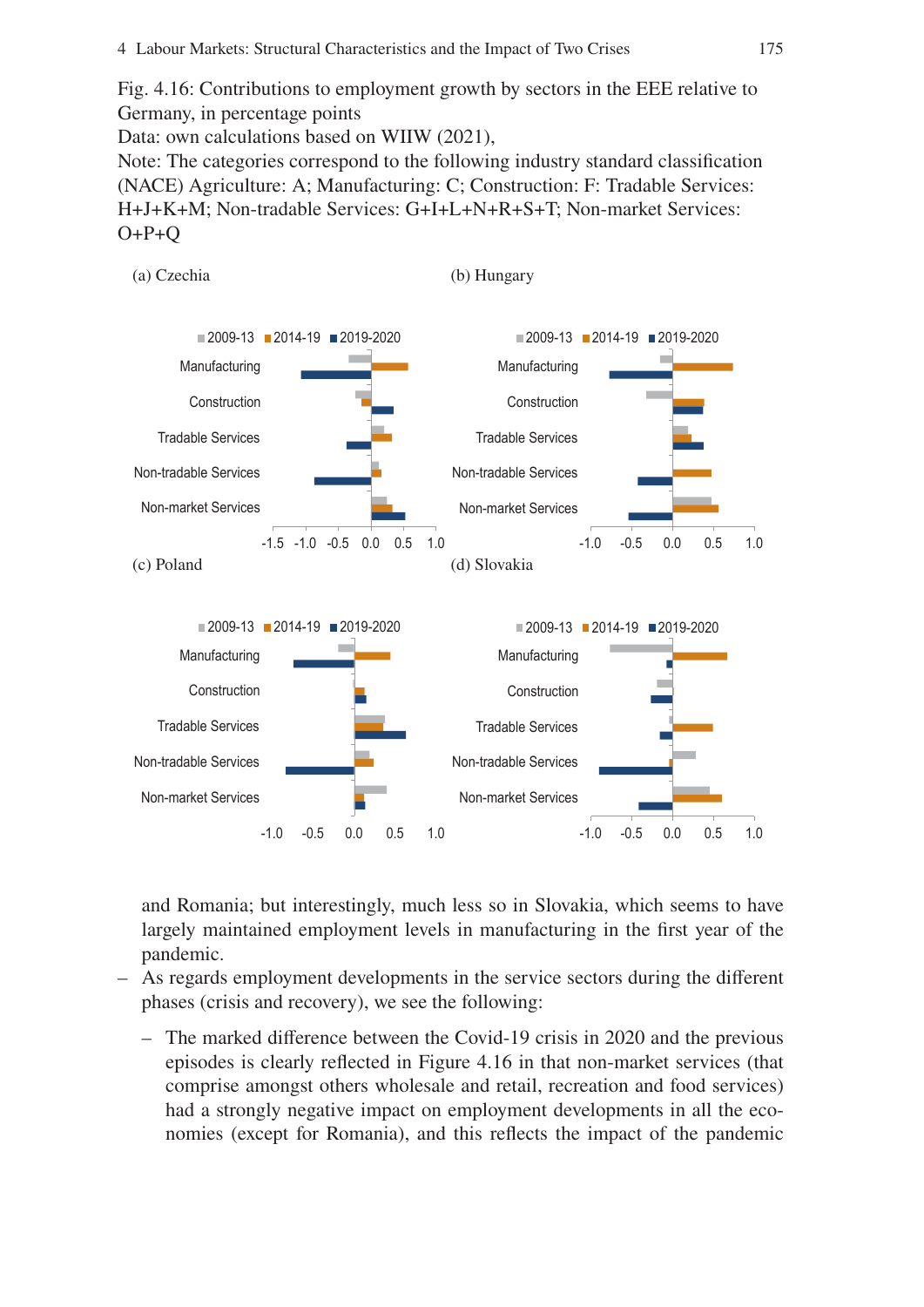Fig. 4.16: Cont. Contributions to employment growth by sectors in the EEE relative to Germany, in percentage points

Data: own calculations based on WIIW (2021)



through lock-downs, social distancing, a sharp fall in international travel, and other features.

- As regards the other two service categories (tradable services and non-market services), the picture is more mixed: tradable services play an important positive role in the recovery phase after the financial crisis in all economies, but during the recent Covid crisis the situation is more varied in that in some economies it has contributed positively to employment growth (Hungary, Poland, and Slovenia), while in others it has contributed negatively (Bulgaria, Croatia, Czechia, and Slovakia). In the latter case, it is likely that two factors play a role: whether an economy relies strongly on tourism (Bulgaria and Romania), and whether tradable services – just like manufacturing – suffered a downturn in international trade and its linkage with other tradables (e.g., with manufacturing, as in Czechia and Slovakia).
- The contribution of non-market services to employment growth also shows a differentiated picture, reflecting the heterogeneity within the sector, comprising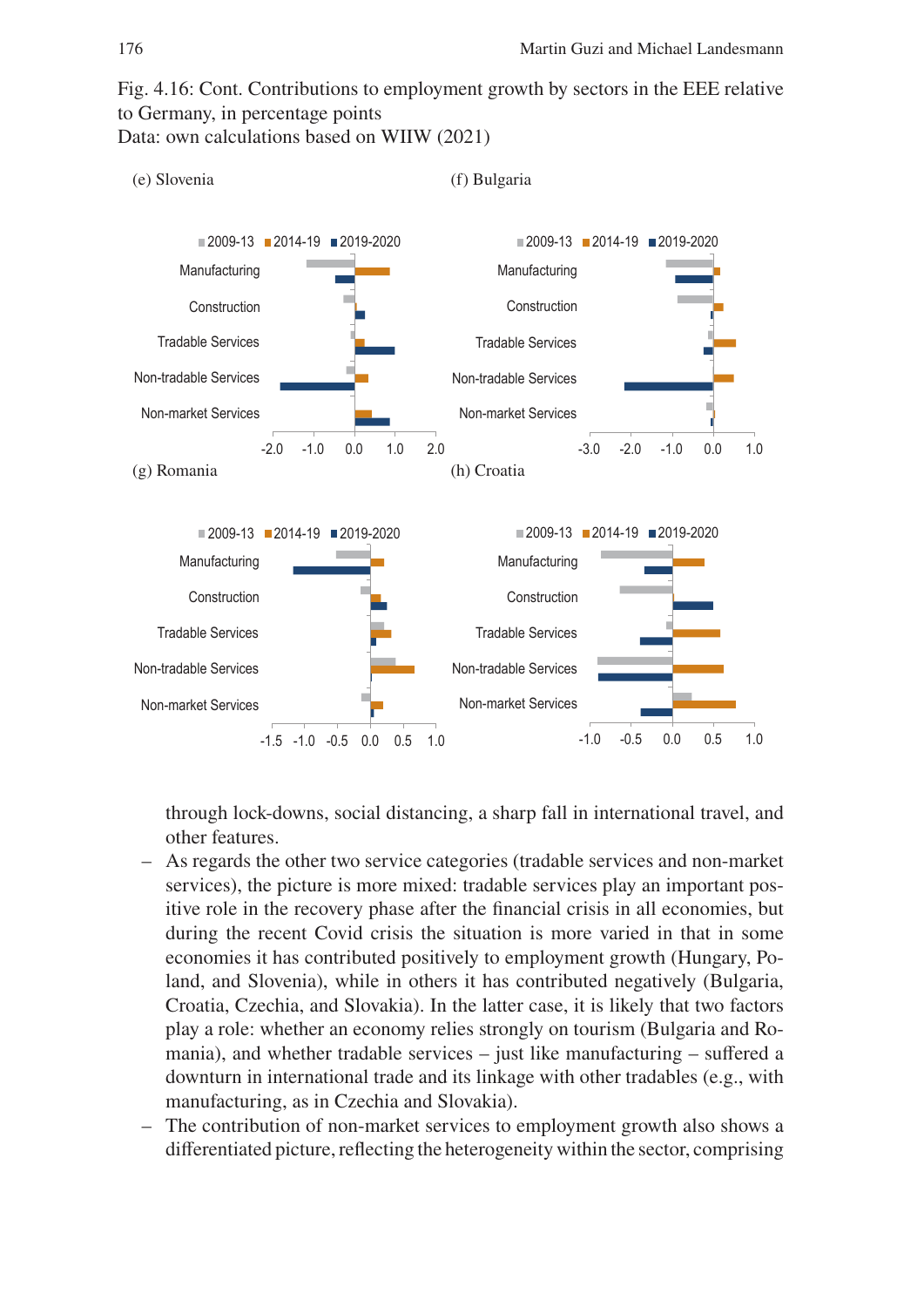health and education (and public administration more generally). The former (health) was in very strong demand during the recent epidemic, while the latter (education) fell victim to lock-downs affecting educational institutions. The differentiation across economies, with positive contributions in some countries (Czechia and Slovenia) and negative ones in others (Croatia, Hungary, and Slovakia) might also reflect local fiscal policy stances and policy decisions.

## **4.6 Wage Growth, Minimum Wage, and the Cost of Living**

Using Structure of Earnings Survey data from 2006, 2010, 2014, and 2018, we construct a relative comparison of hourly wage rates with German wages for different education groups. Figure 4.17 illustrates the convergence process in wages of the EEE, indicating the faster wage growth in the EEE compared to Germany. Similarly Austria and Italy saw higher wage growth than Germany (except for the last year in the comparison). The convergence process was stronger in countries with relatively low wages in 2006 (Bulgaria, Romania, and Slovakia). In this year, wages in these countries were at 10-15% levels relative to German wages, and increased to 20-30% by 2018. In Czechia, Hungary, and Poland, wages grew more slowly but reached 25-35% of the level of German wages by 2018. In contrast, in Croatia and Slovenia wages have not risen faster than in Germany, reflecting severe economic crises during this period.

Remarkably, wage growth was very similar for workers with different educational attainment. Wages paid to low-educated workers have increased slightly more in Czechia, Poland, Romania, and Slovakia, while in Hungary highly educated workers benefited from stronger wage growth. Wages are expressed in gross terms and, therefore, differences in mandatory payroll deductions (personal income tax is higher in Germany compared to the EEE) and differences in the cost of living are not accounted for. However, the overall picture illustrates very favourable developments in the labour markets in some of the EEE.

Besides wage growth the adequacy of wages is even more important. Adequate minimum income is one of the principles of the European Pillar of Social Rights. Guzi (2021) presents the latest calculation of the income level necessary to secure a decent standard of living for a standard family in EU-27 countries. It is based on approximately 300,000 prices of goods and services and 100,000 housing prices, collected through web-surveys in combination with the standard survey data. Because the concept of a living wage is normatively based, it offers an additional metric of economic adequacy that reflects the needs of workers and their families.

The living wage represents the amount of money sufficient to enable cultural and social participation in society. The calculation of the living wage is composed of components including food, housing, transportation, health, education, phone, clothing and footwear, personal care, recreation, culture, and restaurant costs (Guzi & Kahanec, 2019; Goedemé, Storms, Penne & Van den Bosch, 2015). The cost of living is assumed for a family with two adults and two dependent children. The family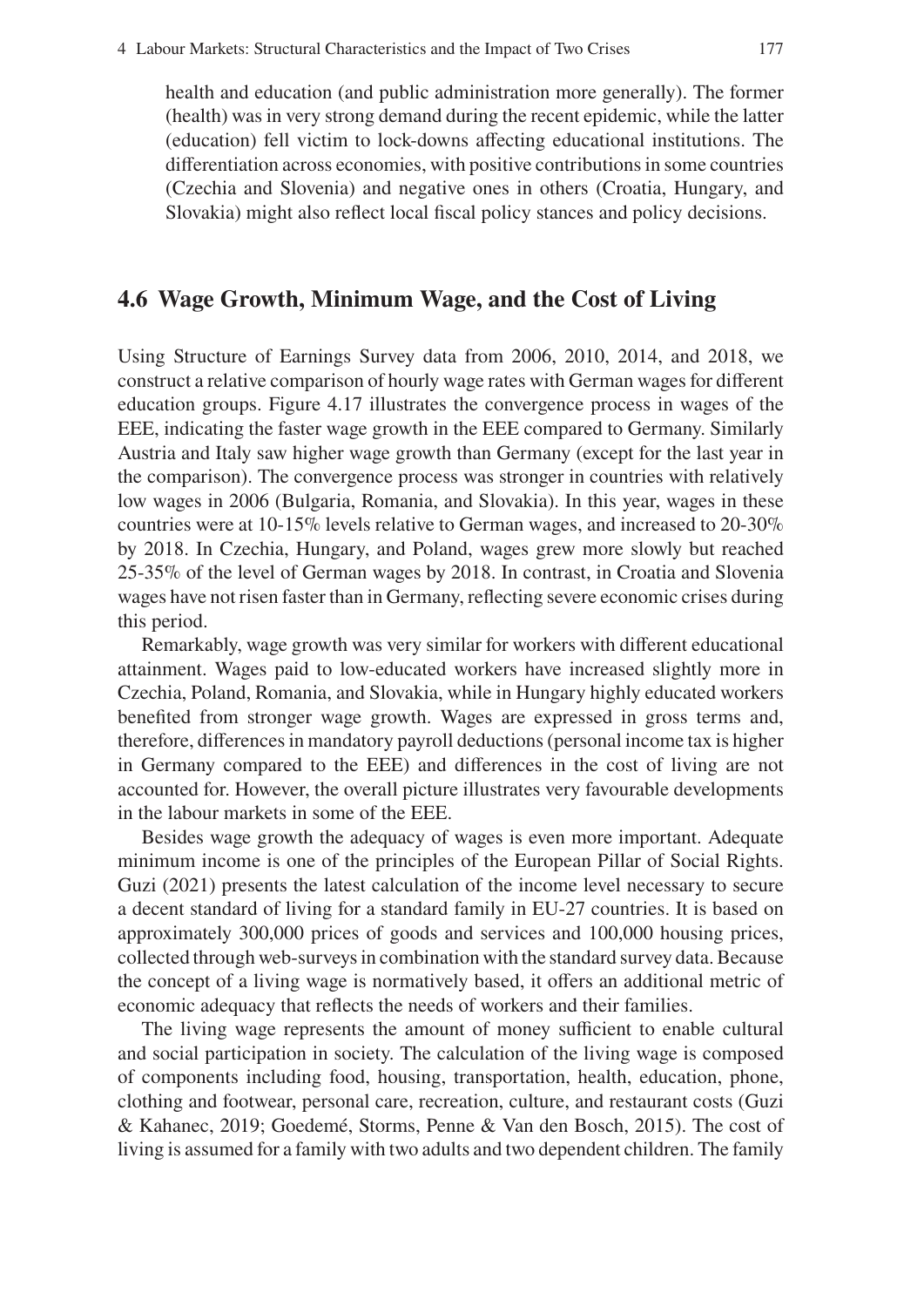Fig. 4.17: Comparison of hourly wages to German wages for different education groups, 2006-2018 Data: (Eurostat, 2021j) Note: Education categories: low (ISCED 0-2), medium (ISCED 3-4), and high (ISCED 5-6)



employment rate is assumed at 1.8, which means one spouse is a full-time worker and the second spouse works four days a week (i.e., 80% part-time employment). The living wage is calculated in a way that the total disposable income earned by two adults working for a living wage is sufficient for a defined living standard.

Table 4.2 presents the living wage lower bound that assumes a cost-optimizing household seeking cheaper-than-average housing, food and other indispensable goods or services. Guzi (2021) also calculates the upper bound using prices taken at the 50th percentile (median). Living wages are presented as monthly gross amounts i.e., corrected for mandatory payroll dedication (personal income tax, and social contributions) to be directly comparable to minimum wage and real wages, which are gross earnings. The calculated living wages are presented together with national statutory minimum wages, aiming to increase awareness concerning the gaps between the two levels.

The minimum wage gap identifies the difference between the minimum wage and the living wage. When minimum wages are distant from living wages, low-income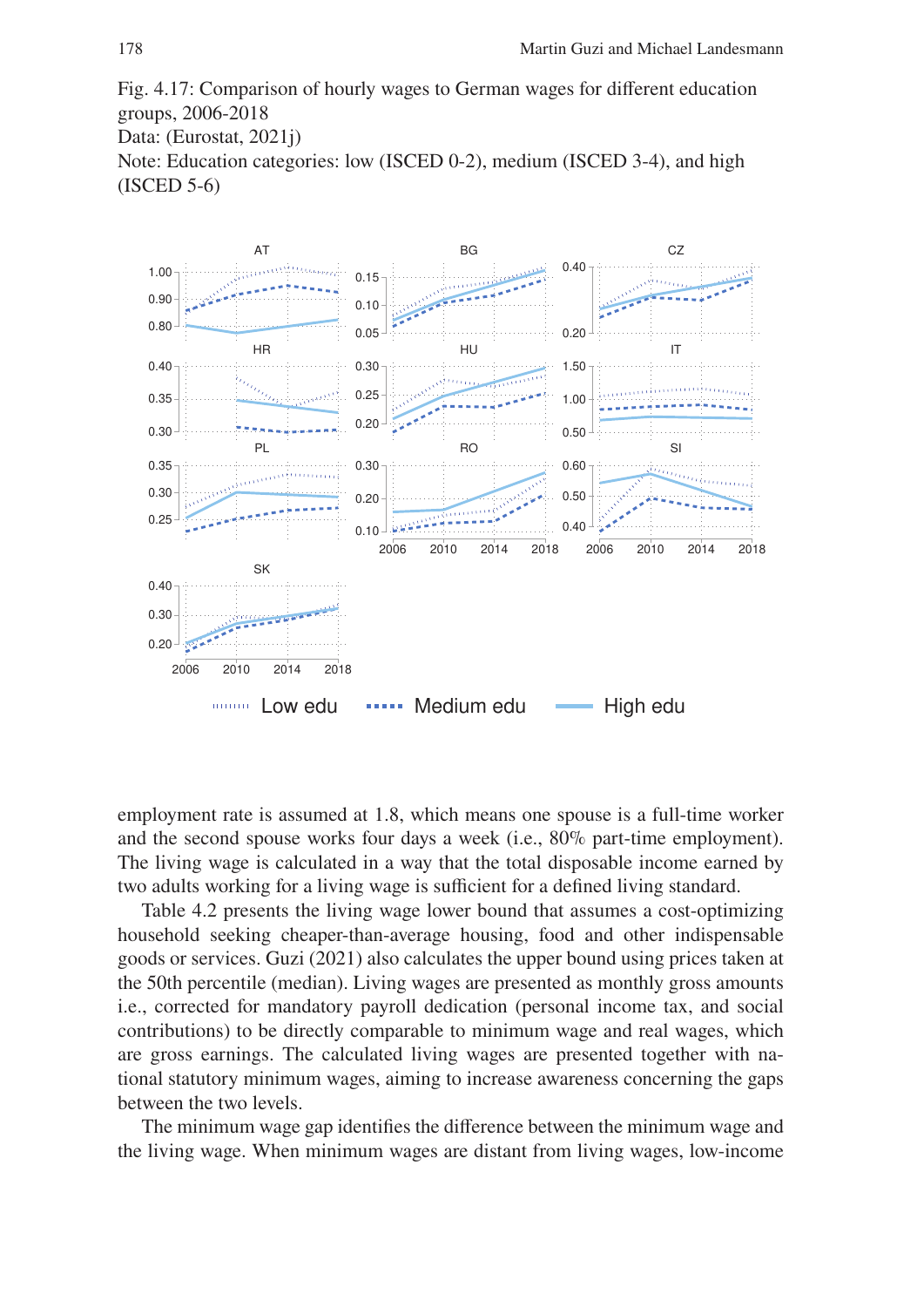households depending on minimum wages are likely unable to cover their living costs. The minimum wage gap is narrowest (below 10%) in Slovakia and Germany, while it is largest in Croatia approaching 77% (this means the minimum wage would need to increase by 77% to match the living wage). Minimum wage in Slovenia exceeds 1,000 EUR and is the highest among the EEE, yet the minimum wage gap is approaching 50%. The gap is similar in other members of the EEE, ranging between 40 and 60%.

Table 4.2: Living wage estimate in comparison with minimum wage (monthly gross amounts in EUR)

Data: Guzi (2021)

| Country   | Minimum<br>Wage | Living<br>Wage | Minimum<br>Wage Gap |
|-----------|-----------------|----------------|---------------------|
|           | (1)             | (2)            | $(2-1/1)$           |
| <b>BG</b> | 332             | 473            | 42%                 |
| HU        | 438             | 665            | 52%                 |
| <b>RO</b> | 456             | 550            | 21%                 |
| <b>HR</b> | 561             | 998            | 78%                 |
| CZ        | 581             | 887            | 53%                 |
| PL        | 608             | 962            | 58%                 |
| <b>SK</b> | 623             | 684            | 10%                 |
| <b>SI</b> | 1024            | 1510           | 47%                 |
| DE        | 1614            | 1640           | $2\%$               |
| AT        |                 | 1250           |                     |
| IT        |                 | 1290           |                     |

Income poverty assessments are favourable in the EEE (Chapters 1 and 9), but poverty indicators based on relative incomes do not inform whether household income levels are sufficient to make ends meet (Fabo & Guzi, 2019). In addition to determining the cost of a decent life, policies to boost the income of low-earning households should be adopted. Income adequacy will be considered in the process of setting minimum wage and tax policy instruments.

Yearly adjustments in statutory minimum wages are decided by governments after consultations with social partners. The presentation of the minimum wage in gross amounts and their comparison to average wages is less suitable for the assessment of wage adequacy. Minimum wages are subject to mandatory payroll deductions paid by employees. For illustration, Figure 4.18 shows the gross and net amounts expressed for a single minimum wage earner with no children. The tax rate (the share of gross minimum wage taken in tax and social security contributions) is highest in Hungary (35%), and the lowest in Romania (10%). Figure 4.18 further illustrates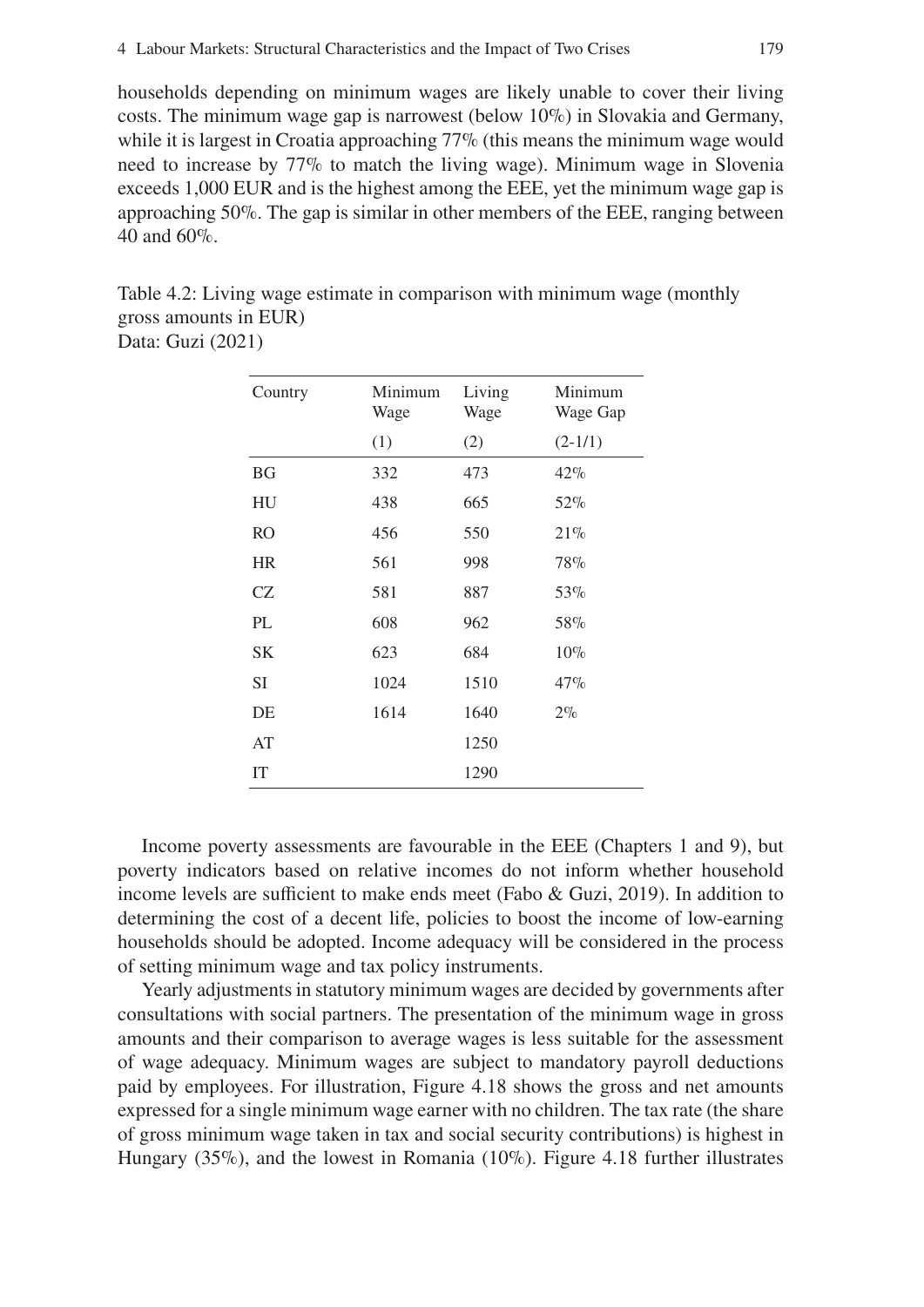that the order of countries varies if minimum wages are compared in gross or in net amounts. For instance, the gross minimum wage is higher in Poland than in Czechia and Slovakia, but the Polish net minimum wage is below Czech and Slovak net minimum wages. In some EEE, high income taxes and social security contributions significantly reduce the income of low-paid workers.

Fig. 4.18: Minimum wage in gross and net amounts for a single minimum wage earner with no children (EUR, 2020)

Data: own calculations based on Eurostat (2021f); iCalculator (2021); K&K Accounting (2021)

Note: National currency is converted to EUR using the annual average rate from Eurostat. The tax rate is the share of gross minimum wage taken in tax and social security contributions. Net minimum wage is calculated using online wage calculators for a single adult without children.



For illustration, the Slovak economy exhibits positive wage developments. The average gross monthly wage grew from EUR 824 to EUR 1,133 (or by 37%) between 2013 and 2020. Over the same period, the minimum gross wage grew by 71% from EUR 338 to EUR 580. In 2020, the minimum wage reached 51% of the average wage in gross terms, and 55% in net terms. These developments suggest the improvement of working conditions and income situation of all Slovak households. Using Slovak administrative records, Páleník (2019) observes that 10–15% of employees are formally employed on part-time contracts for pay below the mandatory minimum wage, and presumably receive unofficial income on the side. Furthermore the number of employees regularly paid below the minimum wage and without other legal income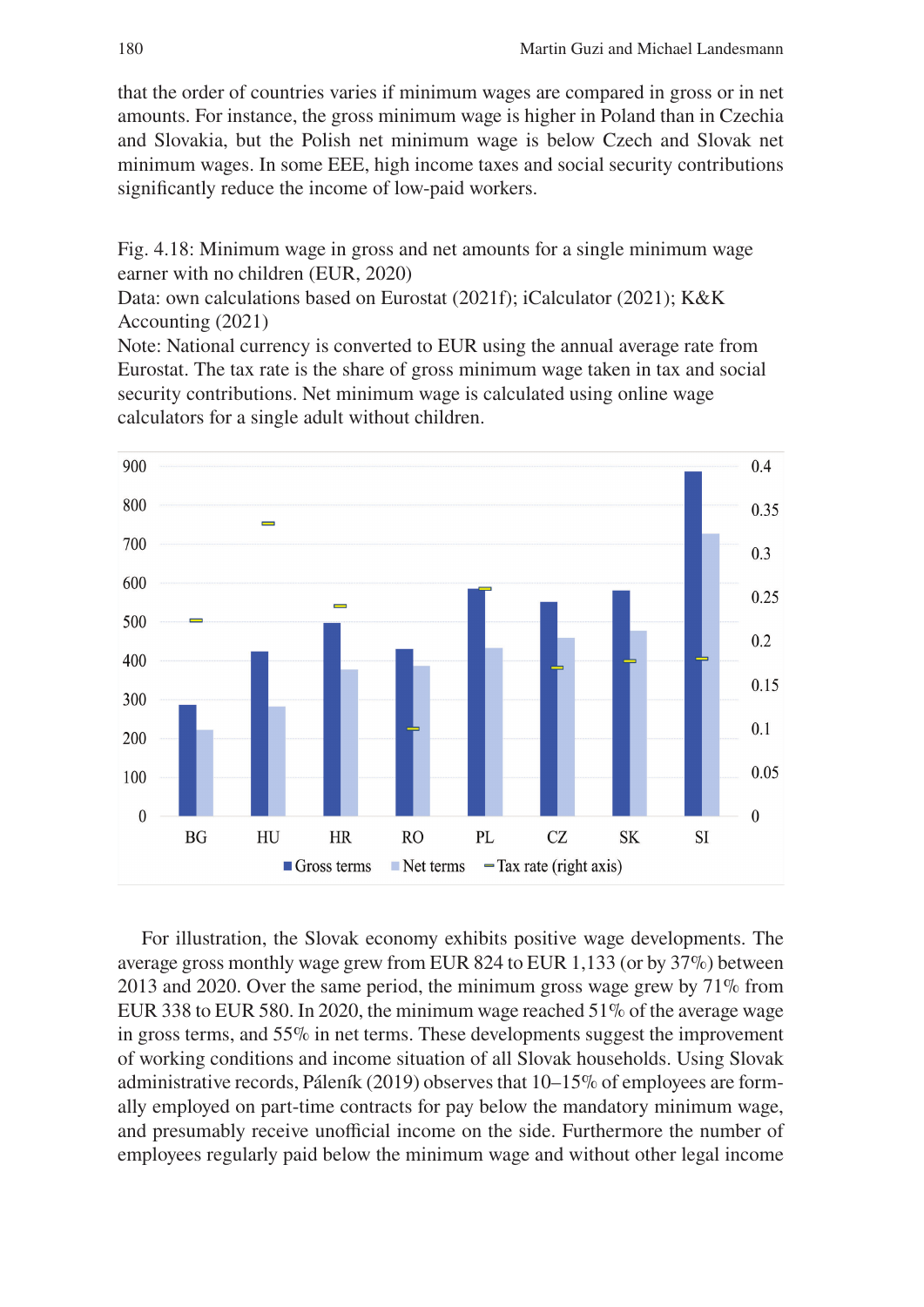doubled between 2012 and 2019 (Páleník, 2020). The practice is more widespread in accommodation and food, wholesale and retail, and construction sectors. The number of employees regularly receiving a salary below the minimum wage is higher in mostly rural areas with fewer job opportunities. These findings need to be further confirmed by labour inspections, but the government will observe and strengthen the protection of low-income workers, and their rights to decent work standards.

# **4.7 Unit Labour Costs and Their Decomposition: Dynamics Over Crisis and Recovery Phases**

Unit labour costs (ULC) are defined as the ratio of labour compensation (cost of labour) to output produced. It is often used as a measure of 'cost competitiveness' or of the 'real exchange rate', although it does not include all cost components or any measures of the mark-up, which also relevantly impact 'price competitiveness'. For this chapter on labour market developments, however, ULC reflect two decisive components, i.e., wages (or, better, labour compensation) and labour productivity, and it also takes account of the interplay between these two variables and the exchange rate. In the following, we show through a decomposition how the different components of ULC behaved in the pre-crisis, crisis and post-crisis phases in the EEE.

ULC calculated at international exchange rates can thus be decomposed into compensation per employee (in short 'wages' but also including other labour costs such as social security contributions), labour productivity (the inverse of labour input per unit of output), and the nominal exchange rate.

$$
ULC = Exch * W * \frac{1}{Prod}
$$
\n(4.1)

where *Exch* refers to the nominal exchange rate (EUR per 1 unit of domestic currency); *W* to hourly compensation per employee; *Prod* to labour productivity level, i.e., output per employee. The decomposition into these three components is shown in Figure 4.19 in the first (left-hand) group of column diagrams.

Figure 4.19 plots also a further ULC decomposition by distinguishing further the two components of labour productivity, i.e., output and employment. This is shown in the second (right-hand) group of column diagrams:

$$
ULC = Exch * W * \frac{Emp}{Out}
$$
\n(4.2)

In fact, what is really shown in Figure 4.19 is the changes of ULC and their decompositions over the different periods, calculated as follows:

$$
\Delta ULC = \Delta Exch + \Delta W - \Delta Prod = \Delta Exch + \Delta W + \Delta Emp - \Delta Out \tag{4.3}
$$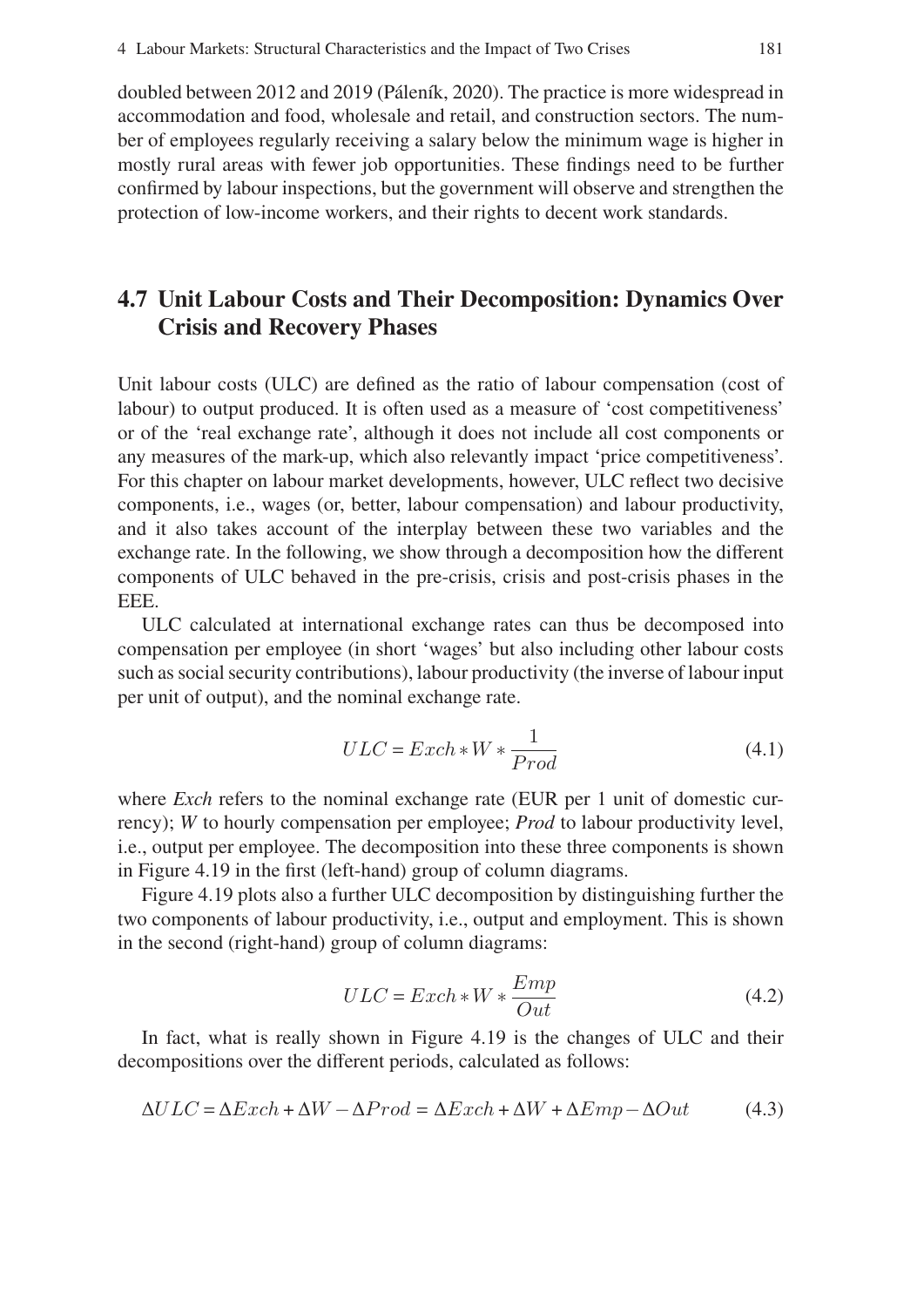Variables *W*, *Prod*, and *Out* are first expressed in national currencies, and through multiplication with *Exch* are converted into an international currency (i.e., EUR).

Fig. 4.19: Changes in the components of unit labour costs over periods: 2004-2008, 2009-2013, 2014-2018, and 2019-2020 Data: own calculations based on WIIW (2021)



For interpretation of the figures (and the above formula): an appreciation of the currency *ceteris paribus* increases ULC, as does an increase in the wage rate, while an increase in productivity reduces ULC; further, with productivity changes decomposed into output growth and employment growth, the first reduces ULC, while an increase in the latter increases ULC. We keep this in mind when we interpret the sets of diagrams in Figure 4.19:

– In the pre-financial crisis period (2004-2008), we would expect - and also see the typical picture of 'normal times': an increase in wage compensation increases ULC, and productivity growth reduces ULC; on top of this, many of the EEE experienced an appreciation of their currency (in relation to the EUR). We can also see the differentiation with respect to exchange rate regimes, such as Bulgaria - which had (and still has) a currency board (i.e., a very extreme form of a 'hard peg' to the EUR) - showing no movement in the exchange rate throughout the period; while Slovenia and Slovakia, which joined the euro-system just before the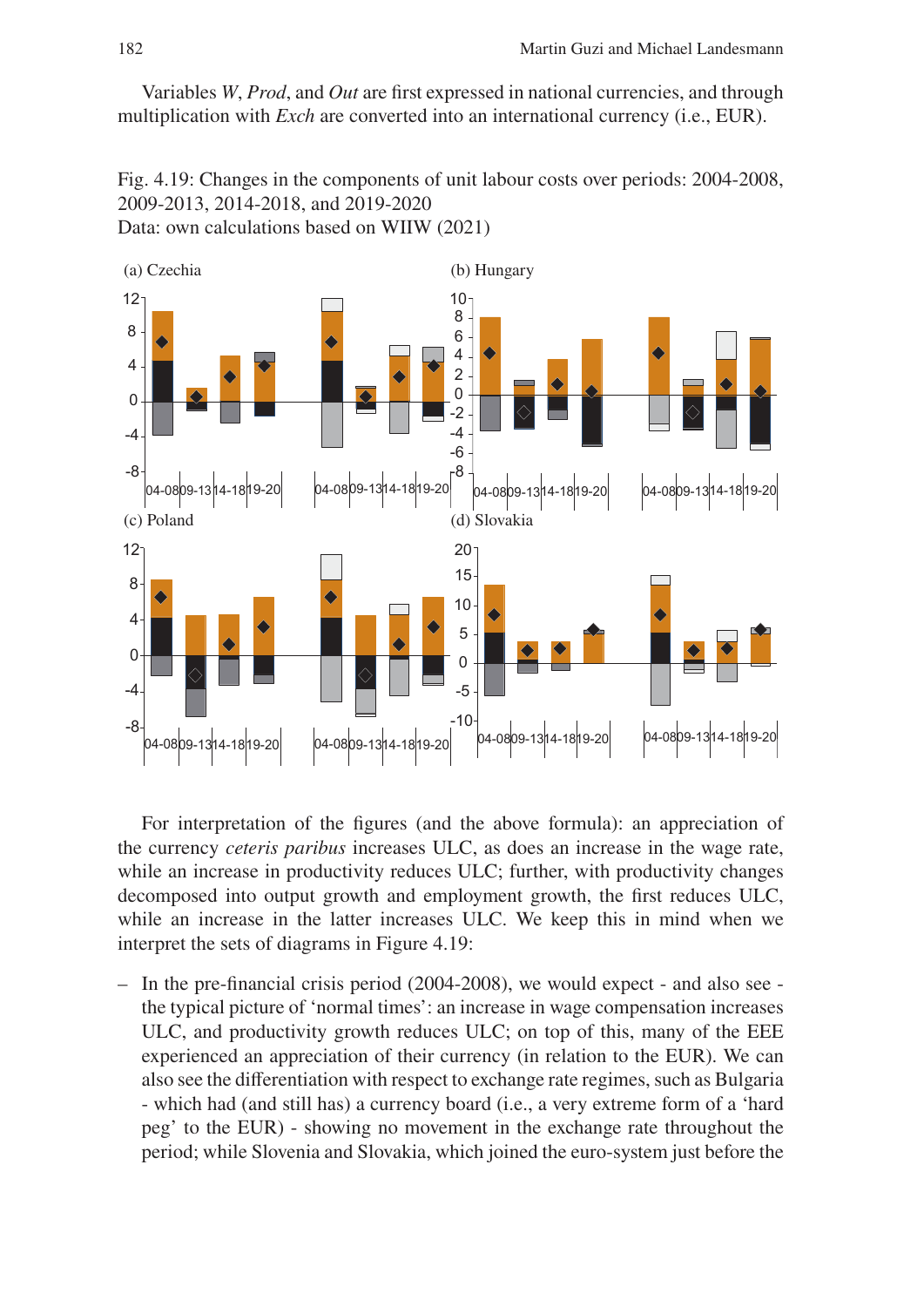financial crisis, show no movements in the exchange rate after the first period. Growth in wage compensation was particularly high in Romania and outstripped by far the productivity growth in the pre-financial crisis period, which was also the case in some other economies (Bulgaria, Hungary, Slovenia, and Croatia) and much less in others (Czechia, Poland, and Slovakia).

- Comparing the pre-financial crisis period (2004-2008) with the recovery period (2014-2018), we see in general a more moderate growth in productivity in the latter period (with the exception of Poland, which continued with relatively high output growth and more moderate employment growth than in the pre-crisis period).
- In the two crisis periods (i.e., the immediate period after the impact of the financial crisis, 2009-2013, and the pandemic, 2019-2020), in countries which kept flexibility in their exchange rates, currency depreciation played an important role in the fall in ULC or led to more moderate increases in ULC than these economies would have had without exchange rate flexibility (the role of exchange rate flexibility in crisis periods is/was particularly marked in Hungary, Poland and Romania; while Czechia showed much more moderate exchange rate adjustments). As mentioned earlier, Slovenia and Slovakia had joined the euro-system by then and the option of exchange rate adjustment was no longer open to them. One question which could be further explored is whether this loss of exchange rate flexibility changed the behaviour with respect to wage bargaining, and hence to what extent it might have brought wage growth more in line with (labour) productivity growth. We shall, however, not pursue this issue further (for an analysis of this issue, see Astrov et al., 2021).
- We also examine the behaviour of the two variables determining (labour) productivity growth, i.e., output and employment growth (or contraction) over the two crisis periods. In a number of countries, the two variables switch during crisis periods and become a mirror image of how they contribute to ULC growth in periods of expansion: thus while in periods of expansion, output growth contributes to ULC growth and employment growth negatively, in crisis periods with output contracting and employment contracting as well, these two variables switch roles regarding their impact on ULC, with output contraction increasing ULC and employment contraction reducing ULC. This is the picture we observe in many economies during the most recent epidemic (Bulgaria, Czechia, Hungary, and Slovakia), while in other countries this pattern might be true for one of the two variables but not necessarily for both, thus output contraction affecting ULC negatively in Croatia and Slovenia, and employment contraction affecting ULC positively in Romania, and marginally in Poland. The relative movements of output and employment determine in turn whether (labour) productivity impacts ULC positively or negatively. This is a theme which will be interesting to observe also in the course of the post-Covid recovery, as it pertains to the extent employment growth will expand in line with output growth.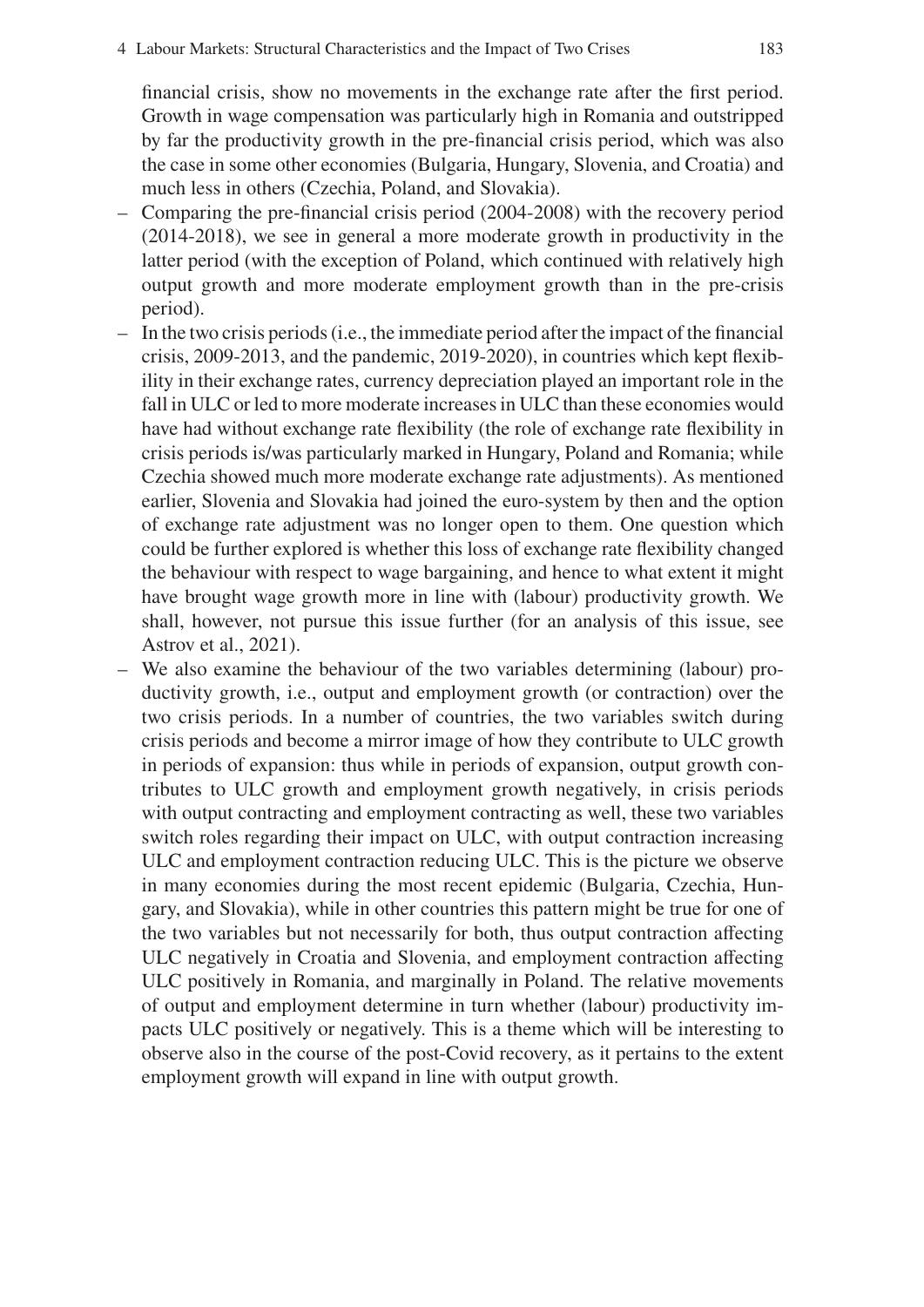Fig. 4.19: Cont. Changes in the components of unit labour costs over periods: 2004-2008, 2009-2013, 2014-2018, and 2019-2020 Data: own calculations based on WIIW (2021)



#### **4.8 Regional Disparities in Labour Markets**

High and persistent regional disparities in the labour market are of particular concern to policy makers both for their impact on social cohesion and the productivity of the economy. Large differences across regional labour markets suggest a low internal migration of workers and problems in the supply and demand for work. For example, the high rate of regional long-term unemployment points to areas where individuals have inadequate skills to find a job. The following figures present the regional variation in educational attainment levels of the working age population, in participation, unemployment, NEET, and long-term unemployment. Plotted are ratios of maximum and minimum regional characteristics over time.

In most members of the EEE, the regional variation of the working age population with low (lower secondary) and high (tertiary) education is significant, while the population with secondary education is typically spread evenly between regions (see Figure 4.20). The share of population with tertiary education in Czechia and Romania is more than three times higher than in the regions with the lowest number of the tertiary educated. Over the last decade, regional variation in education has increased in Hungary, Poland, and Romania, while it has decreased in Czechia. Smaller states,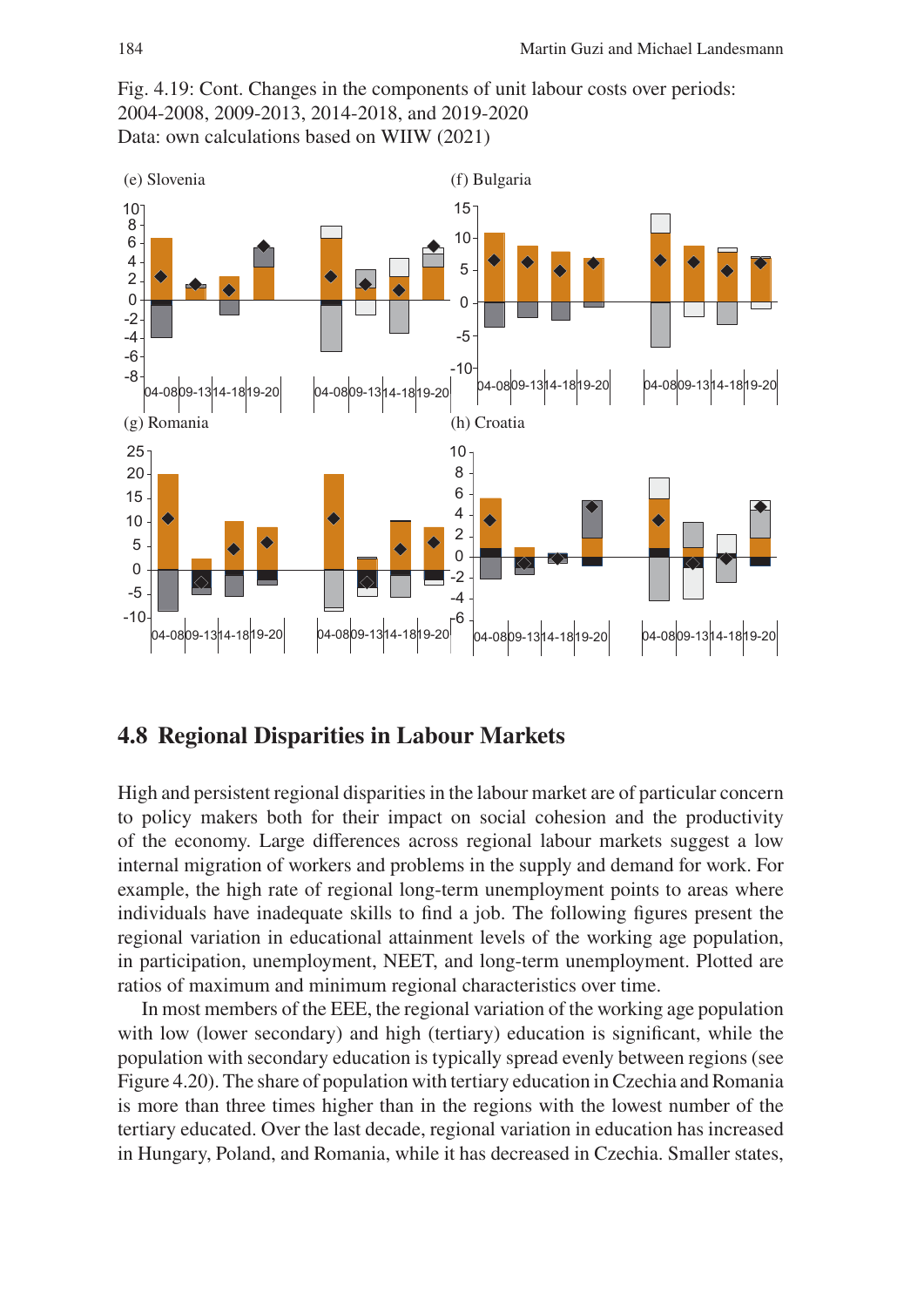such as Croatia, Slovakia and Slovenia, have four and fewer NUTS 2 regions, thus the regional variability is difficult to evaluate2.

Fig. 4.20: Regional variation in education of working age population (15-64 year-olds)

Data: Eurostat (2021i)

Note: Plotted are ratios of maximum and minimum regional values. Number of NUTS 2 regions varies between countries: AT (8), BG (6), CZ (8), DE (37), HR (2), HU (7), IT (21), PL (15), RO (8), SI (2), SK (4). Education categories: low (ISCED 0-2), medium (ISCED 3-4), and high (ISCED 5-6)



The regional variation in unemployment follows different patterns in the two crises (Figure 4.21). In Germany and Italy, regional dispersion increased both after the financial crisis and during the outbreak of Covid-19, which indicates that crises impacted more regions with higher unemployment. In Bulgaria, Czechia, and Poland, the financial crisis impacted regions with higher unemployment, while the pandemic impacted more affluent regions with lower unemployment, therefore in 2020 regional variation in unemployment declined. Hungary shows the opposite pattern.

<sup>2</sup> Eurostat publishes regional disparities only for countries with more than four regions.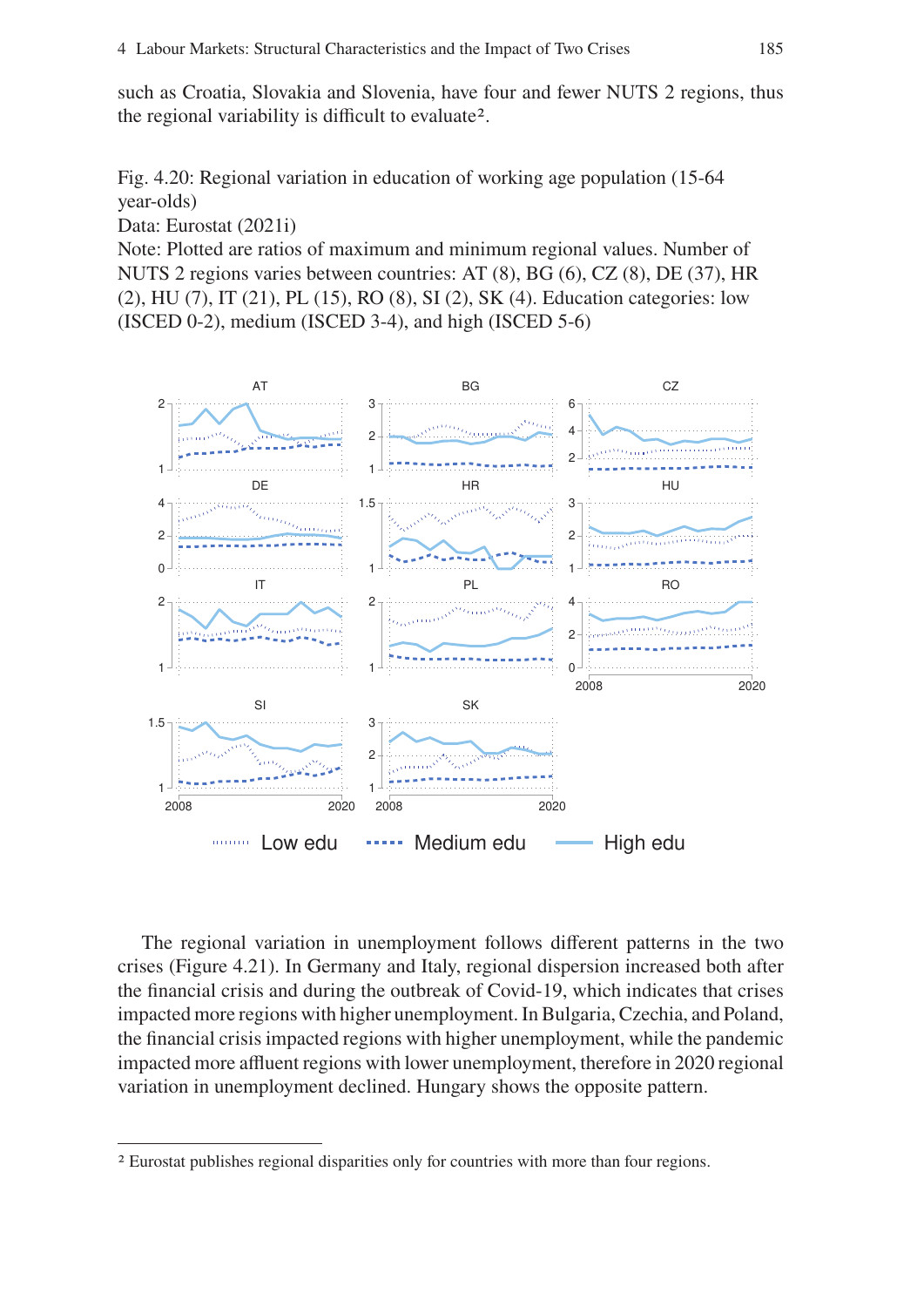In all countries except for Poland, the regional disparity in participation rates declined in both crises, meaning that the crises impact more intensively regions with higher labour market activity.

Fig. 4.21: Regional variation in participation and unemployment Data: Eurostat (2021i)

Note: Plotted are ratios of maximum and minimum regional values. Number of NUTS 2 regions varies between countries: AT (8), BG (6), CZ (8), DE (37), HR (2), HU (7), IT (21), PL (15), RO (8), SI (2), SK (4). Education categories: low (ISCED 0-2), medium (ISCED 3-4), and high (ISCED 5-6)



Regional variation in the share of long-term unemployment (as a percentage of total unemployment) is large and has increased since the financial crisis in Bulgaria, Hungary, and Poland (although less dramatically than in Italy) even though they encountered a positive growth in employment over the same period. This may be related to the lower employability of low-educated people (see Figure 4.22), who are concentrated in a few regions in these countries. It seems that growing employment has also reduced the regional variation in long-term unemployment in Czechia and Romania. The regional disparity in NEET rates is the highest in Czechia and exhibits an increasing trend in the other members of the EEE.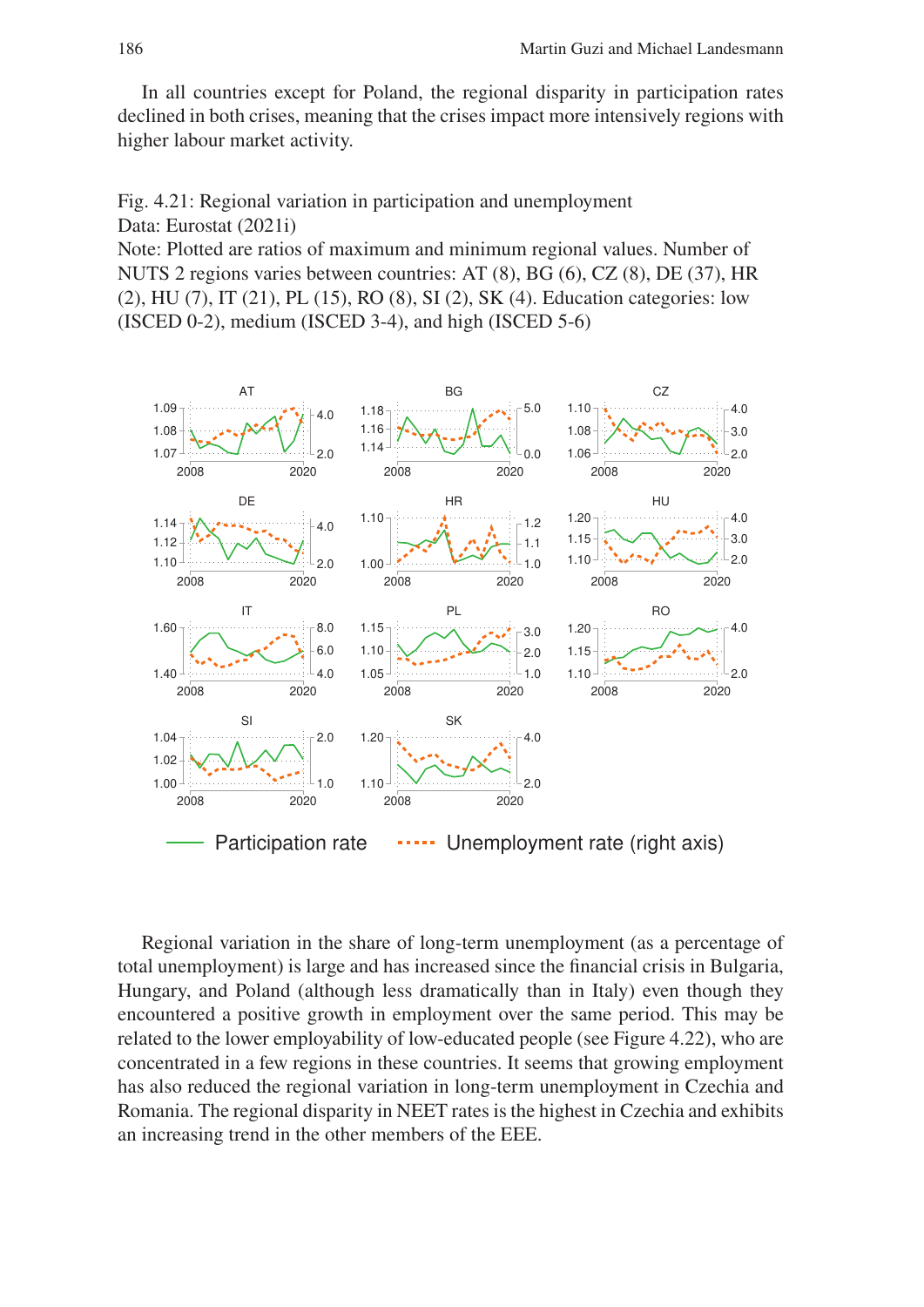Fig. 4.22: Regional variation in NEET and long-term unemployment (as a percentage of total unemployment)

Data: Eurostat (2021i)

Note: Plotted are ratios of maximum and minimum regional values. Number of NUTS 2 regions varies between countries: AT (8), BG (6), CZ (8), DE (37), HR (2), HU (7), IT (21), PL (15), RO (8), SI (2), SK (4). Education categories: low (ISCED 0-2), medium (ISCED 3-4), and high (ISCED 5-6)



# **4.9 The Effects of the Covid Shock**

As shown in section 4.4, the EEE underwent a similar 'V-shaped' pattern of GDP development but with milder aggregate employment responses than were experienced in other EU economies. Section 4.5 showed sectoral employment patterns during the first year in which the pandemic hit the economies with significant differences in employment impacts across sectors (non-tradable market services being hit strongly and, in a number of economies, falling trade and vulnerability of cross-border production networks hitting manufacturing).

Here we intend to explore further the difference between the impact of the 2008- 2009 financial crisis and the Covid crisis by showing the differences in pre- and post-crisis patterns on a number of labour market variables.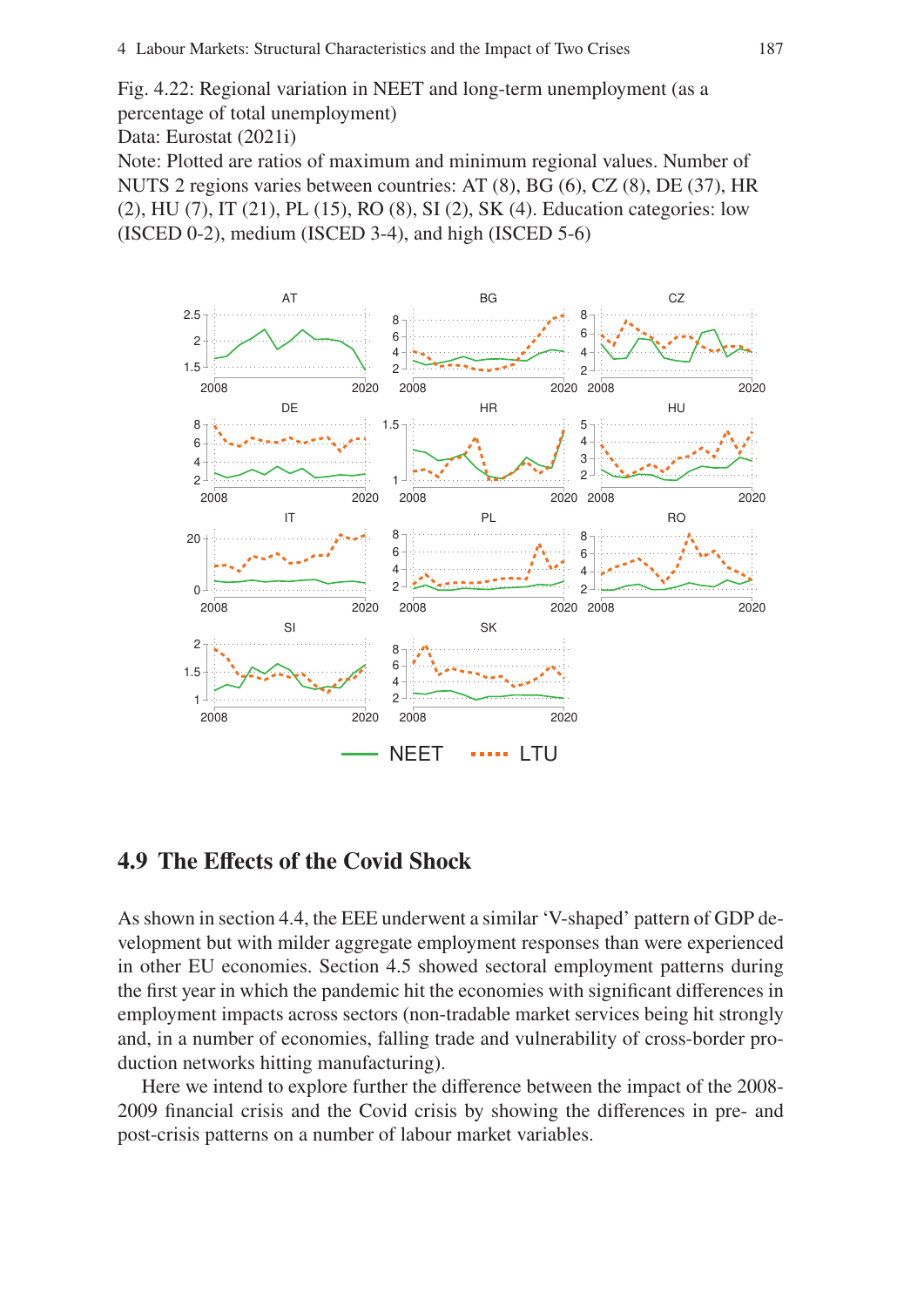Figure 4.23 allows a comparison of both GDP and employment developments in the course of the two crises: each time the variables are indexed to the beginning of the respective crisis (financial crisis 2008q3=100; Covid crisis 2019q4=100), and we also show a few comparator countries (Austria, Germany, Italy, and the EU-27 as a whole). In order to develop some conjectures regarding possible features after the immediate crisis impact, the lines are drawn for the financial crisis period for 12 quarters, while for the Covid crisis only five quarter figures are available.

The following features emerge from Figure 4.23. The much sharper fall in GDP than in employment is common to all the economies in the initial phase of the Covid crisis. This is also true, but in a more protracted way, during the early phase of the financial crisis. As we have also remarked, in a number of EEE we see a very limited response of employment levels during the Covid crisis, while GDP follows a sharp 'V-shaped' pattern (Czechia, Croatia, and Poland; plus very mild employment responses in Hungary and Slovakia). Employment developments after the financial crisis are different in the sense that they follow quite a smooth downward path (with the exception of Poland), in some countries continuing to decline even after 12 quarters (Bulgaria, Croatia, and Romania), while in the others employment decline levels off, but remains lower at the end of the first three years after the crisis (between 3 and 7 percentage points).

If on this basis we want to make a conjecture about future employment trajectories following the Covid crisis, we could say that employment follows output with a lag. Consequently, over time the fall in GDP will lead to a significant fall in employment, and this fall will in the medium-term be more pronounced after the Covid crisis than after the financial crisis, because the furlough and subsidised short-term working schemes were operating at much higher levels during the Covid crisis. Moving from the medium-term to the longer-term impact, we expect a markedly differentiated pattern to evolve across the EEE, the way we saw it happen in other EU economies after the financial crisis. We conjecture that this differentiation could be highly pronounced. It will depend on a number of diverse structural characteristics within the EEE to what extent each economy will benefit from a general recovery in the European and global economy through its trade and production linkages, to what extent it is able to cope with the speeding up of technological (digitisation, robotisation) and fundamental structural changes, and to what extent policy measures (overall fiscal stance, but also direct employment-supporting policies) are used to support a labour market recovery.

Next, we look at developments in unemployment rates, comparing again the patterns of the two crises (the financial crisis and the Covid crisis) and also looking at differentiated gender patterns (see Figure 4.24).

What seems to emerge as a significant differentiating feature is that after the financial crisis, there was a much stronger increase in the unemployment rate of males than of females: this was the case in the EU-27 and the comparator countries in Western Europe (Austria, Germany, and Italy), as well as in the overwhelming majority of the EEE (Bulgaria, Croatia, Czechia, Hungary, Poland, Slovakia, and less so in Slovenia), with the only exception being Romania.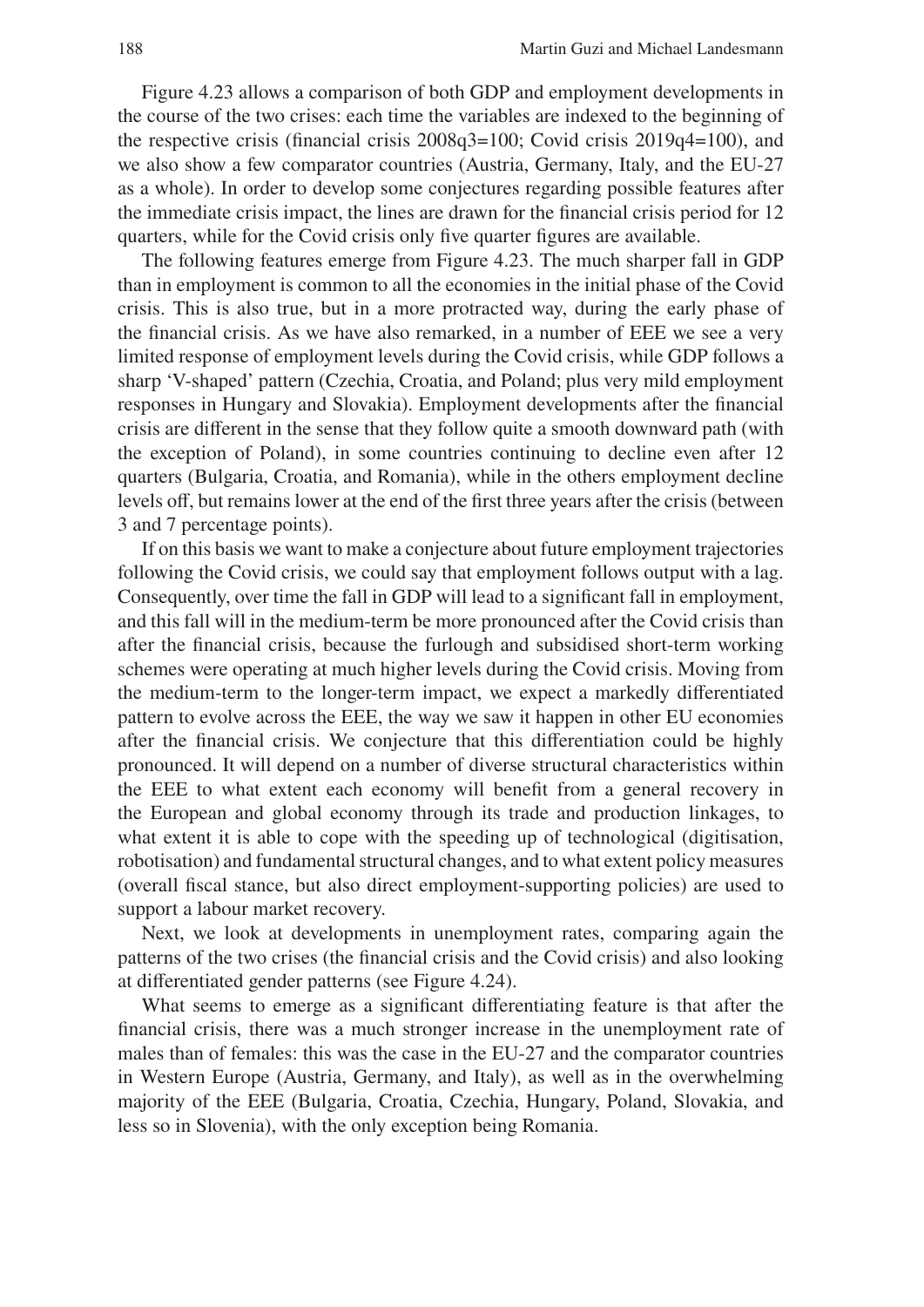Fig. 4.23: GDP and employment developments following the start of the crisis (2008q3=100, 2019q4=100)

Data: Eurostat (2021e, 2021f)

Note: Quarterly data. The quarter zero indicates 2008q3 for the financial crisis and 2019q4 for the Covid-19 pandemic.



During the first phase of the Covid crisis, on the other hand, unemployment rates grew faster for women than for men, both in Germany and in many members of the EEE (Bulgaria, Czechia, Romania, and Slovakia); the only exception being Poland; while in the other economies (Austria and Italy, and amongst the EEE, Croatia, Hungary, and Slovenia) the increase in male and female unemployment rates was fairly similar.

The overall increase in unemployment rates between the two crises (as can be compared for the first phases of the financial and the Covid crises) was not markedly different, although there are some exceptions (Romania showing a much sharper rise in female unemployment during the current Covid crisis than in the previous financial crisis; this is also the case in Hungary, as well as in the two comparator countries Austria and Germany, but not in Italy).

While Figure 4.25 shows unemployment rates in index form (e.g., an unemployment rate increase from an initial level of 100 to 200 means a 100% rise in unemployment rates), we should keep in mind that unemployment varied by coun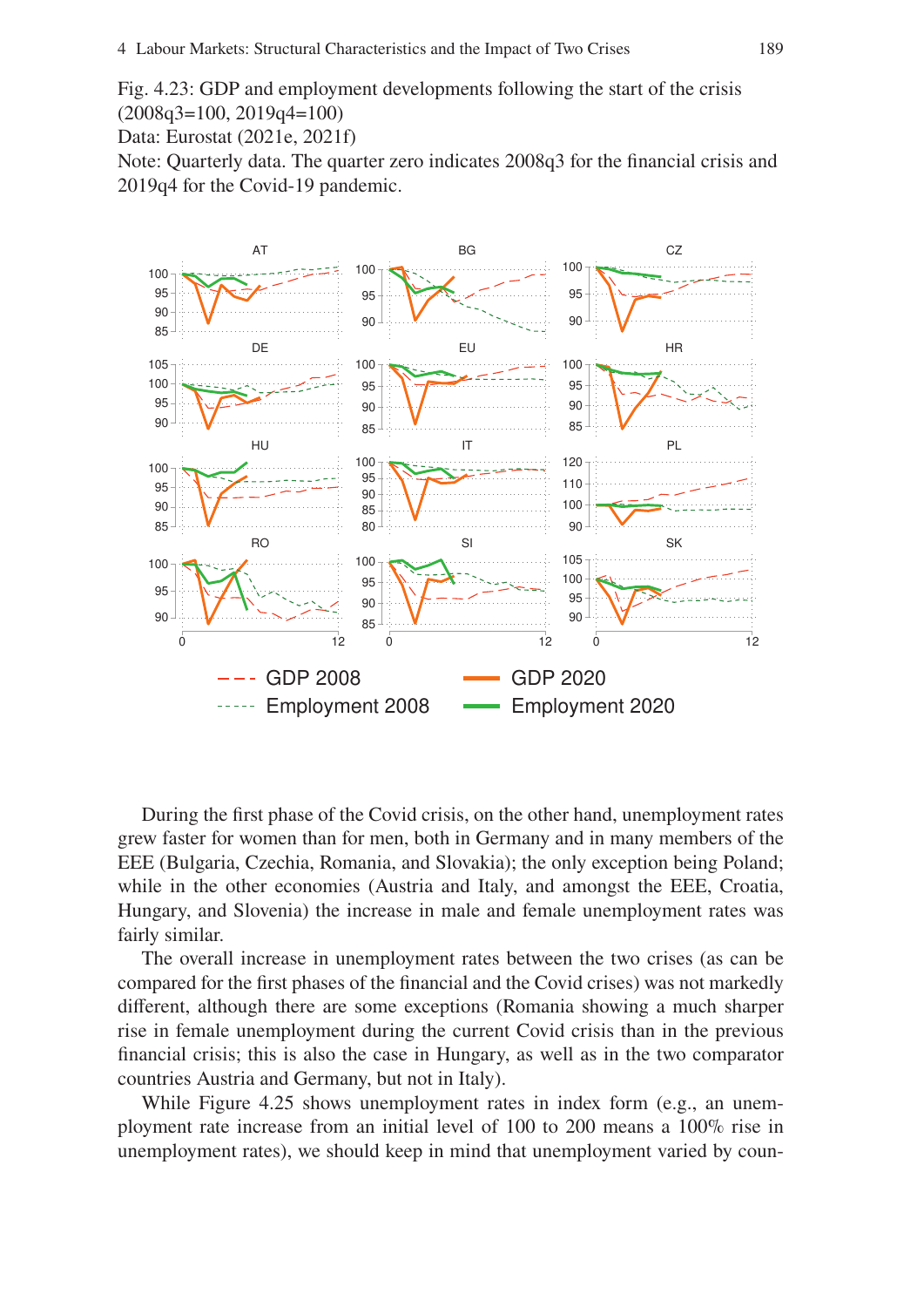Fig. 4.24: Changes in unemployment following the start of crisis by gender

(2008q3=100, 2019q4=100)

Data: Eurostat (2021e)

Note: Quarterly data. The quarter zero indicates 2008q3 for the financial crisis and 2019q4 for Covid-19 pandemic.



try, which we can see in Figure 4.25 for the Covid experience alone. Here, we see that different countries within the EEE moved into the Covid crisis with different levels of unemployment rates (Czechia, Poland, and Hungary well below 4%; Bulgaria, Slovakia, and Slovenia around 4%; Romania and Croatia around 6%), and the immediate impact was also quite different, with a strong surge in Hungary, Bulgaria, Slovakia, and Croatia, more moderate and more stretched increases in Czechia, and Romania, and a delayed and rather mild increase in Poland. Again, we point to structural characteristics and differences in policy actions that account for these, without being able to quantitatively evaluate the impact of different factors in detail.

Finally, let us refer to the importance of the changes in work organisation that have taken place during the current pandemic. The pandemic forced many employers to adopt remote work arrangements as a common form of work. Before the pandemic, in some members of the EEE the right to teleworking was based exclusively on a mutual agreement between the employee and the employer. The expansion of teleworking largely depends on employment structure and sectoral specialisation. Whereas many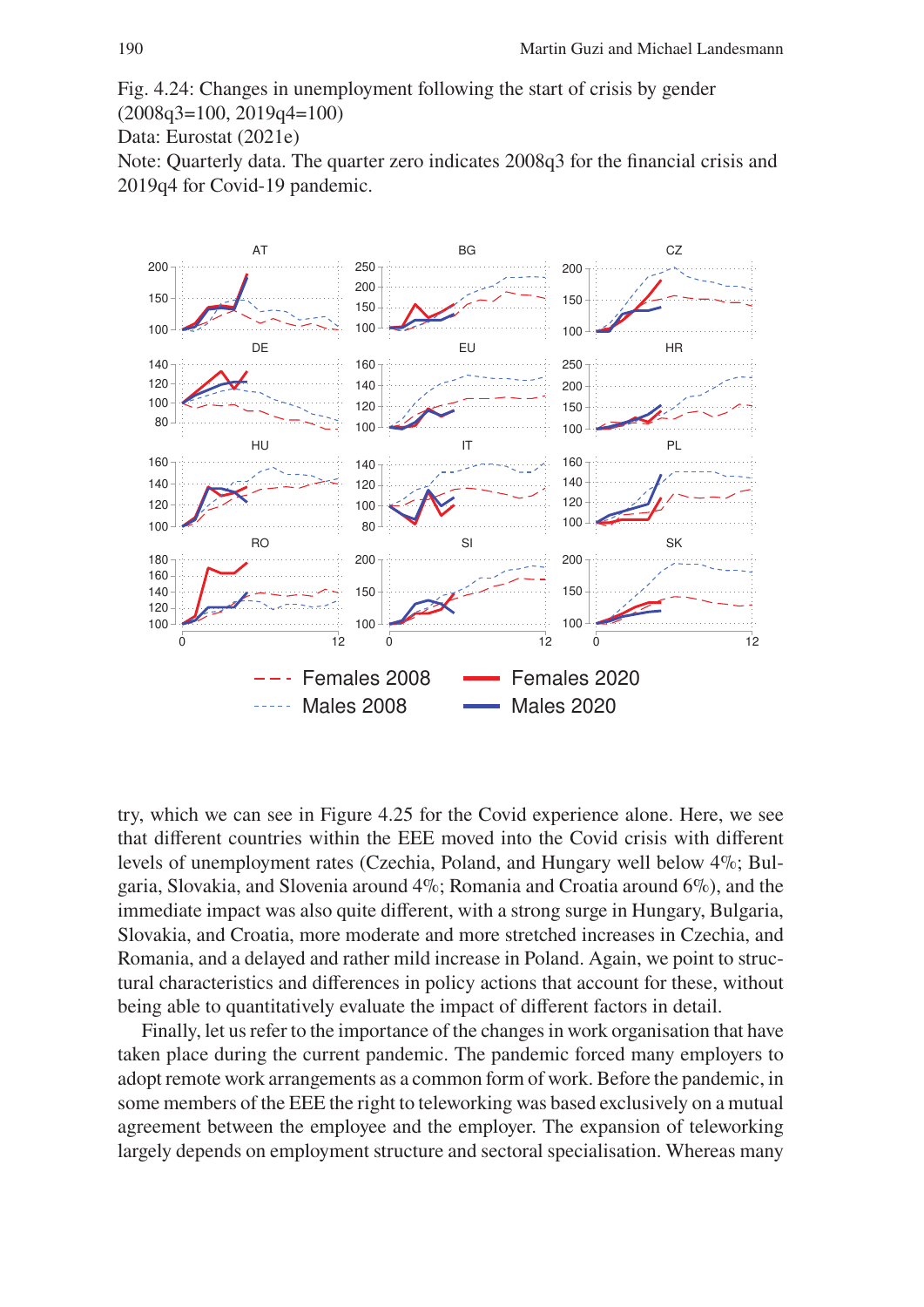Fig. 4.25: Differentiated country experiences of unemployment rates during the Covid crisis

Data: Eurostat (2021e)

Note: Monthly data. The vertical line indicates the start of Covid-19 pandemic (2020m3).



high-skilled jobs in knowledge and ICT-intensive services could be done at home, very few jobs in agriculture, manufacturing, and the service sector are of the same nature. Dingel and Neiman (2020) estimate that with existing technologies, 36% of jobs could be done from home at the EU-27 level, while the estimates are lower for economies with a large manufacturing sector. Before the pandemic, the share of employees usually working from home was below 1% in Bulgaria and Romania, and only Slovenia reached a rate of above 5% (the EU-27 average). Teleworking has shown an increasing trend over the last decade, but as expected, it increased massively during the pandemic (Figure 4.26). Interestingly, the prevalence of teleworking is higher among women in the entire EEE.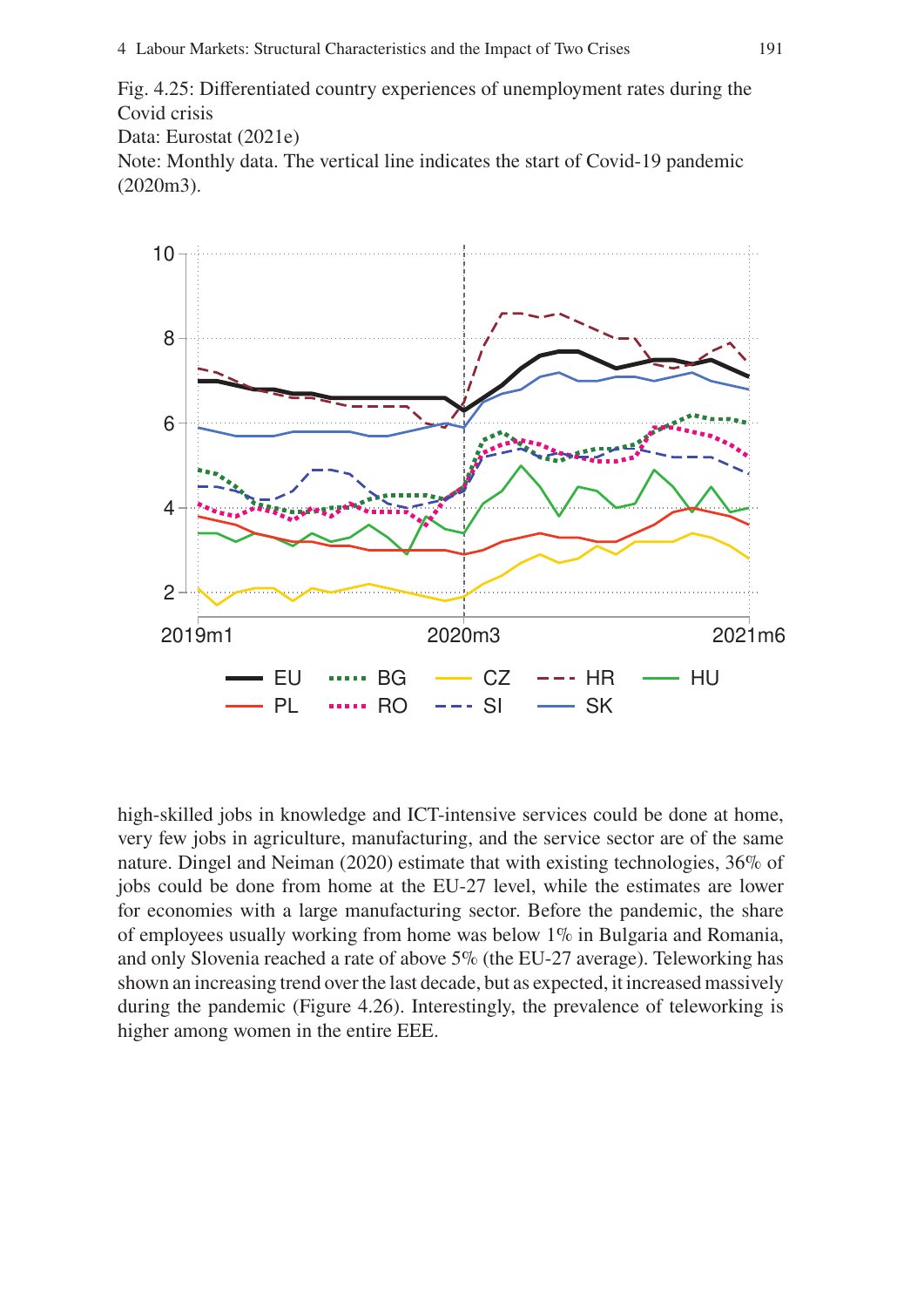Fig. 4.26: Employees usually working from home as a percentage of total employment by gender, 2008-2020 Data: Eurostat (2021e)



#### **4.10 Impact of the Covid-crisis on Occupations**

In this section, we examine the impact of the Covid crisis on people employed in different occupations and in different sectors of the economy. This analysis is based on detailed Labour Force Survey data looking at two dimensions: employment in a particular sector, and employment in a specific occupation. We looked at the most important occupation-sector combinations for the overall employment situation in the entire EU-27.

In Table 4.3 we present the number of workers in 2019, the shares in total employment in 2019, and employment growth rates over the 2011-2019 and 2019- 20 periods comparing the EU and the EEE. To facilitate the comparison, only the major occupations employing the most workers in the EU economy are presented (although these are not necessarily the same in each country).

The three main occupational-sector groupings in the European Union are *service and sales workers in wholesale and retail trade, workers in craft and related trades in manufacturing, and professionals working in the educational sector*. In Central and South-Eastern European countries, the first two groups also feature among those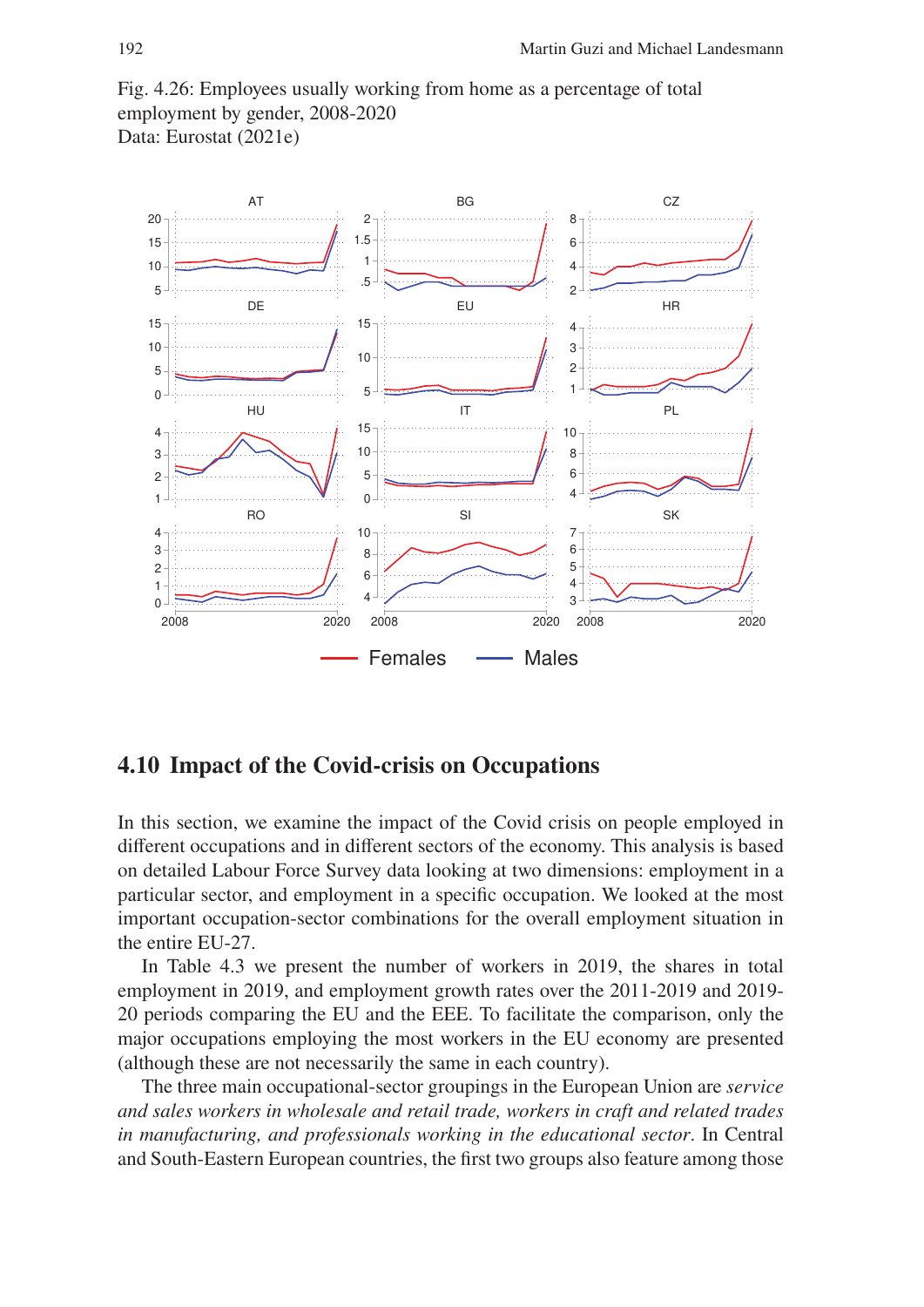with the highest employment shares. Beyond that, there are some differences: in a number of economies, there is another group of manufacturing workers, i.e., *plant and machine operators and assemblers in manufacturing*, featuring among the top three, revealing again the strong position that manufacturing employment has in many members of the EEE; in some, there is also the group of agricultural workers, which features prominently particularly in the populous states of Poland and Romania. In many members of the EEE, professionals in the educational sector also feature high on the list, and in Slovenia and Croatia in the top three.

We also intend to point to *gender differences* in employment shares across occupational-sector groupings (not shown in tables): one feature is the much stronger representation of females among wholesale and retail sector employees (on average a difference of about 4-5 ppoints between females and males). On the other hand, males are much more strongly represented in manufacturing, both among craft workers and machine operators and assemblers (a difference of about 6-8 ppoints between males and females) in the same way as also among construction workers. On the other hand, female representation is much more prominent among professionals in the education sector (a difference of about 5 ppoints) and in health and social work activities (a difference of about 1.5-2.0 ppoints between females and males).

Table 4.3 shows the annual growth rates in employment over the pre-pandemic period (2011-2019), which can be compared to the employment developments in the first year of the Covid crisis (2019-2020). It shows both dimensions: occupations and the sectors in which they are employed. Identifying the two dimensions shows quite clearly that employment developments are determined both by changes in the occupational mix (workers, technicians, professionals, etc.) and by the sectoral employment impacts of trends and crises.

As we can see in Table 4.3, the occupational grouping that was most (negatively) affected by the Covid crisis was service and sales workers in the accommodation and food services industry. In wholesale and retail trade, we see that the crisis had a strongly (negative) impact on services and sales workers, as well as on workers in craft and related trades in the European Union as a whole, while the picture is mixed in the EEE, with some countries experiencing strong job losses in some of the occupational groupings in this sector, while others experiencing job growth. We also see some strong negative employment impacts in manufacturing on workers (craft and related trades, and machine operators and assemblers) in some economies of the EEE (Bulgaria, Czechia, Hungary, Romania, and Slovakia), which reflects the strong impact of the crisis on cross-border production networks. On the positive side, we see that professionals, especially in information and communications and also in scientific and technical activities, recorded strongly positive employment growth. Somewhat surprisingly, the employment picture is mixed during the first year of the Covid crisis in the health and social work activities sector, both for technicians and professionals.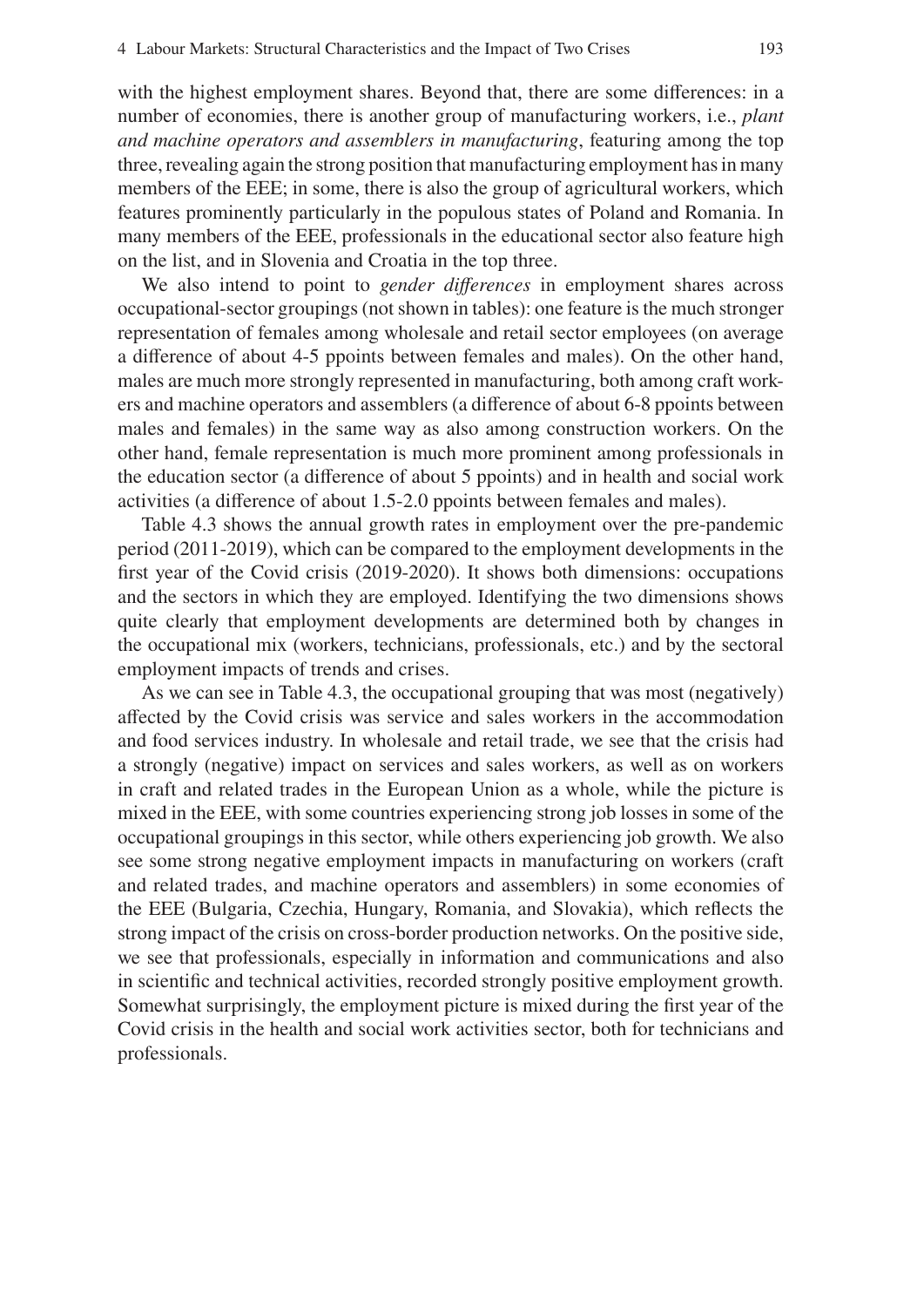| Occupation                   | Economic sector                         | EU                     |                       |                         |
|------------------------------|-----------------------------------------|------------------------|-----------------------|-------------------------|
|                              |                                         | Empl.<br>share<br>2019 | Growth Growth<br>2019 | 2011 to 2019 to<br>2020 |
| Service and sales workers    | Wholesale and retail trade              | 6.1                    | 1.7                   | $-6.2$                  |
| Craft workers                | Manufacturing                           | 5.0                    | $-0.2$                | $-5.1$                  |
| Professionals                | Education                               | 4.8                    | 7.8                   | 9.2                     |
| Craft workers                | Construction                            | 3.8                    | $-3.8$                | $-6.0$                  |
| Plant and machine operators  | Manufacturing                           | 3.3                    | 4.3                   | $-5.3$                  |
| Associate professionals      | Human health                            | 3.3                    | 18.1                  | $-8.8$                  |
| Professionals                | Human health                            | 3.2                    | 20.5                  | 5.4                     |
| Skilled agricultural workers | Agriculture                             | 3.1                    | $-21.1$               | $-2.3$                  |
| Professionals                | Scientific and technical activities 2.8 |                        | 32.9                  | 3.0                     |
| Service and sales workers    | Accommodation and food service 2.8      |                        | 16.6                  | $-13.3$                 |
| Associate professionals      | Manufacturing                           | 2.6                    | 8.5                   | 3.3                     |
| Plant and machine operators  | Transportation and storage              | 2.3                    | 12.0                  | $-6.5$                  |
| Service and sales workers    | Human health                            | 2.3                    | 0.4                   | $-3.4$                  |
| Associate professionals      | Public administration                   | 1.8                    | 4.0                   | $-9.0$                  |
| Professionals                | Information and communication           | 1.7                    | 43.3                  | 9.6                     |
| Associate professionals      | Wholesale and retail trade              | 1.6                    | 1.5                   | $-0.9$                  |
| Professionals                | Manufacturing                           | 1.6                    | 24.3                  | 12.9                    |
| Craft workers                | Wholesale and retail trade              | 1.4                    | 9.4                   | $-9.7$                  |
| Associate professionals      | Scientific and technical activities 1.3 |                        | 13.3                  | $-4.8$                  |
| Professionals                | Public administration                   | 1.3                    | 12.7                  | 10.5                    |

Table 4.3: Employment share and growth in occupations with most workers by economic sectors, EU Data: Eurostat (2021e)

As for gender differences (not shown here), one might want to point out that in general, females in the health and social work sector lost their jobs (at all levels: workers, technicians, and professionals) less in the EEE than in the EU as a whole, and some groups even experienced substantial employment gains in this sector. On the other hand, females in the accommodation and food services sector were severely affected in some members of the EEE (Bulgaria, Czechia, Slovakia, and Slovenia). As regards male employment, it is interesting that workers in the construction industry were less (negatively) affected in the EEE than in the EU as a whole, possibly reflecting the overhang of EU-financed construction projects.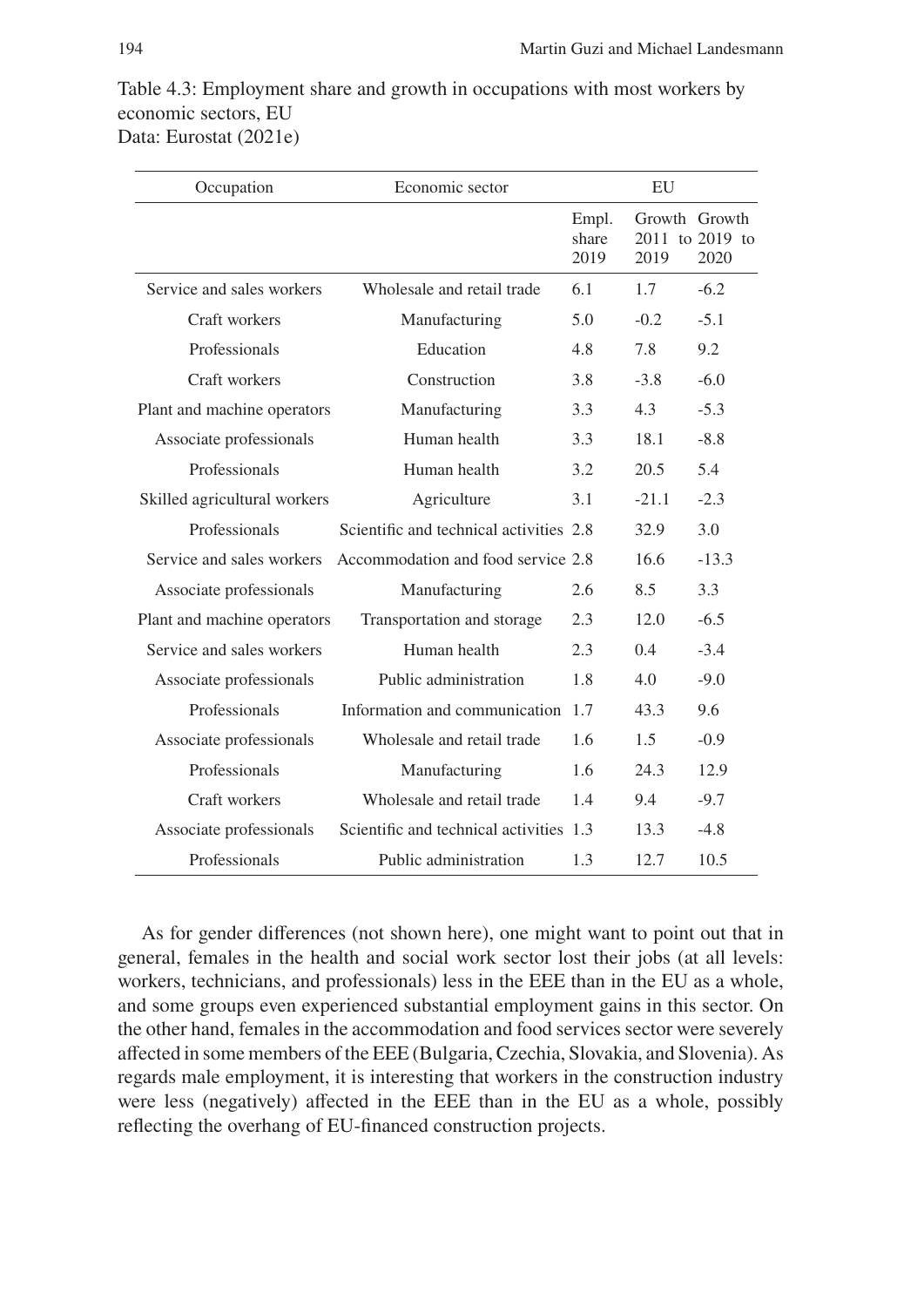$\overline{a}$ 

 $\overline{a}$ 

L

| CCONONING SCCIOIS, LLL<br>ta: Eurostat (2021e) |                            |                        |               |                                          |  |
|------------------------------------------------|----------------------------|------------------------|---------------|------------------------------------------|--|
| Occupation                                     | Economic sector            |                        | <b>EEE</b>    |                                          |  |
|                                                |                            | Empl.<br>share<br>2019 | 2019          | Growth Growth<br>2011 to 2019 to<br>2020 |  |
| Service and sales workers                      | Wholesale and retail trade | 6.9                    | $-2.8$        | $-1.7$                                   |  |
| Craft workers                                  | Manufacturing              | 7.5                    | $0.6^{\circ}$ | $-5.4$                                   |  |
| Professionals                                  | Education                  | 4.6                    | 7.2           | $-0.1$                                   |  |
| Craft workers                                  | Construction               | 4.5                    | 5.5           | 1.8                                      |  |
| Plant and machine operators                    | Manufacturing              | 5.7                    | 2.7           | $-6.1$                                   |  |
| Associate professionals                        | Human health               | 1.6                    | 4.5           | 5.2                                      |  |

Table 4.3: Cont.Employment share and growth in occupations with most workers by economic sectors, EEE Dat

| Craft workers                | Manufacturing                           | 7.5 | 0.6    | $-5.4$  |
|------------------------------|-----------------------------------------|-----|--------|---------|
| Professionals                | Education                               | 4.6 | 7.2    | $-0.1$  |
| Craft workers                | Construction                            | 4.5 | 5.5    | 1.8     |
| Plant and machine operators  | Manufacturing                           | 5.7 | 2.7    | $-6.1$  |
| Associate professionals      | Human health                            | 1.6 | 4.5    | 5.2     |
| Professionals                | Human health                            | 2.5 | 5.8    | $-0.5$  |
| Skilled agricultural workers | Agriculture                             | 7.5 | $-7.7$ | $-0.3$  |
| Professionals                | Scientific and technical activities 2.0 |     | 11.2   | 7.2     |
| Service and sales workers    | Accommodation and food service 2.1      |     | 3.5    | $-14.1$ |
| Associate professionals      | Manufacturing                           | 2.4 | 11.3   | 1.9     |
| Plant and machine operators  | Transportation and storage              | 3.3 | 8.3    | $-0.8$  |
| Service and sales workers    | Human health                            | 1.1 | 14.6   | $-1.2$  |
| Associate professionals      | Public administration                   | 1.5 | $-5.5$ | $-1.5$  |
| Professionals                | Information and communication 1.6       |     | 29.3   | 9.4     |
| Associate professionals      | Wholesale and retail trade              | 1.5 | 2.0    | $-2.2$  |
| Professionals                | Manufacturing                           | 1.6 | 15.9   | 0.8     |
| Craft workers                | Wholesale and retail trade              | 1.3 | 12.3   | $-1.9$  |
| Associate professionals      | Scientific and technical activities 0.9 |     | 4.0    | 0.3     |
| Professionals                | Public administration                   | 1.5 | 5.3    | 0.8     |

## **4.11 Long-term Prospects and Policy Recommendations**

In comparison with some of the other EU member countries which encountered difficult labour market situations and were heavily impacted by both the financial and the Covid crises (in particular Greece, Italy, Portugal, and Spain in Southern Europe) the EEE showed relatively good recovery from the financial crisis although it was lengthier in Croatia, Hungary, and Slovenia. From a structural point of view, people with low educational attainment levels had worse labour market prospects, and regional differences are large in several EEE regarding a number of labour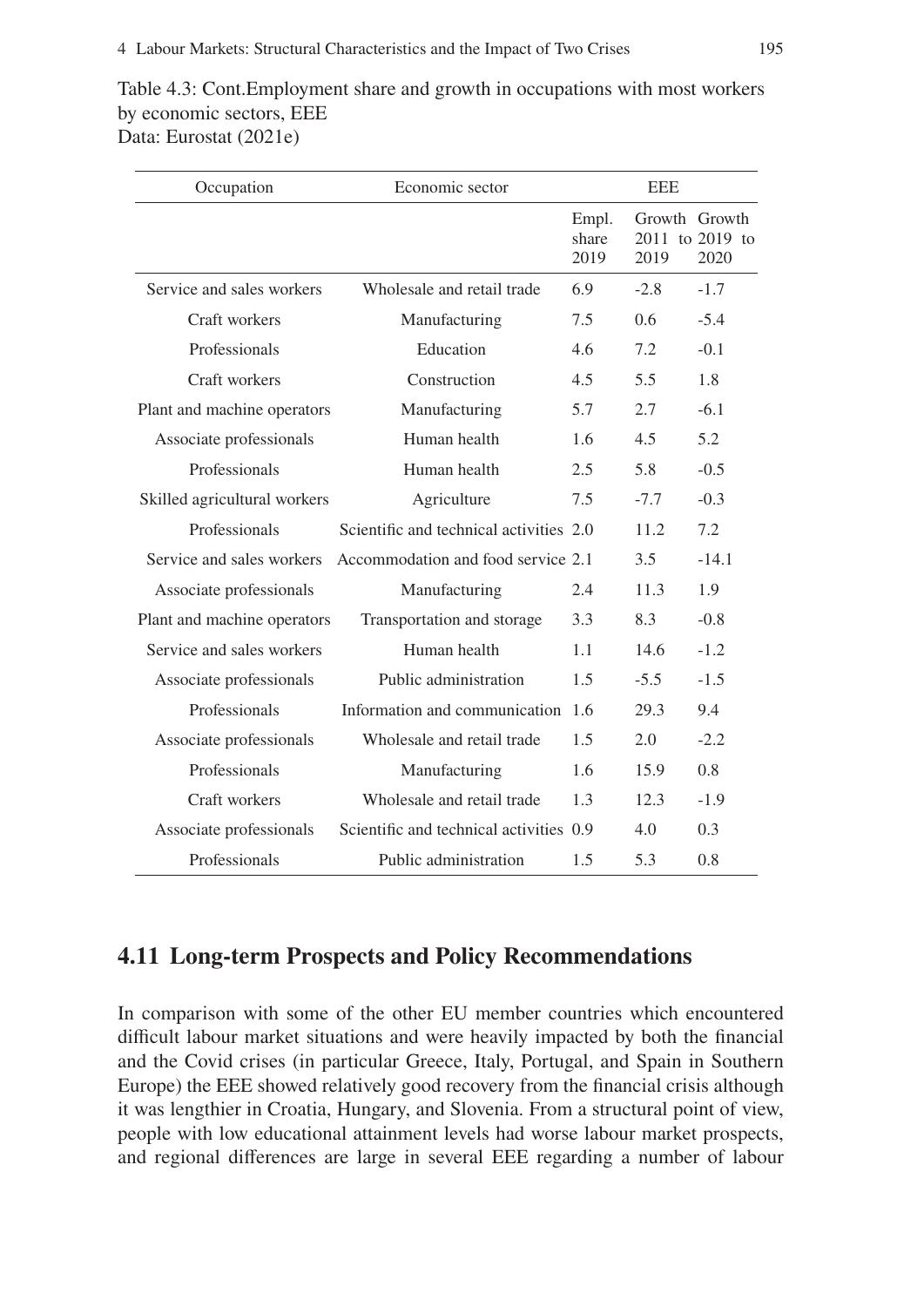market indicators (particularly Bulgaria, Hungary, Poland, Romania, and Slovakia). The unemployment of the low-educated is related to geographical agglomeration effects, linked particularly to clusters of manufacturing activities generated by (FDIdriven) cross-border production linkages, as well as the strong agglomeration of business and administrative services in capital cities and other major towns. As regards the strong variation of the labour market across skills groups, this points to insufficient matching between educational/training structures and the requirements of the labour market. Lack of sufficient cross-regional mobility may contribute to sustaining regional disparities over time in labour market indicators; the selection effect of cross-regional mobility may, on the other hand, also contribute to increasing cross-regional disparities as younger, more active and better skilled workers leave peripheral regions for more dynamic regions.

Accelerated trends towards digitisation, changes in the structures of employment demand and in work organisation will require enhanced attention in the post-Covid period: the trends towards digitisation and robotisation will have strong employment (and skills) implications in the economies that were successful in attracting FDI and building strong manufacturing capacities; however, these are also increasingly affecting other sectors and occupations that were traditionally less affected by these technologies (Baldwin, 2019). Furthermore, changes in work organisation that got a strong push during the Covid-shock phase are likely to lead to an acceleration of the digitisation trends, making different impacts on occupations (see section 4.10) and people with higher and lower skills levels. Thus, differentiation of labour market prospects by skills and in different occupations will proceed and likely accelerate.

Furthermore, the period since the financial crisis has dampened foreign direct investment, and the discussion on the future of EEE development (see Gattini, Gereben, Kollár, Revoltella and Wruuck (2021)) has increasingly emphasised the need to move towards a 'new growth model'. This would rely less on foreign direct investment and more on an upgrading of the country's own capacities to move towards the 'technological frontier', by building R&D capacities, better educational and training institutions and making an effort to 'move upstream' in the context of the 'functional specialisation' of EEE businesses in international production networks (IPNs) and cross-border value chains (for the latter, see Stöllinger (2021)). All these developments will push towards further differentiation regarding the employment prospects of different skills groups and the specific skills required in different occupations.

Another issue emphasised in this chapter (see section 4.2) is the likelihood of labour shortages as the legacy of the 'post-transition demographic shock' (reduced birth rates) and the fairly high net migration rates of the young have led to a switch in the labour market from an 'excess' towards a 'labour shortage' characterised by shortages of specific skills. The Covid crisis aggravated shortages in specific areas, especially of doctors, nurses, and other health personnel. An important new area in which considerable expansion can be envisaged and which has already taken hold in quite a few members of the EEE is the increase in 'tele-working' and 'tele-migrants' (i.e., persons working for international corporations but resident in the country they are already located in). Particularly in the IT sector, tele-working has become very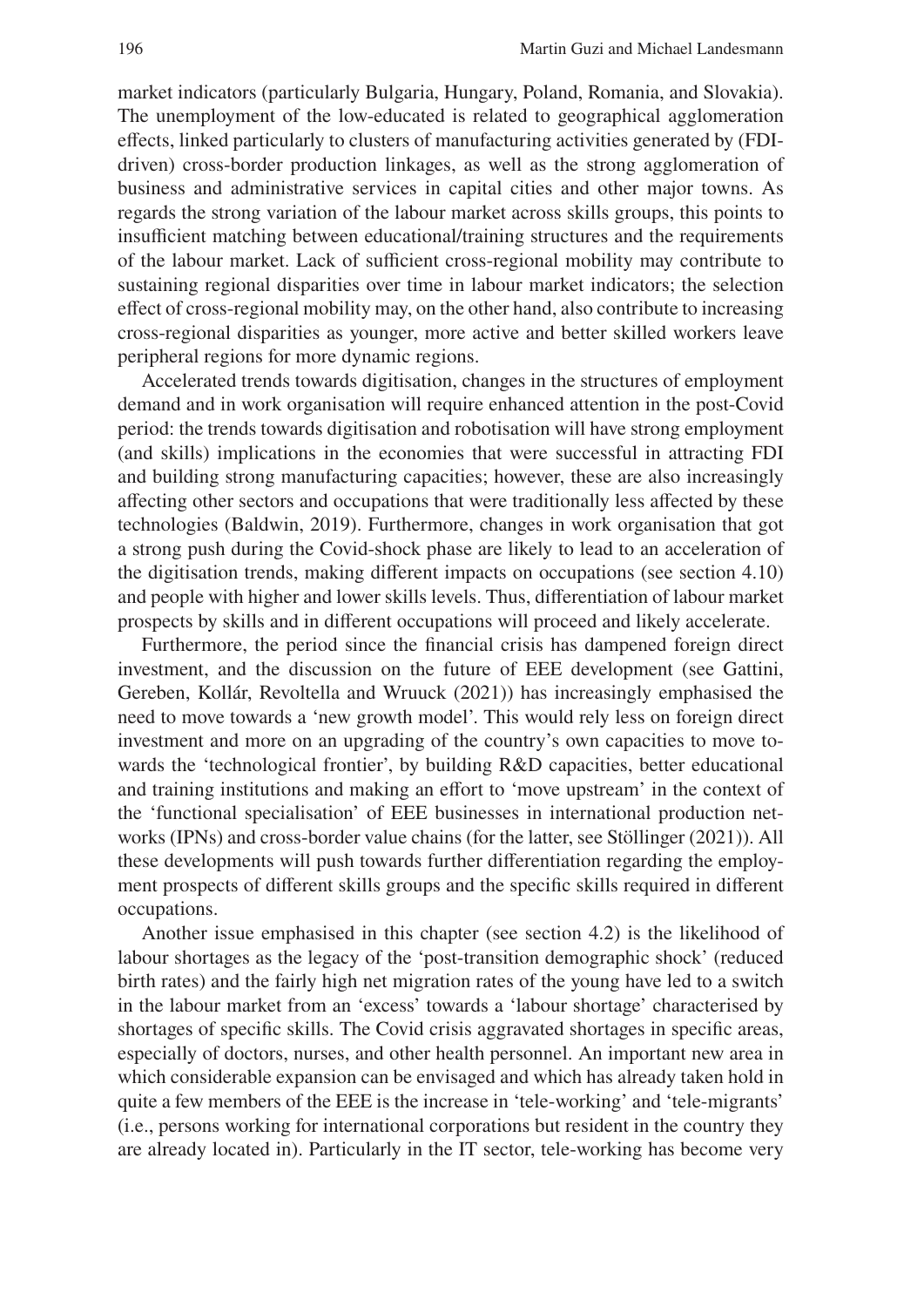important, and major hubs have developed in many members of the EEE. This again points towards the need to further strengthen training/education in this specific area, which is vital for new labour market entrants but also for the skills renewal of the older work force. Life-long learning is still underdeveloped in the EEE educational system (compared to more advanced Western and Northern European EU member states).

The restrictive stance towards migration in quite a few members of the EEE (Hungary being the most extreme example) is not particularly helpful to alleviate the labour shortage, which became evident during the Covid recovery phase (see also Astrov et al. (2021)). Adjusting the migration policy framework towards an efficient monitoring of labour market requirements and attempts to keep in contact with people studying, working, and training abroad, coupled with incentives to return or develop joint business ventures would definitely be helpful in the current EEE context. In the same way, coordination of educational and training programs with some of the main neighbouring host countries (Austria, Germany, Italy, and Scandinavian countries) would also encourage circular and return migration and potential joint business development.

#### **References**

- Astrov, V., Grieveson, R., Hanzl-Weiss, D., Leitner, S., Mara, I., Vidovic, H. et al. (2021). *How do Economies in EU-CEE Cope with Labour Shortages?* (Tech. Rep.). Vienna: The Vienna Institute for International Economic Studies, wiiw.
- Baldwin, R. (2019). *The globotics upheaval: Globalization, robotics, and the future of work*. Oxford University Press.
- Bičáková, A. (2016). Gender unemployment gaps in the EU: Blame the family. *IZA Journal of European Labor Studies*, *5*(1), 1–31.
- Dingel, J. I. & Neiman, B. (2020). How many jobs can be done at home? *Journal of Public Economics*, *189*, 104235.
- Economist. (2021). *How the pandemic reversed old migration patterns in Europe.* The Economist Newspaper. Retrieved from https://www.economist.com/europe/2021/01/28/how-the-pandemic-reversed -old-migration-patterns-in-europe
- Eurostat. (2021a). *EU Blue Cards by type of decision, occupation and citizenship.* Retrieved from https://appsso.eurostat.ec.europa.eu/nui/show.do ?dataset=migr\_resbc1&lang=en (Accessed: 30-08-2021)
- Eurostat. (2021b). *GDP and main components (output, expenditure and income).* Retrieved from https://appsso.eurostat.ec.europa.eu/nui/show.do?dataset=namq \_10\_gdp&lang=en (Accessed: 30-08-2021)
- Eurostat. (2021c). *Immigration by age and sex.* Retrieved from https://appsso .eurostat.ec.europa.eu/nui/show.do?dataset=migr\_imm8&lang=en (Accessed: 30-08-2021)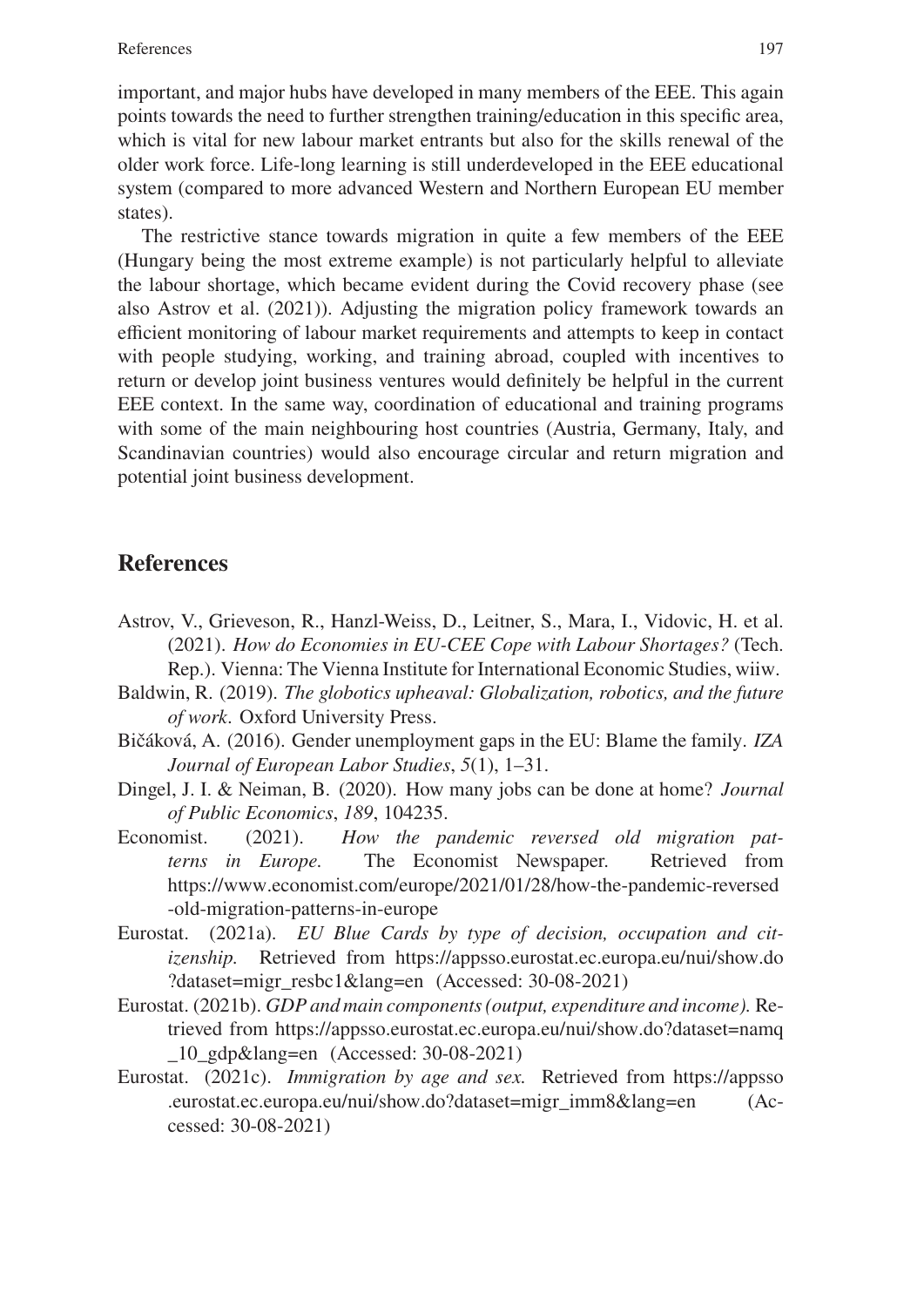- Eurostat. (2021d). *Job vacancy statistics.* Retrieved from https://appsso.eurostat.ec .europa.eu/nui/show.do?dataset=jvs&lang=en (Accessed: 30-08-2021)
- Eurostat. (2021e). *LFS main indicators.* Retrieved from https://appsso.eurostat.ec .europa.eu/nui/show.do?dataset=lfsi&lang=en (Accessed: 30-08-2021)
- Eurostat. (2021f). *Monthly minimum wages.* Retrieved from https://ec.europa.eu/ eurostat/databrowser/view/earn\_mw\_cur/default/table?lang=en (Accessed: 30-08-2021)
- Eurostat. (2021g). *Population on 1 January by age group, sex and citizenship.* Retrieved from https://appsso.eurostat.ec.europa.eu/nui/show.do?dataset=migr \_pop1ctz&lang=en (Accessed: 30-08-2021)
- Eurostat. (2021h). *Population on 1st January by age, sex and type of projection.* Retrieved from https://appsso.eurostat.ec.europa.eu/nui/show.do ?dataset=proj\_19np&lang=en (Accessed: 30-08-2021)
- Eurostat. (2021i). *Regional labour market statistics.* Retrieved from https:// appsso.eurostat.ec.europa.eu/nui/show.do?dataset=reg\_lmk&lang=en (Accessed: 30-08-2021)
- Eurostat. (2021j). *Structure of earnings survey main indicators.* Retrieved from https://appsso.eurostat.ec.europa.eu/nui/show.do?dataset=earn ses main&lang=en (Accessed: 30-08-2021)
- Fabo, B. & Guzi, M. (2019). The Cost of Living in the EU: How Much Do You Need? *ETUI Research Paper-Policy Brief* , *4*.
- Gattini, L., Gereben, Á., Kollár, M., Revoltella, D. & Wruuck, P. (2021). Towards a New Growth Model in CESEE: Three Challenges Ahead. In *Does EU Membership Facilitate Convergence? The Experience of the EU's Eastern Enlargement-Volume I: Overall Trends and Country Experiences* (pp. 91– 122). Springer International Publishing.
- Goedemé, T., Storms, B., Penne, T. & Van den Bosch, K. (2015). *The development of a methodology for comparable reference budgets in Europe: final report of the pilot project.* Brussels: European Commission.
- Guzi, M. (2021). *Cost of Living, Living Wages, and Minimum Wages in EU-27 countries.* Bruxelles: The Left in European Parliament.
- Guzi, M. & Fabo, B. (2021). *Geography of new employment dynamics in Slovakia.* Luxembourg: ESPON.
- Guzi, M. & Kahanec, M. (2019). *Living Wages Globally.* Amsterdam: WageIndicator Foundation.
- Guzi, M., Kahanec, M. & Kureková, L. M. (2018). How immigration grease is affected by economic, institutional, and policy contexts: evidence from EU labor markets. *Kyklos*, *71*(2), 213–243.
- Guzi, M., Kahanec, M. & Ulceluse, M. M. (2021). Europe's Migration Experience and its Effects on Economic Inequality. In *Europe's Income, Wealth, Consumption, and Inequality* (pp. 486–515). Oxford University Press.
- Guzi, M., Macková, L. & Čech Valentová, E. (2021). *Governance of Migrant Integration in the Czech Republic: Monitoring report on progress towards the 2030 Agenda in relation to migration* (Tech. Rep.). Prague: Diaconia ECCB Center of Relief and Development.